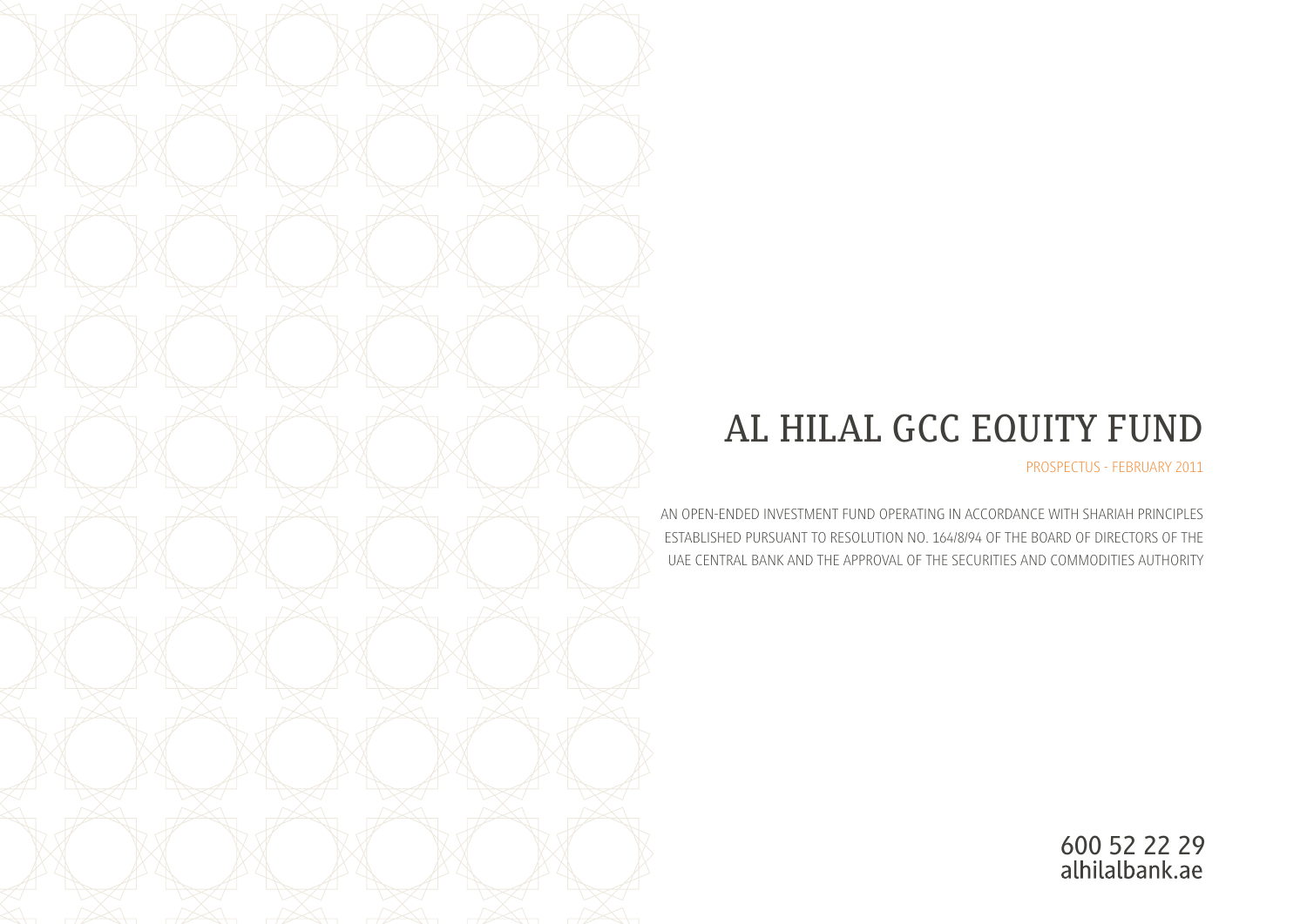### SUMMARY OF BASIC CONDITIONS

This summary should be read with and in reference to the information in the Prospectus, ancillary agreements and the other documents mentioned in this Prospectus.

The Fund: Al Hilal GCC Equity Fund.

The Size of the Fund: The minimum number of the Units in the Fund will be 200,000 Units, with a nominal value of AED 100 per Unit, and a total nominal value of AED twenty million.

The Duration of the Fund: Unlimited.

Investment Objectives: The Fund aims at achieving capital growth in the long term through investment in compliance with Shariah law in shares of companies traded in the markets of GCC countries.

Dividends Policy The Fund aims to achieve capital growth on the price of its Units. Any profts of the Fund will be retained for the purpose of reinvesting them or paying the expenses of the Fund or for other purposes related to the Fund. However, in the Fund Manager's sole discretion,

the Fund may distribute cash profts to Investors, and any such distribution of profts will be made in July and January of the relevant year.

Sponsor of the Fund: Investment Banking Group of Al Hilal Bank.

Fund Manager: Investment Banking Group of Al Hilal Bank.

Units Registrar: Operations Group of Al Hilal Bank.

Advisory Board of the Fund: The Fund will have an Advisory Board that will consist of no less than two individuals of appropriate experience, to be appointed by the Sponsor of the Fund from time to time, in its sole discretion. This Board consists at present of the following gentlemen:

- 1. Mr. Sarie Assad Ahmed Arar, (Deputy CEO, Al Hilal Bank).
- 2. Mr. Haisam Odiemah ( Senior Vice President, Finance and Strategic Planning, Al Hilal Bank).
- 3. Ahmed Mohsen Kamel (Vice President, Fund management, Al Hilal Bank).

Investment Advisor of the Fund: [ADIC Investment Management, PJSC].

Custodian: HSBC Bank Middle East Limited, UAE Branch - United Arab Emirates.

Administrative Manager: APEX Funds Services Limited,

Abu Dhabi.

Shariah Supervisory Board: Members of Fatwa and Shariah Supervisory Board affliated with the Sponsor.

Auditor: Ernst & Young Middle East.

Subscription in the Units: During the initial offering period, the Fund will offer Units at a subscription price equal to the nominal value of the Unit which is AED 100 per Unit with Subscription Fees to be paid to the Sponsor from the subscription proceeds equal to one and a half percent (1.5%) of the subscription amount.

After the initial offering period, the Fund will offer Units on a weekly basis at a price equal to the net asset value of the Unit with Subscription Fees to be paid to the Sponsor from the subscription proceeds equal to one and a half percent (1.5%) of the subscription amount. The Units will not be offered in multiple classes, and no fractions of Units will be issued.

Minimum Subscription: The minimum amount required to subscribe for Units is AED 10,000 or any higher amount in AED 1,000 multiples. Investors may subscribe for additional Units in an amount of AED 1,000 or multiples thereof.

Redemption: An Investor wishing to redeem Units must submit a Redemption Notice to the Sponsor before 9:00 a.m. UAE time, at least four (4) working days prior to the relevant Dealing Day. After valuation, the redemption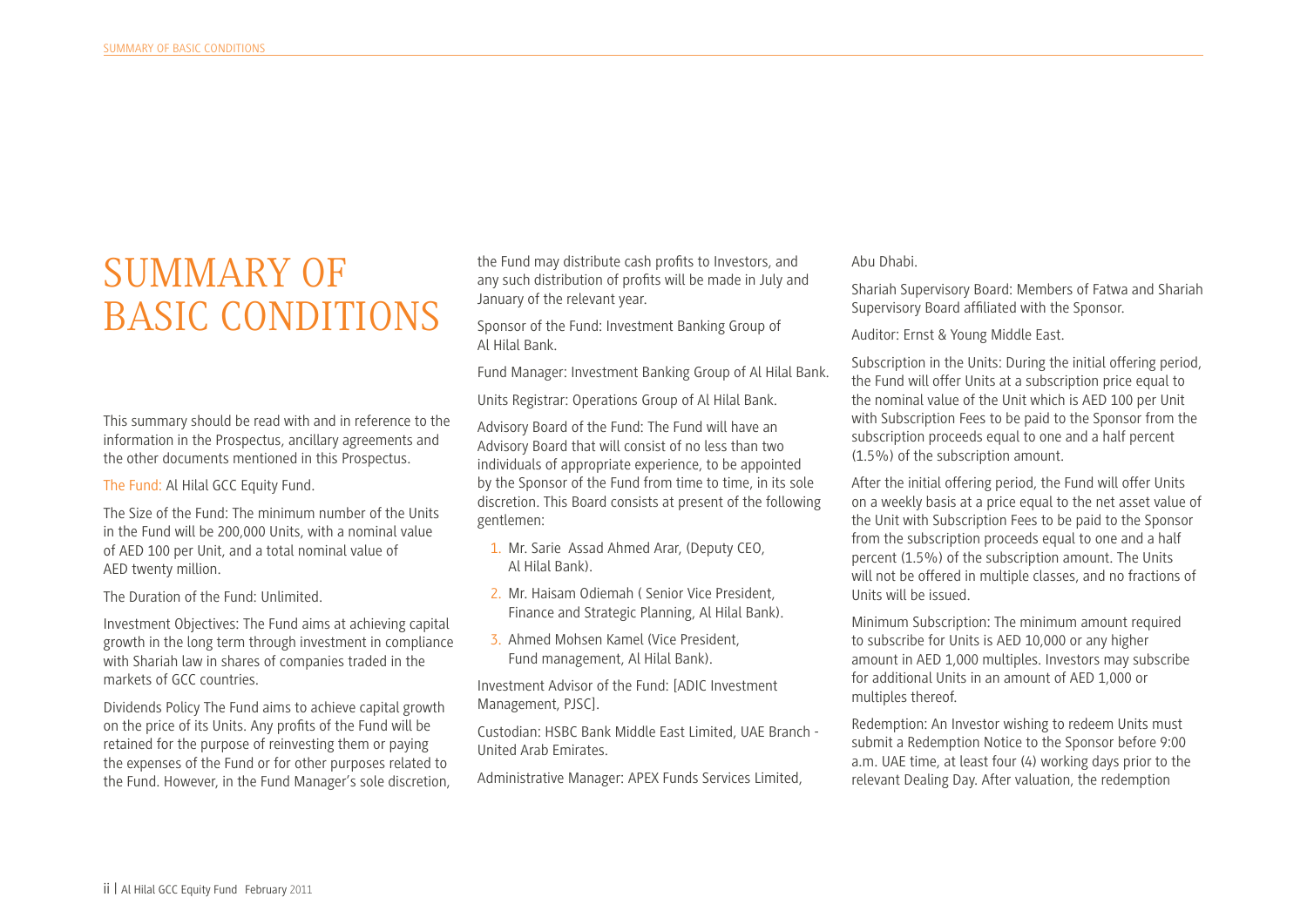proceeds will be deposited in the Investor's Account within ffteen (15) working days from the relevant Dealing Day after deduction of any fees, including the Redemption Fee and the expenses to be paid on a pro rata basis, if any, and the Performance Fee payable at the time of redemption

Currency: The United Arab Emirates Dirham (AED).

Subscription Fees: Any Investor whose application to purchase Units is accepted must pay Subscription Fees equal to one and a half percent (1.5%) of the Subscription Amount, payable to the Sponsor of the Fund.

Redemption Fees: Redemption fees will be equal to two percent (2%) of the amount set forth in the Redemption Notice, to be paid by any Investor who redeems Units in the Fund.

Fund Manager Fees: The Fund will pay the Fund Manager a Management Fee of two percent (2%) of the Fund NAV per year, and it will also pay annual Performance Fees as more fully described in Fees & Expenses section of the Prospectus.

Custodian Fee: The Fund will pay the Custodian a fee of 0.03% of the Fund NAV with a minimum payment of USD\$ 2500 per month.

Administrator Fee: The Fund will pay the Administrator 7.5 basis points (0.075%) calculated on the Fund's net asset value. The Fee is subject to a monthly minimum of US\$

2,000. Also an all-inclusive annual fee of US\$ 5,000 will be charged for the preparation of all the required draft quarterly and annual fnancial statements for the Fund.

Units Registrar Fee: None.

Shariah Supervisory Board Fees: The Fund will pay the Shariah Supervisory Board a fee of AED 150,000 per year.

Costs prior to Fund Offering: Costs in connection with establishing the Fund will not exceed AED 1,500,000.

Registration Fees and other Expenses: None.

Price of the Unit and Calculation of the Unit's Price: The net asset value of the Units will be calculated by the Administrator by deducting all the liabilities of the Fund from the total value of the Assets of the Fund. The net asset value of the Fund and the net asset value of the Units will be determined in AED, and Assets held in other currencies will be exchanged to AED based on the then prevailing exchange rates as determined by the Administrator.

At the Closing Date, each Unit will be issued at an initial price of AED 100. After the Closing Date, the price of the Unit will be calculated by the Administrator at each valuation date, and the net asset value of the Fund will include any distributions, income or profts realized for the Fund within the assets of the Fund.

Investors will receive the following reports:

- one annual report.
- information document for the Fund on a weekly basis.
- additional reports as may be determined by the Fund Manager from time to time.

Risk Factors: The Fund is subject to the fuctuations of the market, and it is also affected by the risks latent in the investment process described in Paragraph [2.5] of the Prospectus. There is no guarantee that the Fund will increase in value or that a market will develop for the Units. Consequently, the value of the Units and the income realized by the investment process could decrease or increase. Upon redemption, the Investors may not receive the value of their original investments. For a detailed description of the risk factors related to the Fund and its activities, please refer to Paragraph [7] of the Prospectus.

Rights of the Owners of the Units: Purchasing Units in the Fund does not grant the Investor the rights vested upon the shareholders in trading companies. It also does not grant any ownership rights, voting rights, control rights or any other rights in the basic assets, except those which are stated in this Prospectus.

Shariah Supervisory Board: All the investments to be made by the Fund must be in compliance with the provisions of Shariah law. The investment program and the auditing standards will be subject to approval by the Shariah Supervisory Board affliated with the Fund. The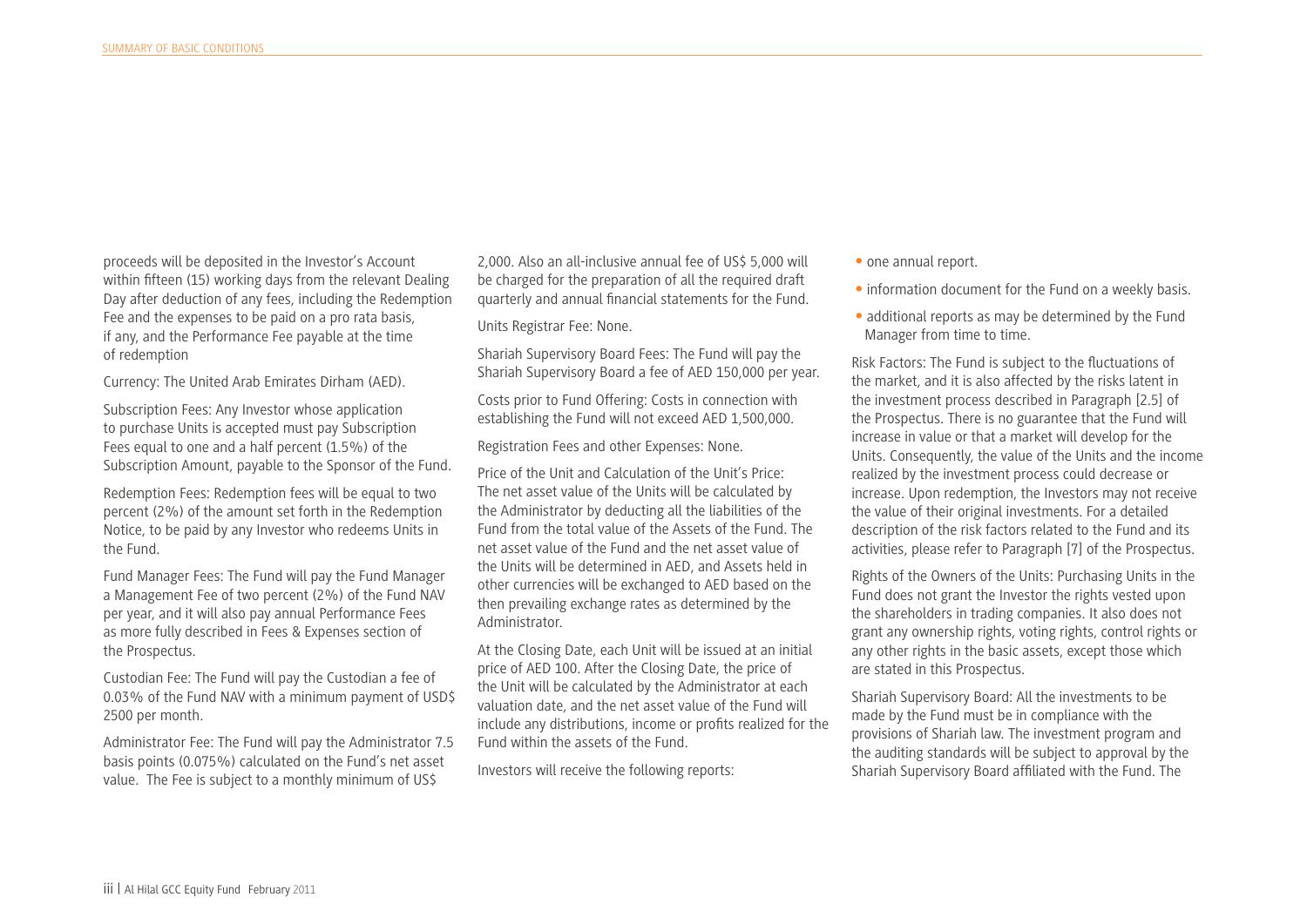Shariah Supervisory Board will have the right to monitor and adjust the investment activities of the Fund and to supervise to ensure that the Fund is in compliance with Shariah law. The Shariah Supervisory Board, which will be remunerated for its role from the assets of the Fund, will consist of members of Fatwa and Shariah Supervisory Board affliated with the Sponsor, which will consist of the following members starting from the First Closing Date:

- 1. Sheikh Nizam Yaqubi.
- 2. Sheikh Dr. Abdul Sattar Abu Ghuddah.
- 3. Sheikh Essam Ishaq.
- 4. Sheikh Dr. Mohammad Abdul Rahim bin Sheikh Mohammad Ali Sultan Al Olama.

Compliance with Shariah: All the investments to be transacted by the Fund should be in compliance with the provisions of Shariah law. The Investment Program and the Auditing Standards will be approved by the Shariah Supervisory Board affliated with the Fund. The Shariah Supervisory Board will have the right to revise the activities of the Fund and to supervise them to ensure that the properties of the Fund are in compliance with the provisions and principles of the Shariah law. Please refer to The Shariah Supervisory Board section of the Prospectus for further details.

#### IMPORTANT INFORMATION

- This Prospectus has been prepared by the Sponsor to provide prospective investors with information about the Fund. Each prospective investor should read this Prospectus thoroughly and consult with an Advisor before submitting an Application to subscribe for Units in the Fund. The Sponsor is acting on behalf of the Fund in connection with the offering of Units pursuant to this Prospectus and is not responsible to any other person for advising on the suitability of a subscription for Units in the Fund. Each prospective investor will be required to stipulate in its Application that it has not relied upon the Sponsor or any service provider to the Fund for investment, legal or tax advice and that the investor has relied only on its own Advisers for investment, legal and tax advice.
- The Fund operates pursuant to the terms and conditions detailed in this Prospectus. Each prospective investor acknowledges acceptance of these provisions by submitting an Application to subscribe for Units in the Fund to the Sponsor.
- The delivery of this Prospectus does not under any circumstances imply that there has been no change in the affairs of the Sponsor or the Fund since the date hereof, or that information herein is correct as of any time subsequent to the date hereof. This Prospectus will be amended or withdrawn and reissued by the Sponsor if any material change occurs to the information contained in this Prospectus or if such information becomes misleading.
- This Prospectus has been prepared without taking into account the objectives, fnancial situation or needs of any prospective investor. Therefore, each prospective investor should consult with an Advisor to ensure that investment in the Fund is appropriate for its specifc investment objectives, fnancial situation and particular needs.
- Units in the Fund are not deposits or obligations of, or otherwise guaranteed by, any bank and are not insured by any governmental agency.
- Investment in the Fund carries risk, including the risk that the entire amount invested may be lost. Units are suitable only for investors for whom an investment in the Fund does not constitute a complete investment program and who fully understand and are willing to assume the risks involved in the Fund's investment program.
- The value of Units in the Fund may go down as well as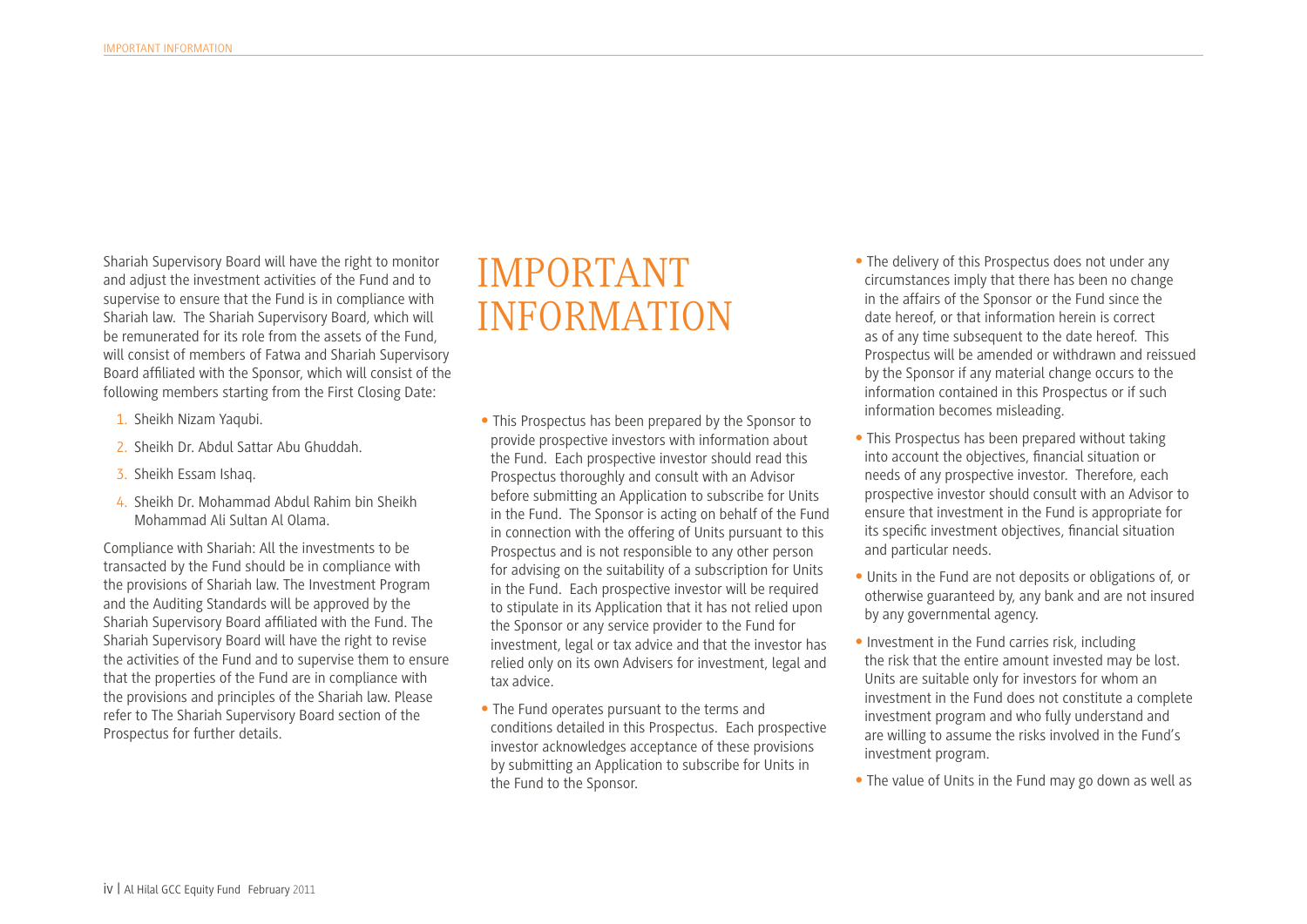up and there can be no assurance that the Units will appreciate in value or that losses will not be realized. None of the repayment of capital, the payment of income or the performance of any investment in the Fund is guaranteed by the Sponsor, the Fund Manager, the Administrator, the Custodian, or by any affliate or subsidiary of any of the foregoing. Each prospective investor should carefully review the risks associated with investing in the Fund, as more fully described in Paragraph 7.1 herein.

- A prospective investor may be subject to certain constraints upon investment in the Fund as a result of laws and regulations applicable to such prospective investor. Each prospective investor is responsible for ensuring that it complies with all relevant requirements under any such laws and regulations and for determining whether it is a Restricted Person.
- Units in the Fund will be offered in the United Arab Emirates and may, in the discretion of the Sponsor, be offered in other countries or jurisdictions or through other regulatory authorities. In respect of any such other country or regulatory authorities: (i) this Prospectus constitutes neither an offer to sell nor a solicitation of an offer to buy Units if such offer or solicitation would be unlawful in such other country or if other regulatory authorities considers the person who provides this offer incompetent to do so, or it considers the person to whom this offer has been provided to be

unauthorized to invest in the Fund under applicable law, and;

(ii) as of the date hereof, neither the Fund nor the Sponsor has been approved or disapproved by any relevant in such other country or jurisdiction, nor has any such regulatory authority endorsed the merits of any offering or the accuracy or adequacy of this Prospectus. The Sponsor may seek such approval or endorsement subsequent to the First Closing Date in its sole discretion.

- Other than as stipulated in this Prospectus, none of the Sponsor, the Fund Manager, service providers to the Fund (including, without limitation, the Administrator, the Custodian and legal counsel) or any of their employees or agents are authorized to make statements or representations regarding matters addressed in this Prospectus. To the extent that any such statement or representation is made it will not be approved, accepted or binding in any manner and should not be relied upon unless specifcally authorized in writing by the Sponsor. Furthermore, no modifcation to or clarifcation of the terms of this Prospectus is or will be approved, accepted or binding in any manner and should not be relied upon unless specifcally authorized in writing by the Sponsor, and after obtaining the consent of the Securities and Commodities Authority to any amendment to be made on this Prospectus.
- This Prospectus is being furnished solely for use by

prospective investors in evaluating the offering of Units and the Fund. The information in this Prospectus is furnished on a confdential basis exclusively for use and retention by such prospective investors. Each person who has received a copy of this Prospectus (whether or not such person purchases Units) is deemed to have agreed:

(i) not to reproduce, distribute or make available this Prospectus, in whole or in part, to any other person (other than such person's Advisors) without the Sponsor's express written consent;

(ii) if such person has not purchased Units, to return this Prospectus to the Fund promptly upon the request of the Sponsor; and

(iii) not to disclose any information contained in this Prospectus except to the extent that such information was:

- 1. previously known by such person through a source (other than the Fund or the Sponsor) not bound by any obligation to keep such information confdential;
- 2. in the public domain through no fault of such person; or
- 3. later lawfully obtained by such person from sources (other than the Fund or the Sponsor) not bound by any obligation to keep such information confdential.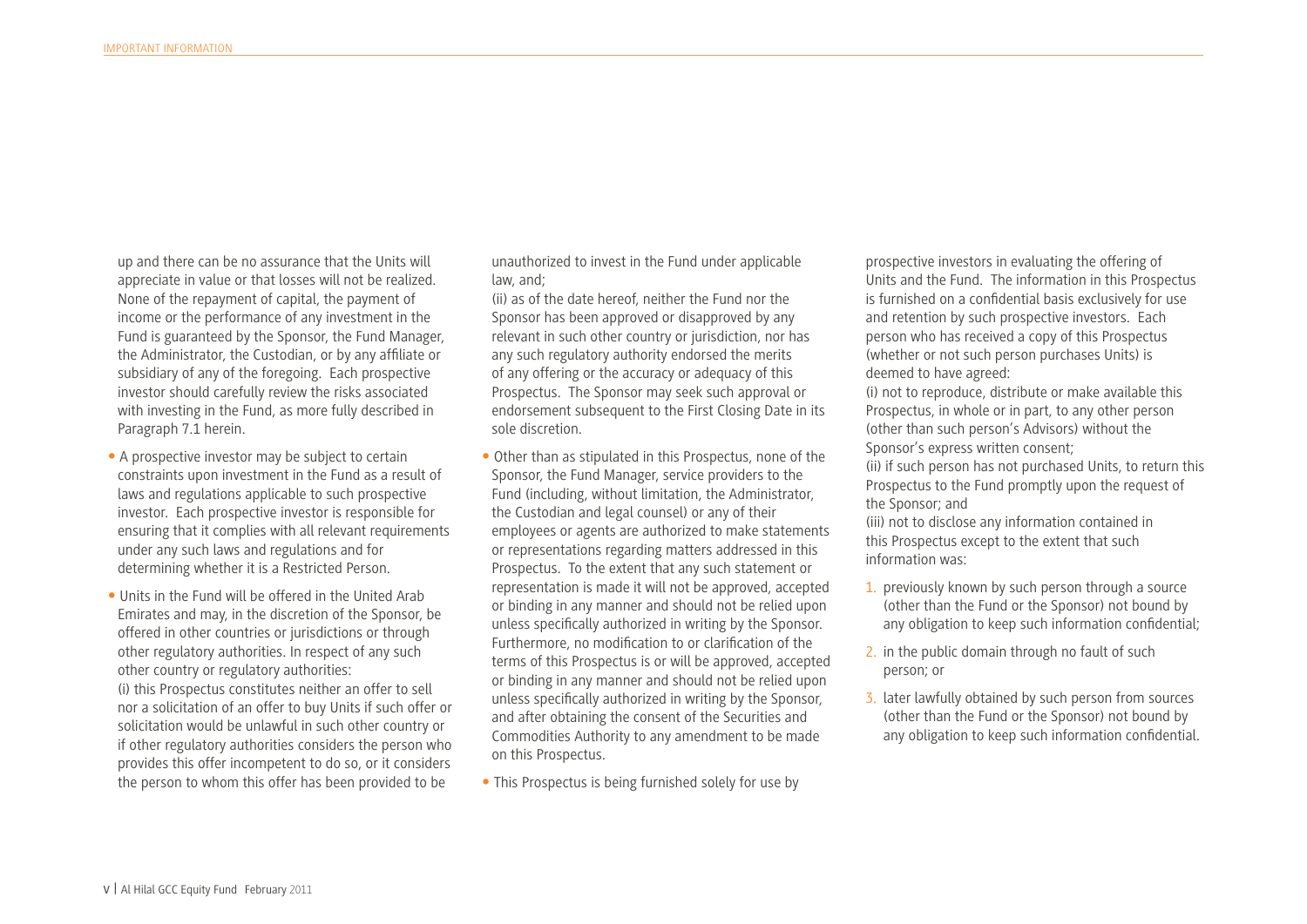# IMPORTANT NOTICE

TO BE READ CAREFULLY BY ALL **INVESTORS** 

- The purpose of this Prospectus is to inform potential investors about the basic information regarding investing in the Units. Each potential investor should scrutinize and study very carefully all the data contained in this Prospectus in order to decide whether it is appropriate to invest. Each potential investor should consult fnancial and legal advisors regarding investing in the Fund.
- An investment in the Fund may involve a high degree of risk. Therefore, the Investor should not invest any money in the Fund unless he can endure the loss of his investment. Please see Paragraph [7] describing risk factors.
- This Prospectus contains information that has been provided in accordance with the Issuance and Disclosure Rules of the Authority. The Fund Manager and the Sponsor of the Fund whose names are mentioned in the Prospectus, bear jointly and severally the full responsibility for the accuracy the Prospectus, and

they confrm to their best knowledge and belief and after practicing due diligence and making the possible studies, and to a reasonable extent, that there are no other facts or essential information whose non-inclusion in the Prospectus may make any declaration stated therein misleading or infuential on the investment decision of potential investors.

- Any amendment to the Prospectus must be approved by the Authority and notifed to the public through publication in the daily newspapers according to the rules issued by the Authority.
- This Prospectus has been presented to the Authority and the Central Bank for the purpose of offering the Units inside the United Arab Emirates. To the extent that Units are offered in any other country, the Fund Manager will be responsible for following all applicable procedures and taking all necessary measures to obtain the necessary approvals from the concerned authorities in those countries before offering the Units there.
- The Fund and those in charge of its management undertake to comply fully and completely with all the laws, regulations and resolutions applicable in UAE and with those to be issued at any time by the Authority.
- This Prospectus has been accredited by the Authority in United Arab Emirates on 31/1/2011 under No. 2/2011. The Authority's accreditation of the Prospectus is not to be considered as an accreditation for the investment

feasibility or as a recommendation for subscription in the Units, but means only that this Prospectus meets the minimum requirements in accordance with the Issuance and Disclosure Rules applicable at the Authority. The Authority is not responsible for the accuracy, completeness or adequacy of the information stated in this Prospectus, and it will not be responsible whatsoever for any damage or loss that may be sustained by any person due to reliance on this Prospectus or on any part thereof.

• This Prospectus has been issued in February 2011.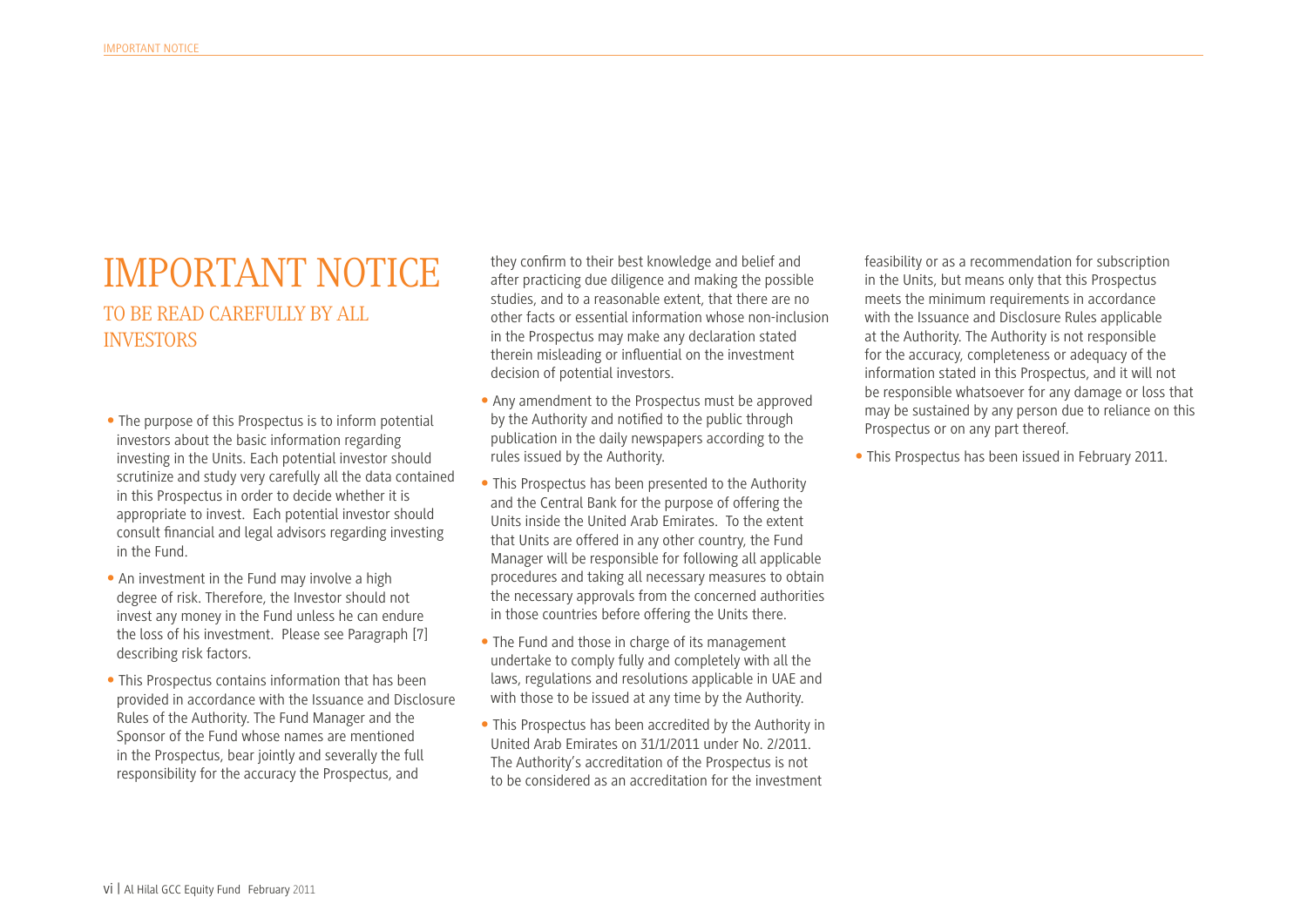## TABLE OF CONTENTS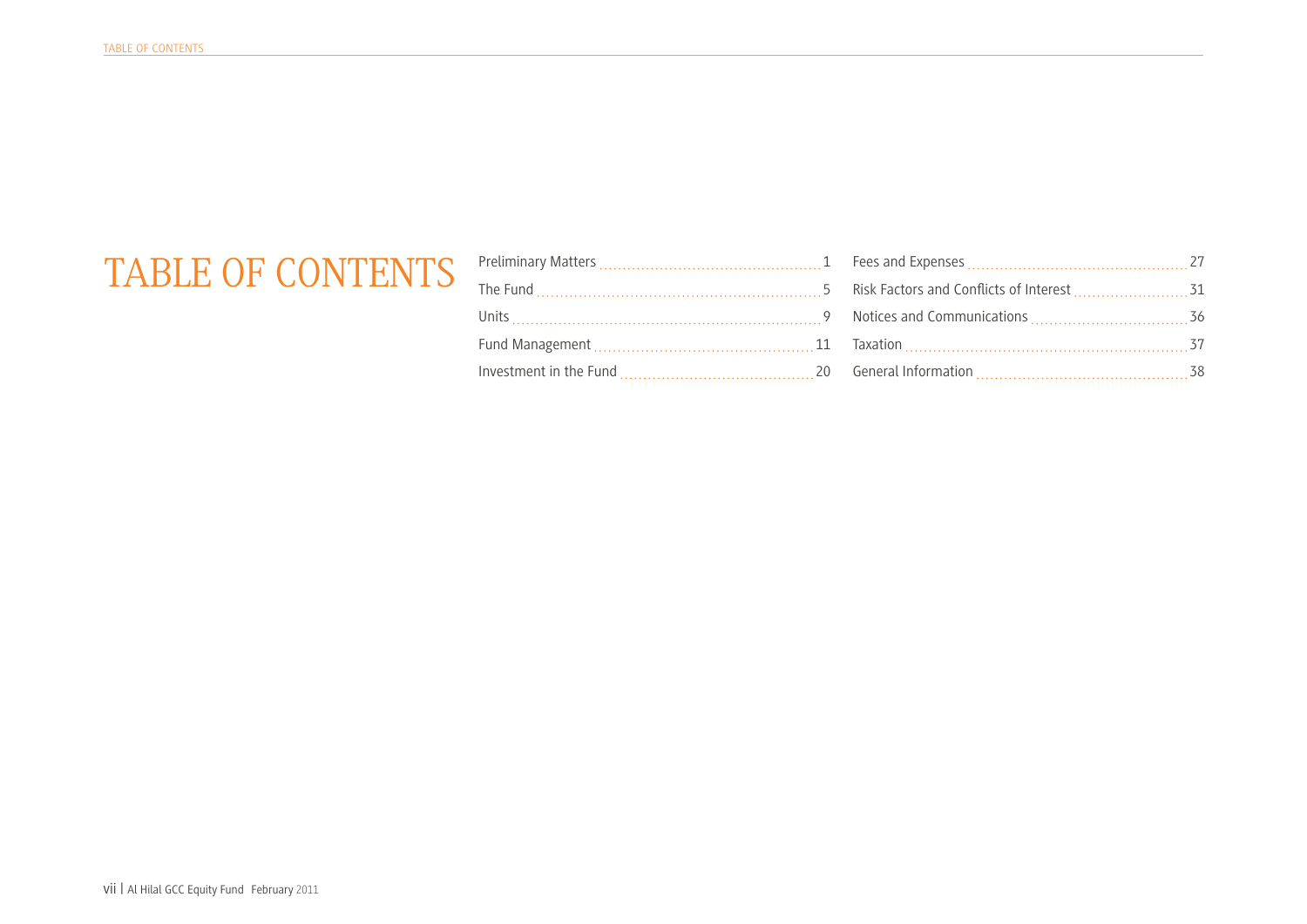# 1. PRELIMINARY MATTERS 1.1 FUND

MANAGEMENT

#### ESTABLISHING PARTY/SPONSOR/INVESTMENT MANAGER/UNITS REGISTRAR

Al Hilal Bank P.O. Box 63111 Abu Dhabi, UAE Tel: +971 (0)2 499 4220 Fax: +971 (0)2 626 5905 Email: akamel@alhilalbank.ae

#### ADMINISTRATOR

Apex Fund Services Limited, Abu Dhabi Offce 704 Salam HQ Bldg, Al Salam Street PO Box 27925 Abu Dhabi United Arab Emirates

#### AUDITOR

Ernst & Young Middle East Nation Tower 2, Corniche, Abu Dhabi, 136, United Arab Emirates

#### SHARIAH SUPERVISORY BOARD

Members of Fatwa and Shariah Supervisory Board of Al Hilal Bank

#### INVESTMENT ADVISOR OF THE FUND

ADIC Investment Management PJSC P.O. Box 46309 Abu Dhabi, UAE

#### CUSTODIAN

HSBC Bank Middle East Limited UAE Branch Emaar Square, level 3 Building No.5 P.O. Box: 502601 Dubai, UAE

#### LEGAL COUNSEL

Patton Boggs LLP Marina Offce Park, Villa A23 P.O. Box 31808 Abu Dhabi, UAE

ALL INQUIRIES REGARDING THIS PROSPECTUS, THE FUND AND THE OFFER OF UNITS SHOULD BE DIRECTED TO THE SPONSOR.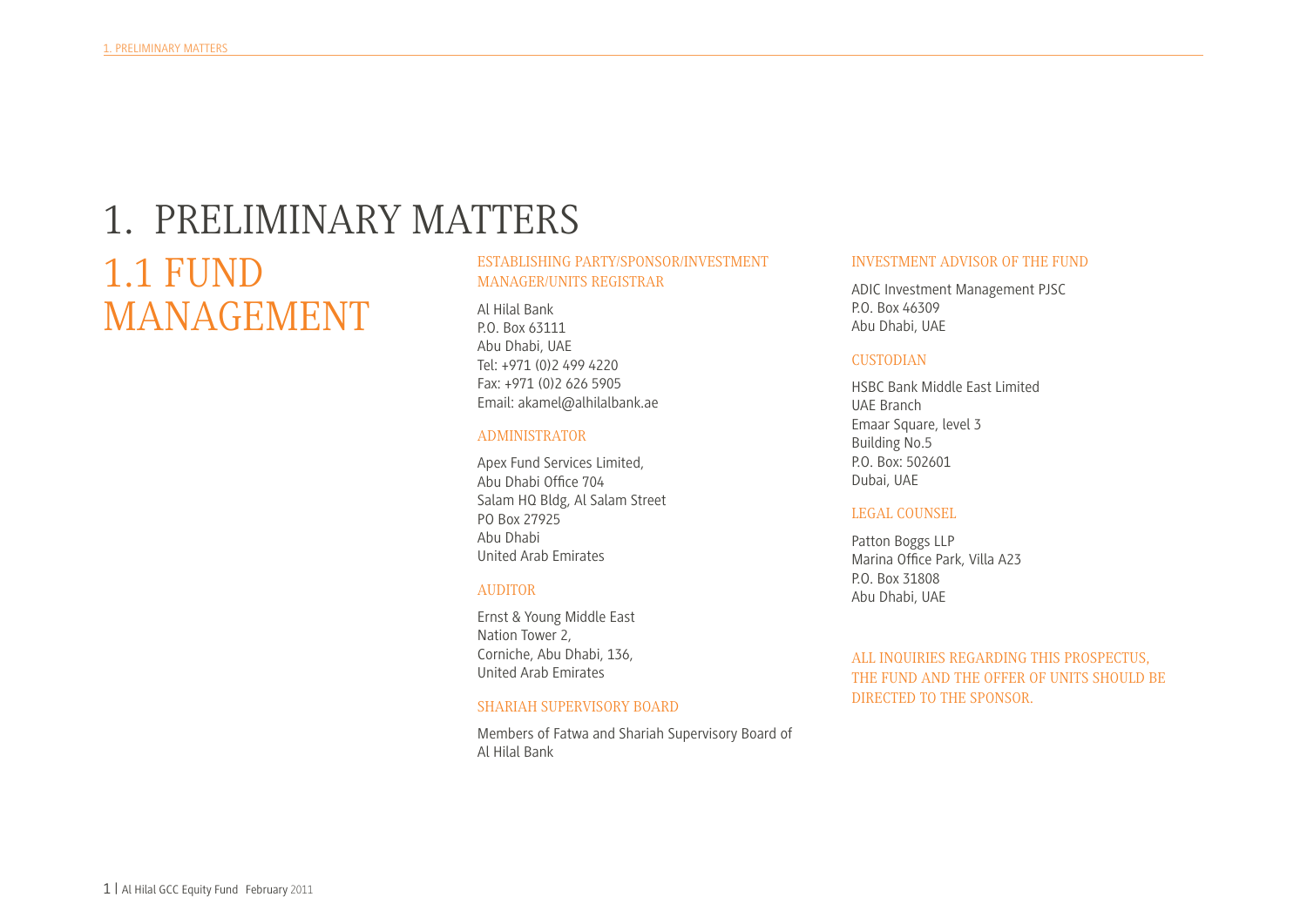# 1.2 DEFINITIONS

"Advisory Board" shall have the meaning set forth in Paragraph 4.3.

"Administrator" means Apex Fund Services Limited, Abu Dhabi or its successor when acting as an administrator of the Fund in accordance with the Administration Agreement, or such other entity appointed as administrator by the Sponsor on behalf of the Fund from time to time.

"Administration Agreement" means the agreement between the Sponsor on behalf of the Fund and the Administrator pursuant to which the Sponsor on behalf of the Fund, has appointed the Administrator to act as the administrator of the Fund and to provide certain administrative services to the Fund.

"Advisor" means a professional providing advice on the acquisition, holding and disposal of investments (including, but not limited to, stockbrokers, accountants, bank managers and legal counselors).

"AED" means the United Arab Emirates Dirham, the lawful

currency of the United Arab Emirates.

"Al Hilal Bank" means the public joint stock company incorporated in the Emirate of Abu Dhabi and licensed by the UAE Central Bank (with license number 13/151/2008).

"Annual Report" means each annual report of the Fund.

"Application" means a properly completed subscription

for Units in the Fund submitted by each Investor to the Sponsor in accordance with the form and requirements set forth in this Prospectus.

"Assets" means all of the cash, securities, accrued profts, and Investments of the Fund.

"Auditor" means Ernst & Young Middle East or such other entity appointed as auditor by the Fund, acting through the Sponsor, from time to time.

"Authority" means the Securities and Commodities Authority of the United Arab Emirates.

"Business Day" means any day upon which banks are open for business in each of the six GCC countries or any other day as determined by the Sponsor.

"CME" means CME Group Index Services LLC.

"Custodian" means HSBC Bank Middle East Limited, UAE Branch, or its successor when acting as a Custodian of the Fund in accordance with the custodian Agreement, or such other entity appointed as custodian by the Sponsor on

behalf of the Fund from time to time.

"Custodian Agreement" means the agreement between the Sponsor on behalf of the Fund and the Custodian pursuant to which the Sponsor on behalf of the Fund has appointed the Custodian to provide custodian services in respect of the Fund.

"Dealing Day" means every Wednesday that is a Business Day, the next Business Day if a Wednesday is not a Business Day and any other day designated by the Sponsor.

"Dow Jones" means Dow Jones Trademark Holdings, LLC.

"Fees" means the fees payable pursuant to Paragraph 6.

"Financial Year" means the fnancial year of the Fund, which ends on 31 December in each year. The frst fnancial year of the Fund will end on 31 December 2011.

"First Closing Date" means the frst Dealing Day on which Units in the Fund are issued to Investors. It is anticipated that the First Closing Date will occur in the frst calendar quarter of 2011, although the Sponsor may delay or postpone such date in its sole discretion.

"Fund" means the Al Hilal GCC Equity Fund, an open-ended investment fund established pursuant to the Resolution the approval of the Authority and offered in accordance with the terms of this Prospectus and with Islamic principles as interpreted by the Shariah Supervisory Board.

"Fund Management Agreement" means the agreement between the Sponsor and the Fund Manager, as amended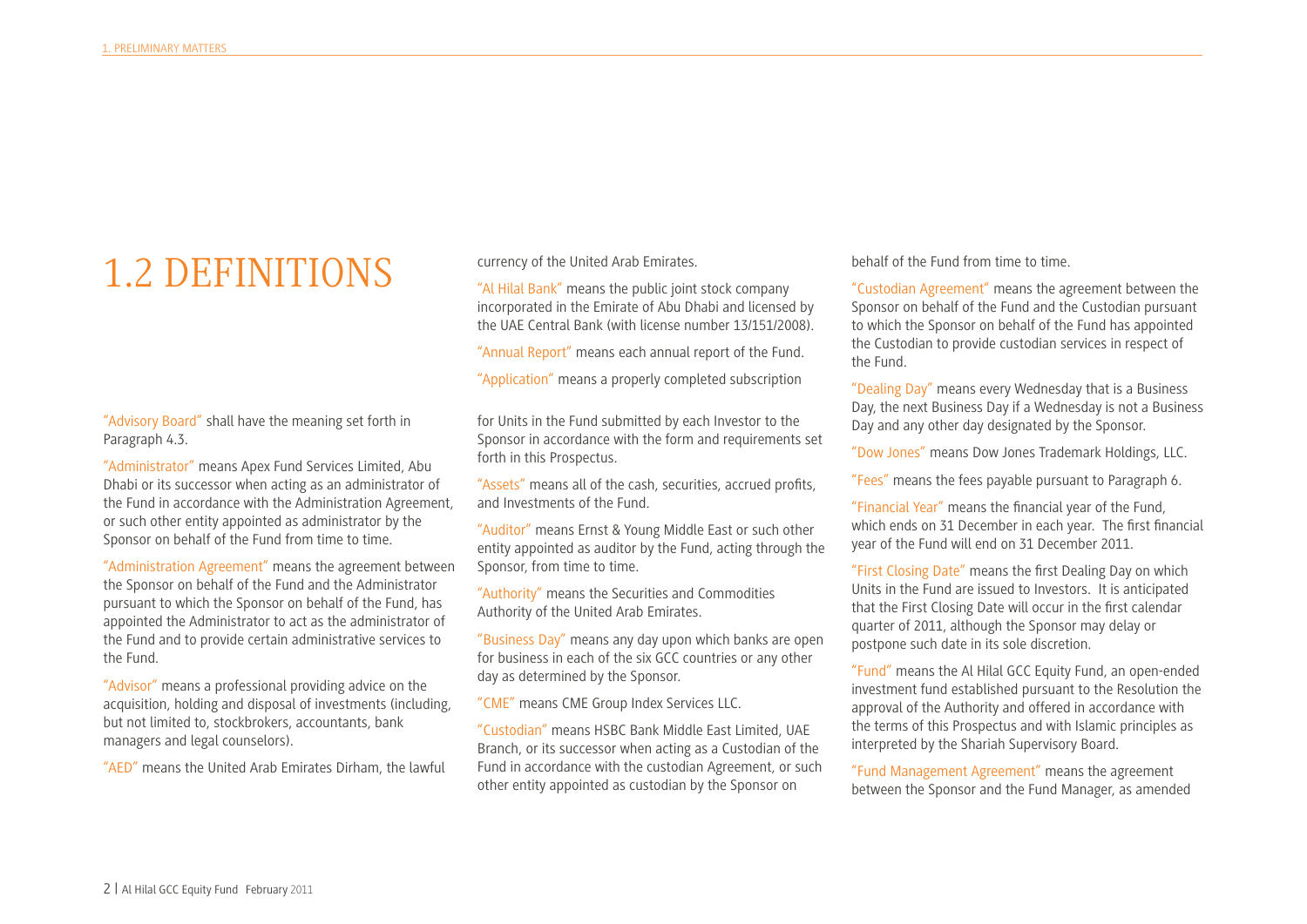from time to time, pursuant to which the Sponsor on behalf of the Fund has appointed the Fund Manager to provide certain services related to investment management.

"Fund Manager" means the Investment Banking Group at Al Hilal Bank in its capacity as the manager of the Assets in accordance with the Prospectus.

"Fund NAV" means the net asset value of the Fund, as calculated in accordance with Paragraphs 5.6 and 5.7.

"GCC" means the member countries of the Gulf Cooperation Council which include the Kingdom of Bahrain, the State of Kuwait, the Sultanate of Oman, the State of Qatar, the Kingdom of Saudi Arabia and the United Arab Emirates.

"Hurdle Rate" has the meaning given to it in Paragraph 6.4.

"Index" has the meaning given to it in Paragraph 2.6.

"Investment" means any investment made with Assets.

"Investment Advisor" has the meaning given to it in Paragraph 4.6.

"Investment Committee" shall have the meaning set forth in Paragraph 4.4.

"Investment Committee Advisor" shall have the meaning set forth in Paragraph 4.4.

"Investment Guidelines" has the meaning set forth in Paragraph 2.5.

"Investment Strategy and Objective" means the investment strategy and objectives of the Fund set forth in Paragraph 2.4.

"Investor" means each person whose Application to subscribe for Units is accepted and who is subsequently issued Units in the Fund.

"Investor Account" means in respect of each Investor, the personal or corporate account held with Al Hilal Bank on behalf of the Investor and identifed by the Investor in the Application as the account to be used for purposes of an investment in the Fund as described in this Prospectus.

"Management Fee" has the meaning given to it in Paragraph 6.4.

"Performance Fee" has the meaning given to it in Paragraph 6.4.

"Prospectus" means this prospectus relating to the issuance of Units in the Fund, as it may be amended or supplemented from time to time in accordance with the terms herein.

"Redemption Fee" means the fee payable in accordance with Paragraph 6.3.

"Redemption Notice" means a written notice in the form set forth in Appendix 2, which notice will be sent to the Sponsor by any Investor wishing to redeem some or all of its Units in the Fund, and which will be irrevocable unless otherwise permitted in writing by the Sponsor.

"Register" means the authoritative record of the Units held by Investors maintained by the Sponsor in its capacity as the registrar of the Fund, which will set forth details of (i) all subscriptions by Investors for Units, (ii) any Units transferred to other Investors, and (iii) any redemption of Units.

"Resolution" means Resolution No. 164/8/94 of the Board of Directors of the UAE Central Bank, as amended.

"Restricted Person" means a U.S. Person or any other person subject to constraints upon investment in the Fund as a result of applicable laws and regulations imposed by its state of nationality or domicile.

"Shariah Supervisory Board" shall have the meaning set forth in Paragraph 4.5.

"Sponsor" means Al Hilal Bank in its capacity as establishing party and sponsor of the Fund.

"Subscription Amount" means the total capital contributed to the Fund by an Investor in accordance with its subscription for Units in the Fund, as set forth in its Application.

"Subscription Fee" means the fee payable in accordance with Paragraph 6.2.

"Subscription Price" means (a) on the First Closing Date, AED 100 per Unit, or (b) on subsequent Dealing Days, the price per Unit equal to the Unit NAV as determined at that day's Valuation Point.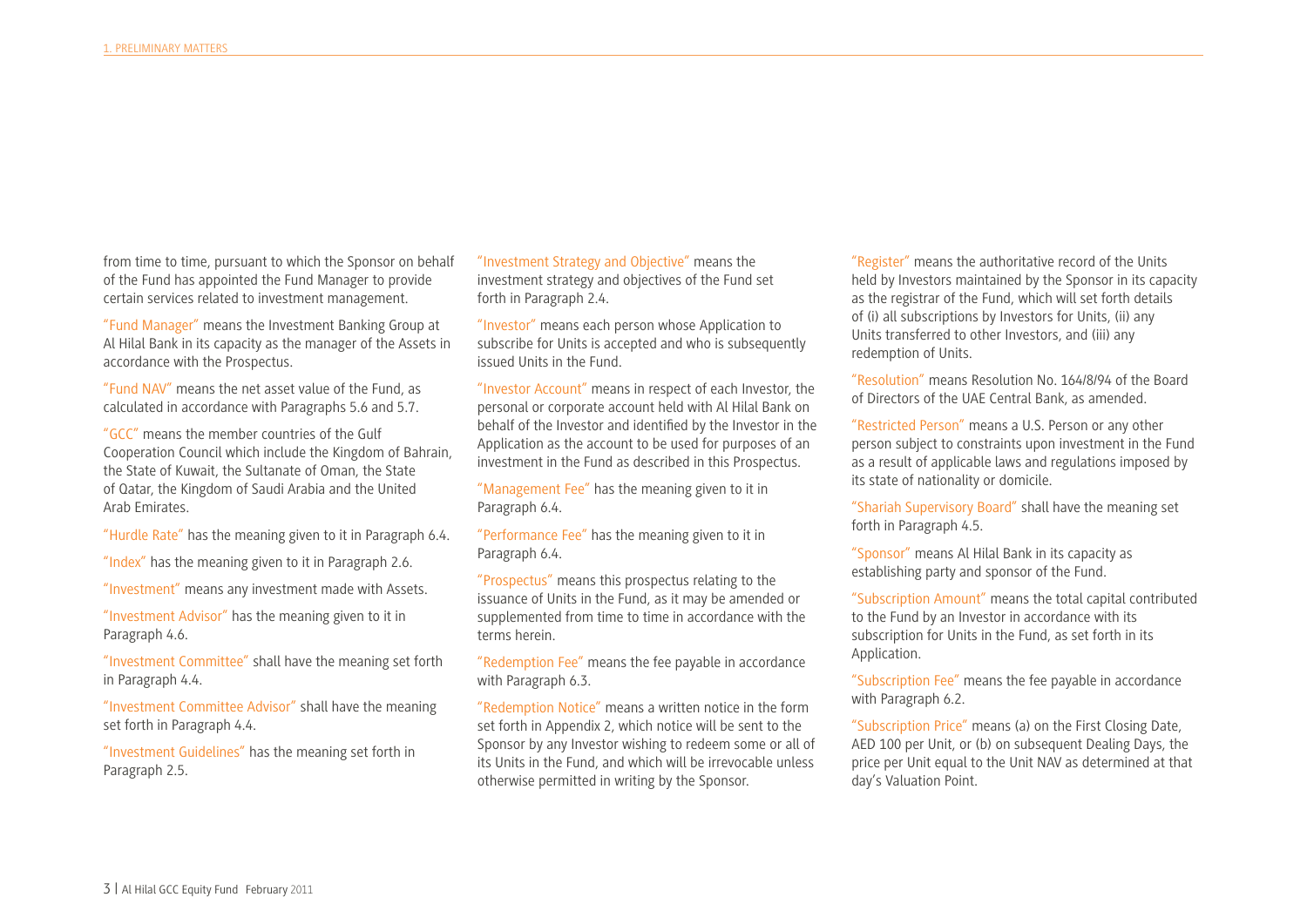"UAE" means the Federal State of the United Arab Emirates.

"UAE Central Bank" means the Central Bank of the United Arab Emirates, which is the regulatory authority of the Sponsor and the Fund Manager in the UAE.

 "UAE Companies Law" means UAE Federal Law No. 8 of 1984 concerning commercial companies, as amended, or any successor law thereto.

"Unit" means a portion of the Fund to be issued to the Investor.

"Unit NAV" means the net asset value of a Unit, as calculated in accordance with Paragraphs 5.6 and 5.7.

"Units Registrar" means the Operations Group at Al Hilal Bank in its capacity as the registrar in accordance with the Prospectus.

"USD" or "\$" means the United States Dollar, the lawful currency of the United States of America.

"U.S. Person" means a "U.S. person" as defned in Rule 902 of Regulation S under the United States Securities Act of 1933, as amended.

"Valuation Point" means the close of business on each Dealing Day, at which time the Fund NAV and the Unit NAV will be calculated.

"Zakat" means an obligation in respect of the funds paid for a specifed type of purpose and for specifed categories.

#### 1.3 INTERPRETATIONS

References in this Prospectus to the singular will include the plural and vice versa.

References in this Prospectus to the Fund, the Sponsor or the Fund Manager will include their respective successors and assignees.

References in this Prospectus to "persons" will include natural persons, corporate bodies, unincorporated associations, and any other juridical persons, entities or bodies.

References in this Prospectus to periods of time will be construed in accordance with the Gregorian calendar except where otherwise stated.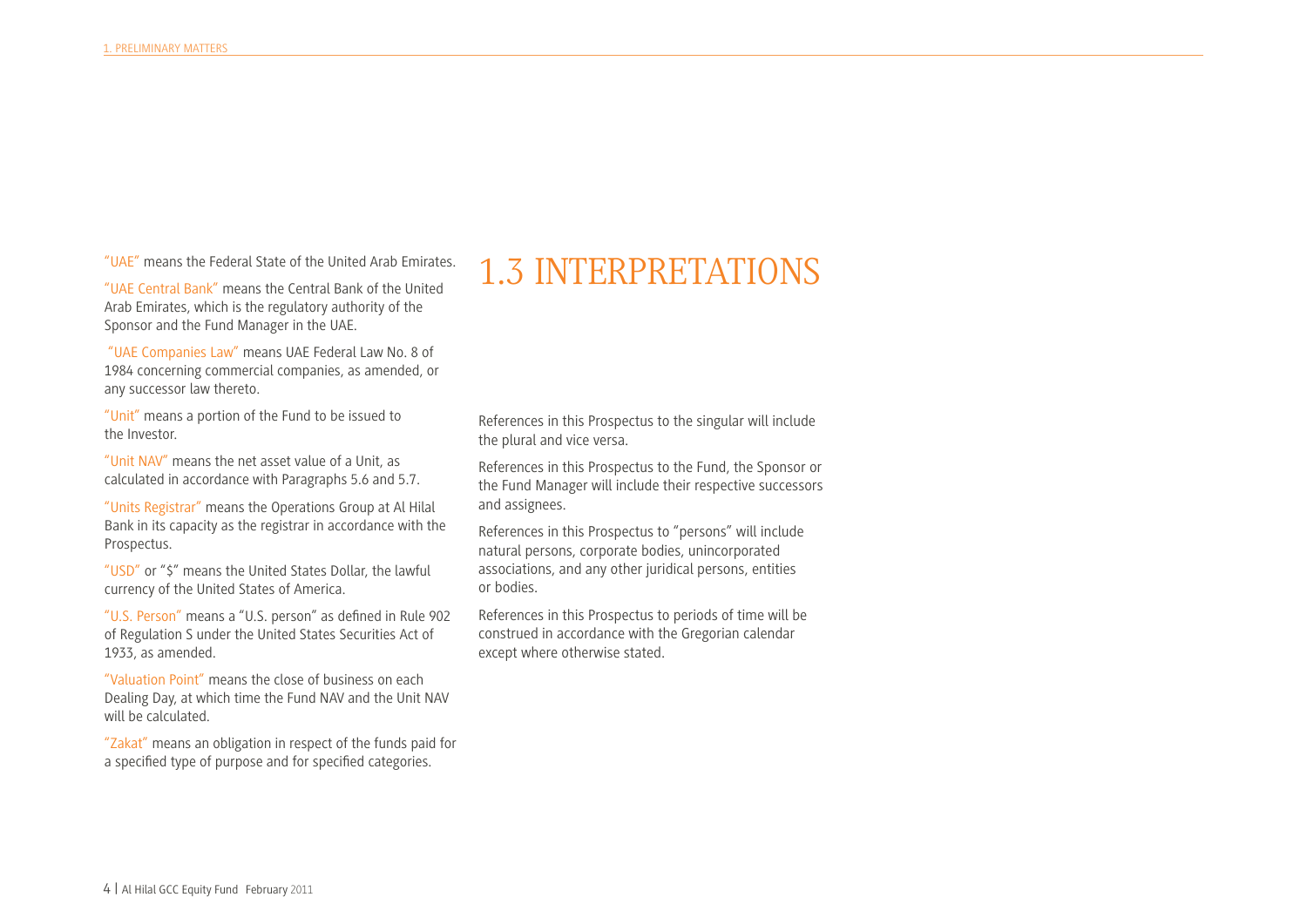# 2. THE FUND 2.1 GENERAL

# 2.2 FUND STRUCTURE

The Fund is an open-ended investment fund established in accordance with the provisions of the Resolution and the approval of the Authority. Units in the Fund generally will be available for purchase or redemption, as applicable, on a weekly basis in accordance with Paragraph 5.3 and 5.5, respectively. Units in the Fund will be available for subscription in the UAE and subject to the Authority's approval there will be no limit to the number of Units in the Fund that may be issued at any time.

The Sponsor may invest a minimum of AED fve million in the Fund as of the First Closing Date, and their investment will be subject to the terms of this Prospectus.

The Fund is a portfolio of assets that is established, and supervised at all times by the Sponsor for the beneft of the Investors. Although the Fund is not incorporated under the UAE Companies Law, it has been granted the status of an independent juridical entity as set forth in the Resolution. Subscription to the Units does not confer upon Investors any voting or other procedural rights, any individual right to receive dividends or other distributions from the Fund or from the underlying assets of the Fund or any other rights with respect to the underlying assets of the Fund, except as expressly set forth in this Prospectus.

• Investors collectively own the Assets and participate pro rata in the appreciation or depreciation of the Assets resulting from the gains, losses, income, profts, dividends, if any, and expenses attributable to the activities of the Fund based upon the number of Units they hold. Once an Investor pays the full Subscription Amount and the corresponding Subscription Fee relating to its Application for Units in the Fund, such Investor

will not be obliged to contribute any additional capital to the Fund in respect of such Units.

- The Fund and the Units are denominated in AED. All payments to the Fund, including Subscription Amounts and corresponding Subscription Fees, must be made in AED and all payments must be net of withholdings, cost of exchange and banking charges. Similarly, the payment of redemption proceeds by the Fund will be made in AED.
- All payments to the Fund will be debited from, and all redemption proceeds will be paid, to the applicable Investor's Account.
- Each Investor shall at its sole discretion be responsible for the payment of Zakat.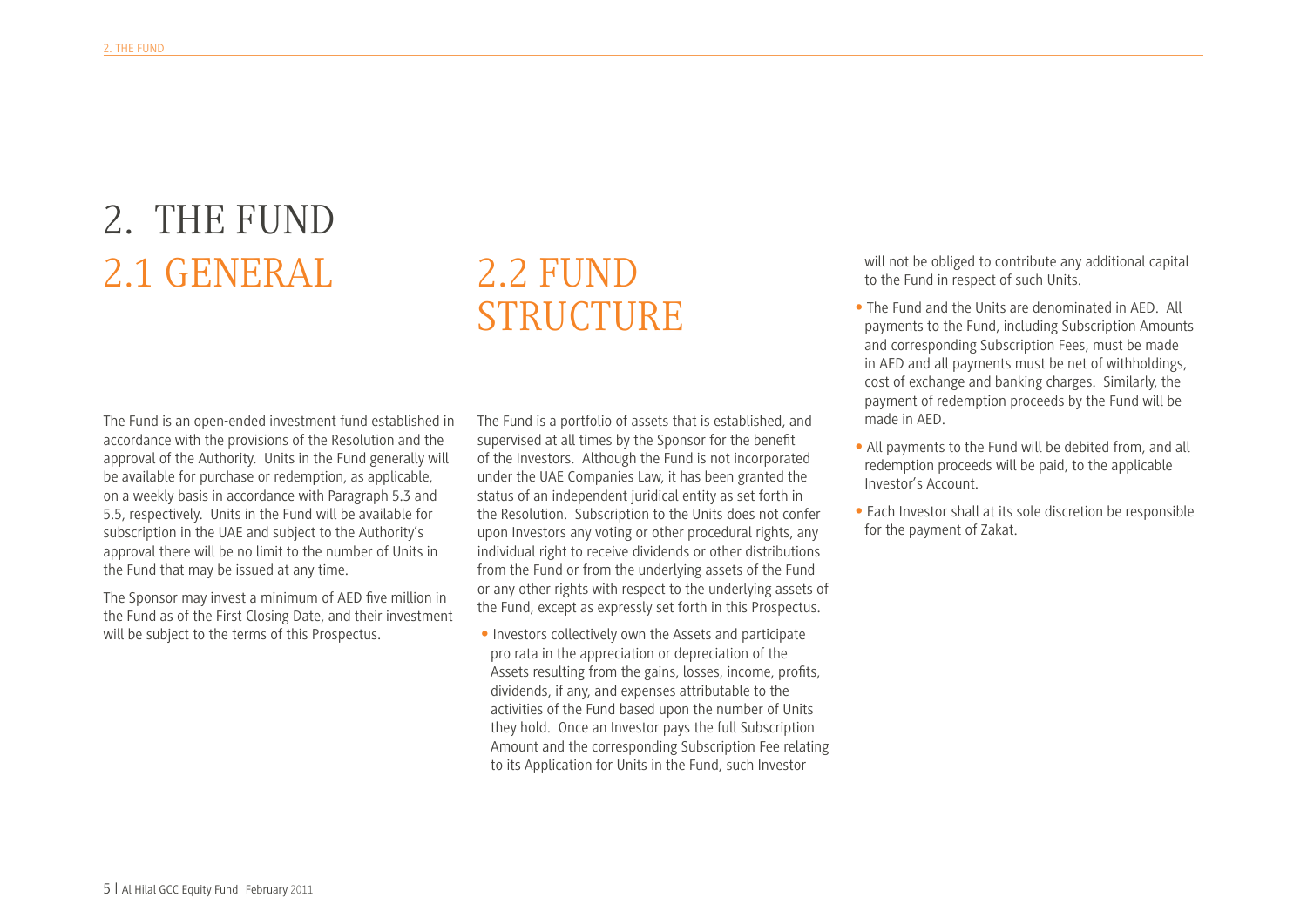#### 2.3 STOCK EXCHANGE LISTING STRATEGY AND 2.4 INVESTMENT OBJECTIVE

The Fund and the Units of the Fund will not be listed on any fnancial market or stock exchange except with approval of the Authority.

The Fund seeks to provide Investors with a long-term investment in a diversifed portfolio of Shariah-compliant GCC region equity securities that are components of the Index at the time of the Fund's investment. In an effort to meet this long-term objective, under normal operating conditions the Fund will invest at least seventy-fve percent (75%) of the Assets in the aforementioned equity securities.

#### 2.5 INVESTMENT GUIDELINES

The Fund Manager will adhere to the following guidelines (the "Investment Guidelines") in investing the Assets of the Fund under the supervision of the Shariah Supervisory Board. Subject to the prior approval of the Authority, the Sponsor has the right to modify the Investment Guidelines in its sole discretion if it believes doing so is in the best interest of the Fund. The Sponsor will provide prior written notice to Investors of any changes to the Investment Guidelines in accordance with the instructions set forth by the Authority.

(a) The Fund Manager will seek to achieve the Fund's investment objective by investing the Assets in listed equity securities in the Index at the time of the Fund's investment, but without regard to the weighting of the securities in the Index.

(b) The Fund Manager may invest up to ten percent (10%) of Assets in individual equities included in the Index, without regards to traditional weighting techniques such as market capitalization weighting or index benchmarking.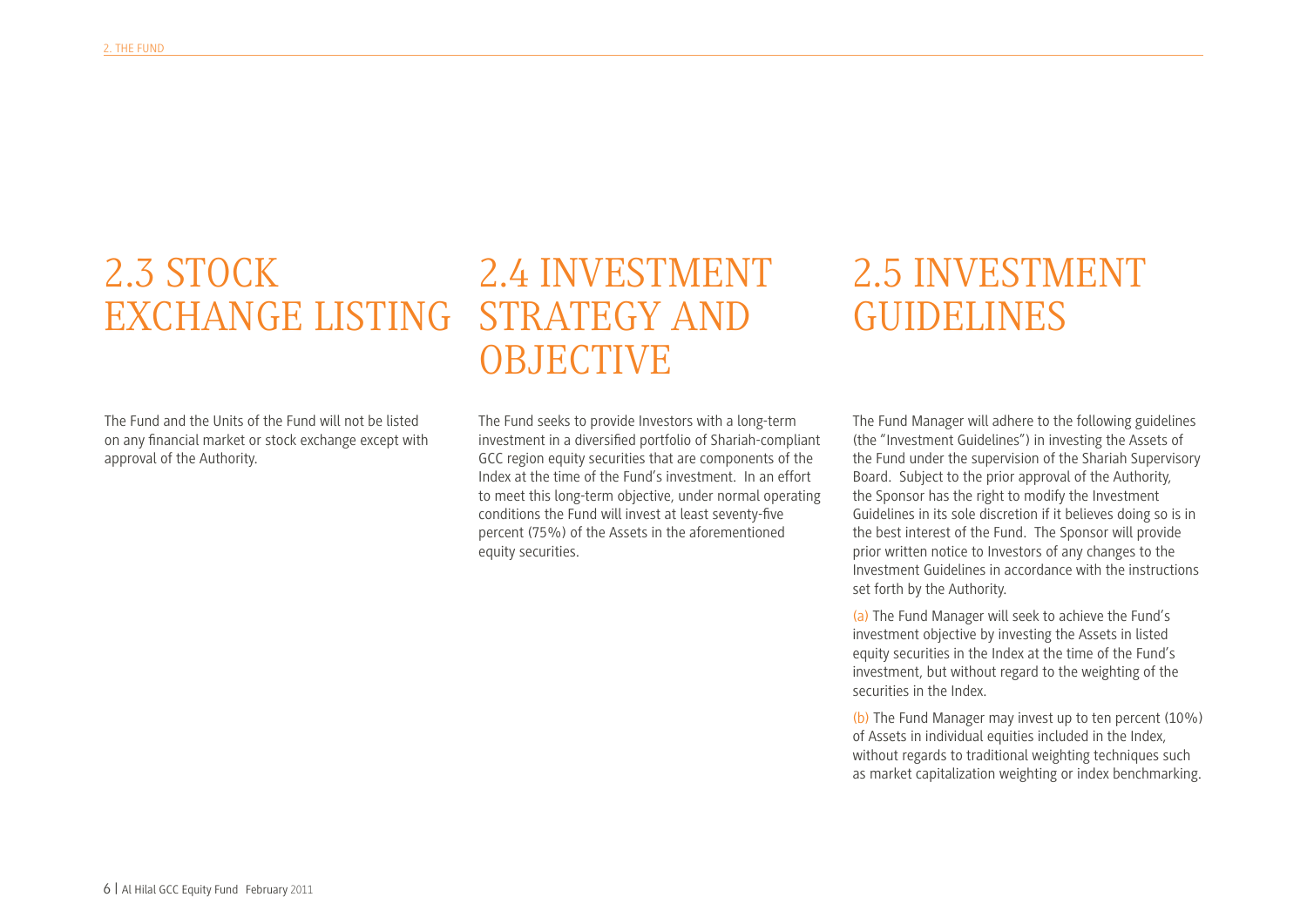(c) The Fund will hold no more than sixty-five (65) equity  $2.6 \text{ INDER}$ securities at any point in time.

(d) Under normal operating conditions, up to twenty-fve percent (25%) of the Assets may at any time be held in the form of cash and/or other short-term investments deemed appropriate by the Fund Manager in its sole discretion. Cash will be invested in a Shariah-compliant manner. Under non-normal operating conditions, including events such as providing liquidity for client transactions or during periods of excessive market volatility, cash and/or other short-term investments may comprise greater than twenty-fve percent (25%) but no more than seventy percent (70%) of the Assets.

(e) The Fund will not utilize leverage to implement its investment strategy and will not short sell securities or buy securities on margin.

(f) No more than Thirty percent (30%) of the Assets may at any time be held in equity securities in any one ICB Supersector in the Index as defned by Dow Jones.

(g) No more than ffty-fve percent (55%) of the Assets may be held in equities from the Kingdom of Saudi Arabia. No more than forty-fve (45%) of the Assets may be held in equities from any other country represented in the Index.

In respect of the Fund, "Index" shall mean the Dow Jones Islamic Market GCC Capped IndexSM which is comprised of companies traded in the GCC region that pass rulesbased screens for compliance with Islamic principles as established by the Dow Jones Islamic Market Index Shariah Supervisory Board (see Paragraph 4.5). The Index intends to measure stocks that are accessible to GCC investors. Component weightings are capped within countries and industries to promote diversifcation. The selection universe for the Index is the Dow Jones GCC Islamic Market IndexSM, which covers approximately ninety-fve percent (95%) of the foat-adjusted market capitalization of the six GCC countries.

The Sponsor anticipates that the country and sector weights of the Index will be available for third parties to view on the Dow Jones website on a monthly basis; however, Dow Jones will be responsible for the contents and the availability of any such data. Due to the confdential nature of the data, delayed data may be provided.

The "Dow Jones Islamic Market GCC Capped IndexSM" is a product of Dow Jones Indexes, a licensed trademark of CME Group Index Services LLC ("CME"). "Dow Jones®", "Dow Jones Islamic Market GCC Capped IndexSM" and "Dow Jones Indexes" are service marks of Dow Jones Trademark Holdings, LLC ("Dow Jones"), and have been licensed to CME and sublicensed for use for certain purposes by Al Hilal Bank. The Fund, which is based on Dow Jones Islamic Market GCC Capped IndexSM, is not sponsored, endorsed, sold or promoted by CME, Dow Jones or their respective affliates, and CME, Dow Jones and their respective affliates make no representation regarding the advisability of trading in the Fund.

Dow Jones, CME, and their respective affliates make no representation or warranty, express or implied, to Investors or any member of the public regarding the advisability of trading in the Fund. Dow Jones', CME's, and their respective affliates' only relationship to the Sponsor is the licensing of certain trademarks and trade names of Dow Jones and of the Index which is determined, composed and calculated by Dow Jones without regard to the Sponsor or the Fund. Dow Jones and CME have no obligation to take the needs of the Sponsor or Investors into consideration in determining, composing or calculating the Index. Dow Jones, CME, and their respective affliates are not responsible for and have not participated in the determination of the timing of, prices at, or quantities of the Fund to be sold or in the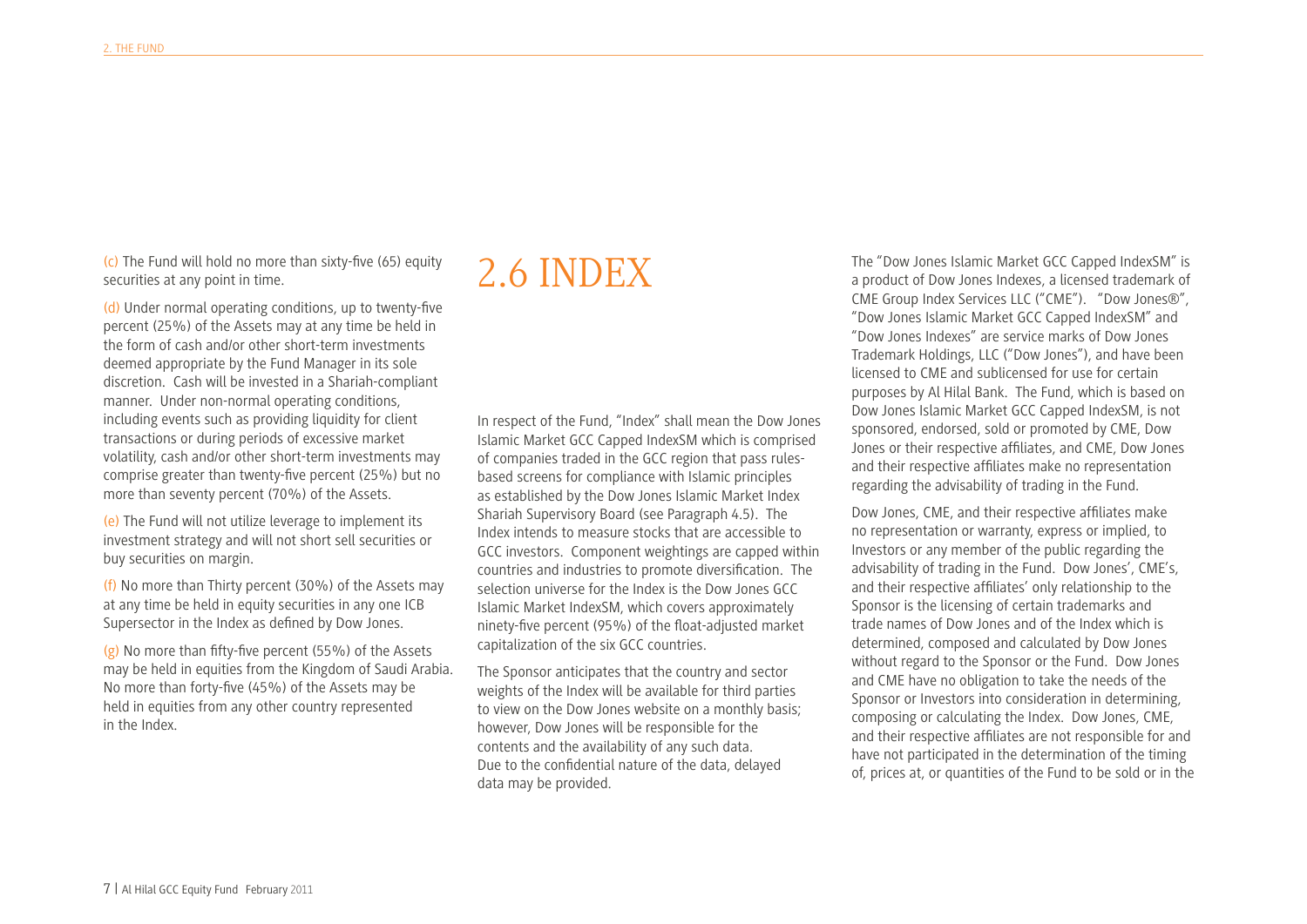determination or calculation of the equation by which the Fund is to be converted into cash. Dow Jones, CME and their respective affliates have no obligation or liability in connection with the administration, marketing or trading of the Fund.

DOW JONES, CME AND THEIR RESPECTIVE AFFILIATES DO NOT GUARANTEE THE ACCURACY AND/OR THE COMPLETENESS OF THE INDEX OR ANY DATA INCLUDED THEREIN AND DOW JONES, CME AND THEIR RESPECTIVE AFFILIATES SHALL HAVE NO LIABILITY FOR ANY ERRORS, OMISSIONS, OR INTERRUPTIONS THEREIN. DOW JONES, CME AND THEIR RESPECTIVE AFFILIATES MAKE NO WARRANTY, EXPRESS OR IMPLIED, AS TO RESULTS TO BE OBTAINED BY THE SPONSOR, FUND, INVESTORS, OR ANY OTHER PERSON OR ENTITY FROM THE USE OF THE INDEX OR ANY DATA INCLUDED THEREIN. DOW JONES MAKES NO EXPRESS OR IMPLIED WARRANTIES, AND EXPRESSLY DISCLAIMS ALL WARRANTIES, OF MERCHANTABILITY OR FITNESS FOR A PARTICULAR PURPOSE OR USE WITH RESPECT TO THE INDEX OR ANY DATA INCLUDED THEREIN OR COMPLIANCE WITH SHARIAH LAW OR OTHER ISLAMIC PRINCIPLES. WITHOUT LIMITING ANY OF THE FOREGOING, IN NO EVENT SHALL DOW JONES, CME OR THEIR RESPECTIVE AFFILIATES HAVE ANY LIABILITY FOR ANY INDIRECT, PUNITIVE, SPECIAL OR CONSEQUENTIAL DAMAGES (INCLUDING LOST PROFITS), EVEN IF NOTIFIED OF

THE POSSIBILITY OF SUCH DAMAGES. THERE ARE NO THIRD PARTY BENEFICIARIES OF ANY AGREEMENTS OR ARRANGEMENTS BETWEEN CME AND THE SPONSOR, OTHER THAN THE LICENSORS OF CME.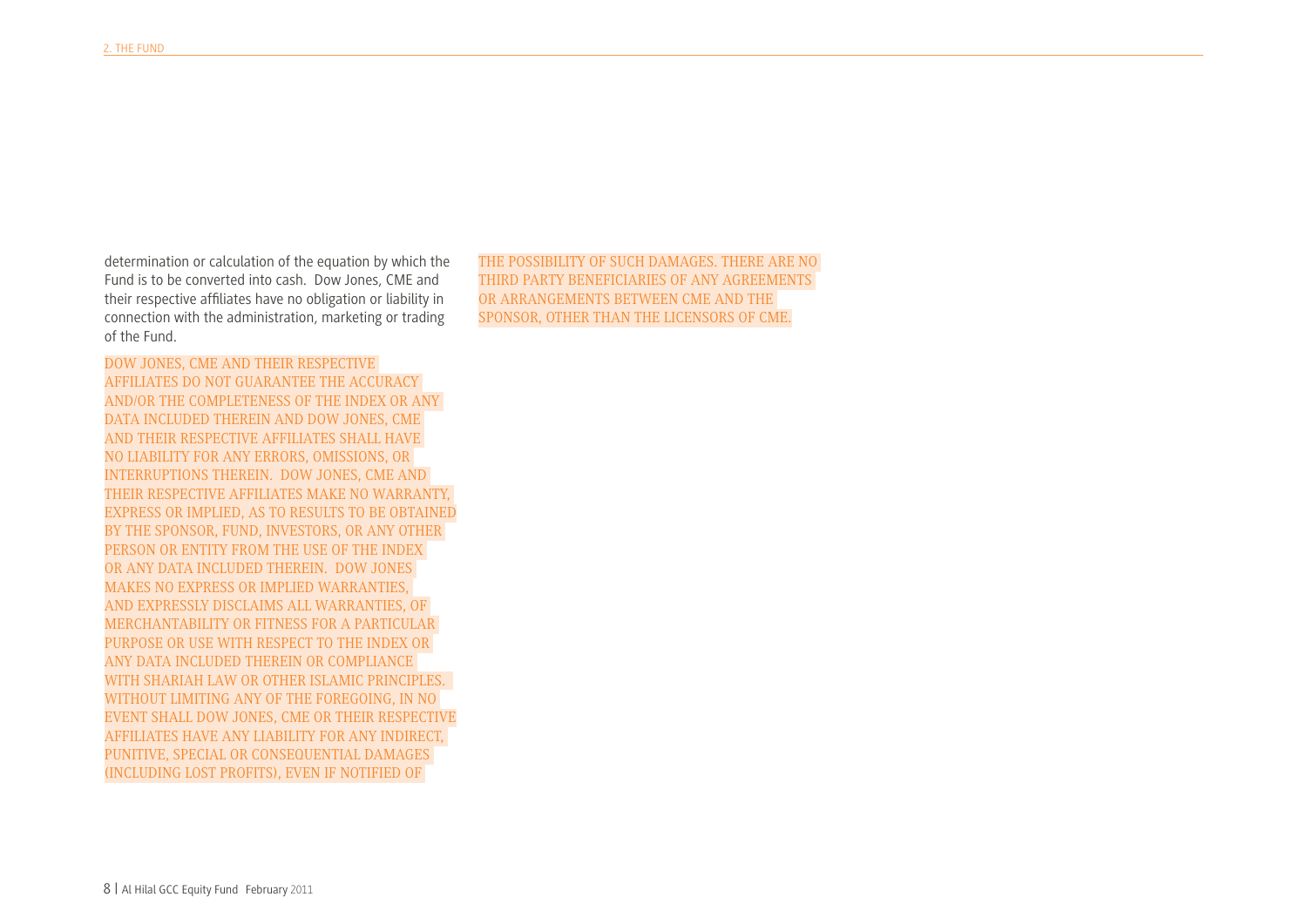# 3.1 UNITS IN THE FUND 3. UNITS

#### 3.2 OWNERSHIP OF INVESTMENTS

The minimum number of Units to be issued will be 200,000 Units, with a nominal value of AED 100 per Unit, and a total nominal value of AED twenty million.

The Fund is offering Units at the Subscription Price. The minimum initial subscription amount in the Fund and the minimum additional subscription in the Fund are set forth in Paragraph 5.2.

Units will not be offered in multiple classes and fractional Units will not be issued.

The Fund is not a commercial company under UAE Companies Law. Investors in the Fund will have no legal rights in or to any of the Investments except as set forth herein. The purchase by an Investor of Units in the Fund does not confer the rights accorded to shareholders of commercial companies, nor does it give rise to or confer any proprietary rights, voting rights, control rights or any other rights in the underlying Assets except to the extent set forth in this Prospectus.

In accordance with the Custodian Agreement, the Custodian will open and maintain a cash account or cash accounts for custodial transactions on behalf of and in the name of the Fund or its nominees and hold all monies received for the account of the Fund in such account or accounts with such banks or other persons on their usual terms and otherwise in such manner as the Fund Manager shall from time to time direct.

Care will be taken to ensure that the Assets are separately identifed as being held on behalf of the Fund and the

Investors and, to the extent possible, to protect those assets in the event of the insolvency of the Sponsor or any party holding Fund assets. Accordingly, the Sponsor will adopt several measures intended to segregate and protect the Fund's assets, including:

(a) holding the monetary assets in a separate custodial account opened, where permitted, in the name of the Fund, which account will be restricted to transactions of the Fund;

(b) the assets and income of the Fund will be kept separate and not mixed with the assets of the Sponsor or the Fund Manager;

(c) the Fund's accounts will be maintained and audited separately by an external auditor; and

(d) the accounts of the Fund will not be consolidated with the accounts of the Sponsor or the Fund Manager.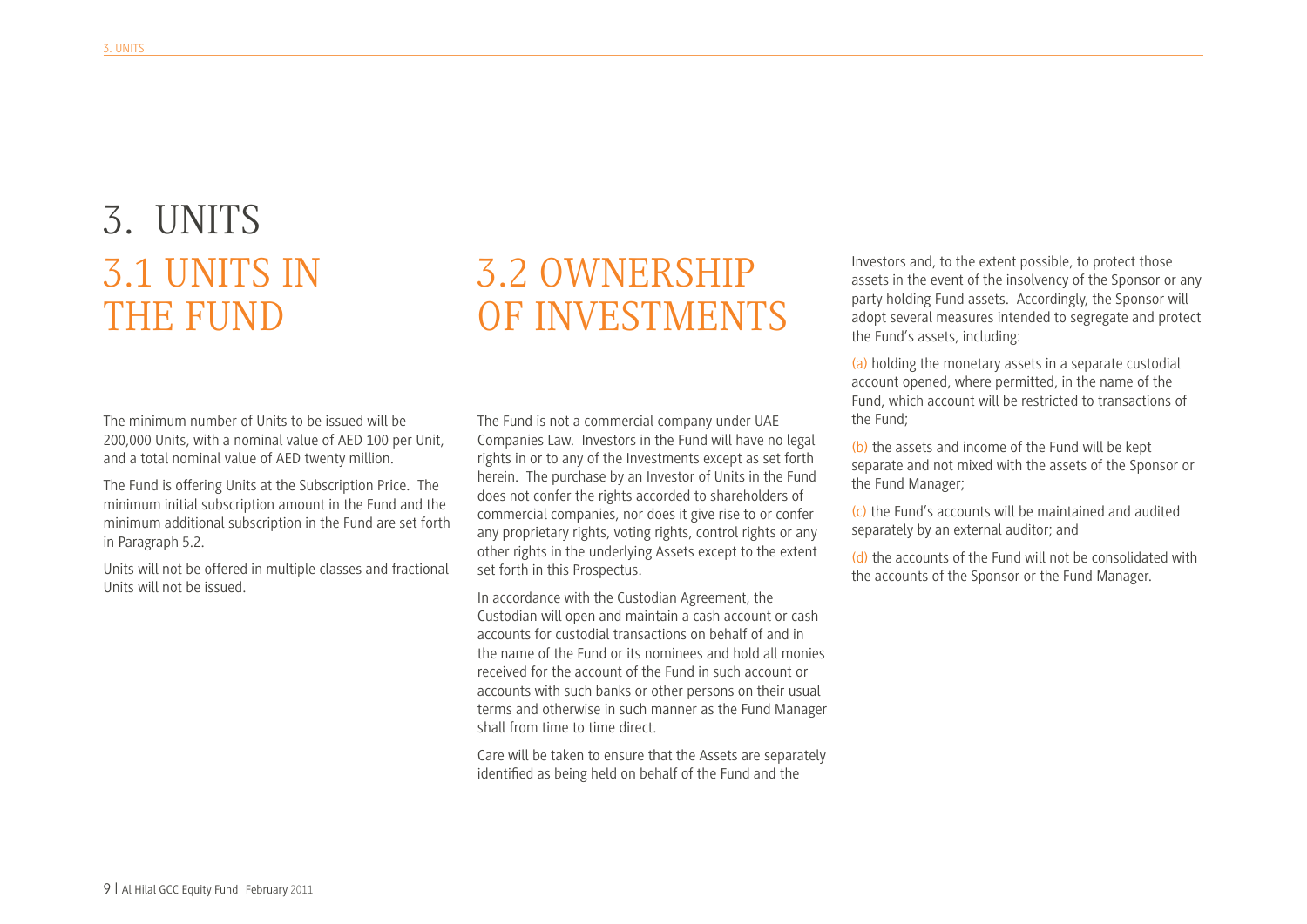# 3.3 DIVIDENDS

The Fund aims to achieve capital growth on the price of its Units. Any profts attributable to the Fund will be retained for the purpose of reinvesting them or paying the expenses of the Fund or for other purposes related to the Fund. At the sole the discretion of the Fund Manager, the Fund may distribute cash profts to Investors, and any such distribution of profts will be made in July and January of the year.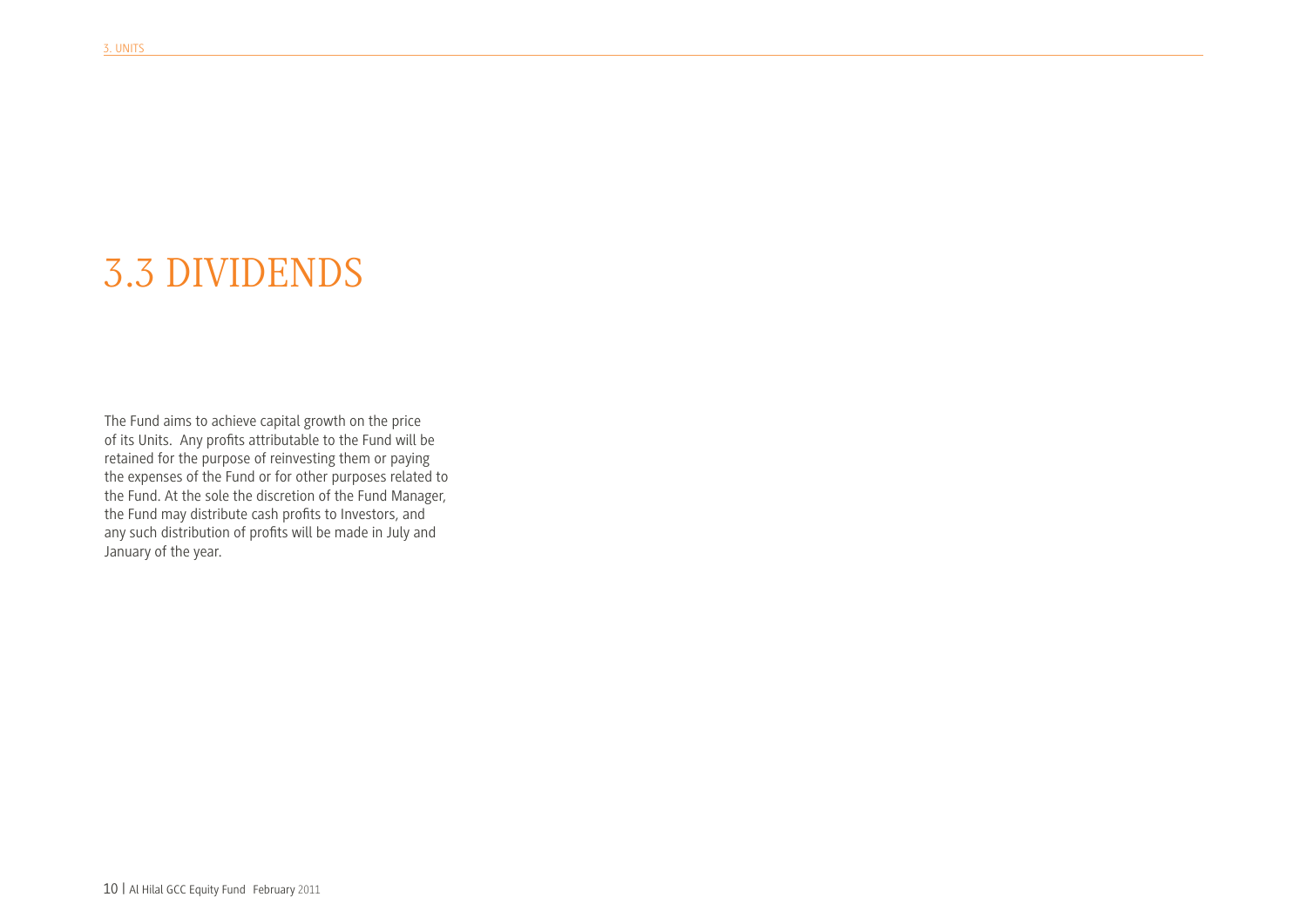## 4. FUND MANAGEMENT

# 4.1 MANAGEMENT BY THE SPONSOR

Al Hilal Bank is the Sponsor of the Fund, and the Investment Group at the Bank will assume the duties of the Fund Manager, and the Operations Group at the Bank will assume the duties of the Units Registrar of the Fund. Al Hilal Bank is wholly owned by the Abu Dhabi Investment Council, which is an investment body of the Government of Abu Dhabi. Al Hilal Bank has an authorized capital of AED four billion and is licensed to operate as an Islamic commercial bank. Established in 2007 the bank's objective is providing banking, investment, commercial and service activities in compliance with Islamic Shariah.

Al Hilal Bank aims to contribute to the UAE's national growth and prosperity while also raising the positive profle of Islamic banking globally. Al Hilal Bank is committed to becoming the region's leading fnancial institution, escalating the development of Islamic banking with a fresh approach to the industry, new technology and service excellence.

The Sponsor will assume the following duties in its capacity as the Sponsor, the Fund Manager, and the Units Registrar:

(a) Duties of the Sponsor:

- (i) Informing the Investors about the important developments that may affect the Fund and arranging for the circulation of appropriate information.
- (ii) Liaising with regulatory authorities such as the Central Bank.
- (iii) Coordinating with the Fund's other service providers, including appointing and dismissing them.
- (iv) Marketing and distributing the Units of the Fund. The Sponsor in its sole discretion, may appoint one or more distributors to assist it in marketing and distribution.

(b) Duties of the Fund Manager:

- (i) Investing the assets in a manner deemed appropriate to the Fund Manager in accordance with the Prospectus and in compliance with Islamic provisions and principles as construed by Shariah Supervisory Board.
- (ii) Instructing the Custodian to open, maintain and close accounts on behalf of the Fund, including

the Custody Accounts and brokerage accounts, including brokers that are affliates of the Sponors.

- (iii) Issuing instructions and authorizations to the brokers regarding investments and the relevant fnancial and cash tools of the market.
- (iv) Possessing, transferring or disposing, and practicing all the rights, powers, privileges and other rights of ownership and possession in relation to the Assets.
- (v) Instructing the other service providers of the Fund in relation to purchasing, selling, transferring, returning, replacing or maintaining any Assets.

(c) Duties of the Units Registrar:

- (i) Maintaining the Register.
- (ii) Receiving Applications and Redemption Notices.
- (iii) Issuing information about the position of the Units existing in the Fund as a whole to the Investors.

The Sponsor may authorize any employee or another agent of the Sponsor to act on behalf of the Fund in all the matters related to the aforementioned. This authorization will not prejudice the responsibility of the Sponsor for any matter, and this authorization will not result in any additional burdens to be incurred on the Fund.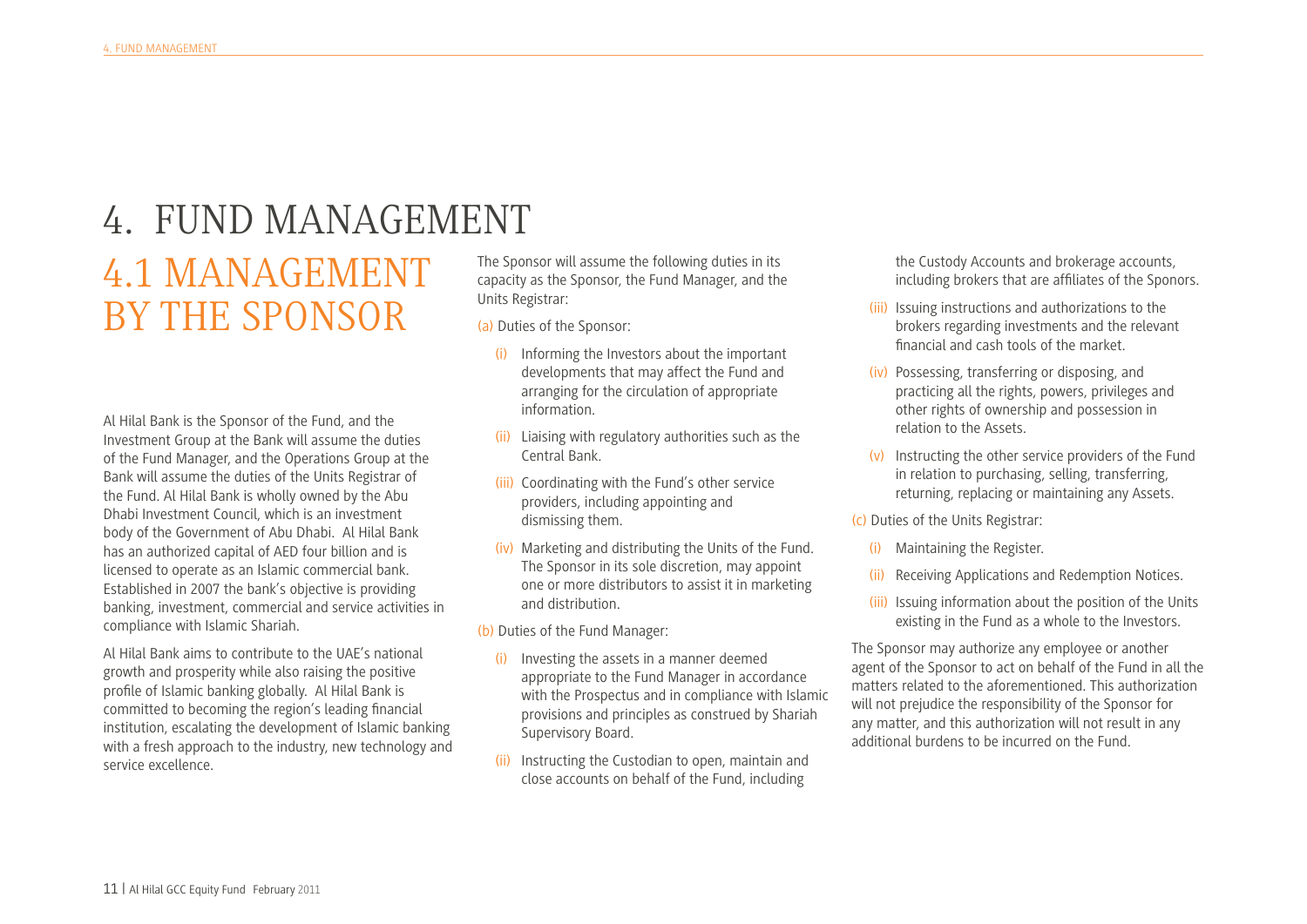#### 4.2 INDEMNIFICATION OF THE SPONSOR

# 4.3 ADVISORY BOARD

The Sponsor and its directors, members, stockholders, partners, offcers, or employees will not be liable, in damages or otherwise, to any Investor for:

(a) any act or omission performed or omitted by any such person in connection with the operation and management of the Fund or for any losses, claims, costs, damages, or liabilities arising therefrom;

(b) any tax liability imposed on the Fund or any Investor; or

(c) any losses due to the actions or omissions of any brokers or other agents of the Fund,

except if it has been determined by a fnal decision of a court of competent jurisdiction that such act or omission, tax liability or losses resulted from gross negligence, fraud, or a willful and material violation of applicable law by the Sponsor. To the extent permitted by applicable law, the Sponsor and its directors, members, stockholders, partners, offcers, or employees will be indemnifed from

the Assets and held harmless from and against any and all actual losses, claims, costs, damages or liabilities of any nature whatsoever, including legal fees and other costs and expenses incurred, to which such person may become subject in connection with any matter arising from, related to, or in connection with, this Prospectus or the operations and management of the Fund, except where found by a fnal decision by a court of competent jurisdiction to be attributable to the gross negligence, fraud or willful and material violation of applicable laws of any such person.

The Fund shall have an Advisory Board that will consist of a minimum of two (2) suitably experienced individuals designated from time to time by the Sponsor in its sole discretion. Investors holding substantial Units may be invited to become a member of the Advisory Board. The Fund will not bear any fnancial burdens of whatever form of the Advisory Board, and such burdens, if any, will be borne by the Sponsor of the Fund. The Advisory Board, the members of which are not involved in the day-to-day management of the Fund, will meet at least quarterly to review the management and performance of the Fund and to discuss and advise on major matters affecting the interests of the Fund. The role of the Advisory Board will be to consult with and advise the Sponsor and the Fund Manager on major matters relating to the Fund. For the avoidance of doubt, it is not the function of the Advisory Board to prescribe asset allocation or to select individual securities for the Fund's portfolio, which shall be within the sole discretion of the Fund Manager, or otherwise to engage in the day-to-day management of the Fund.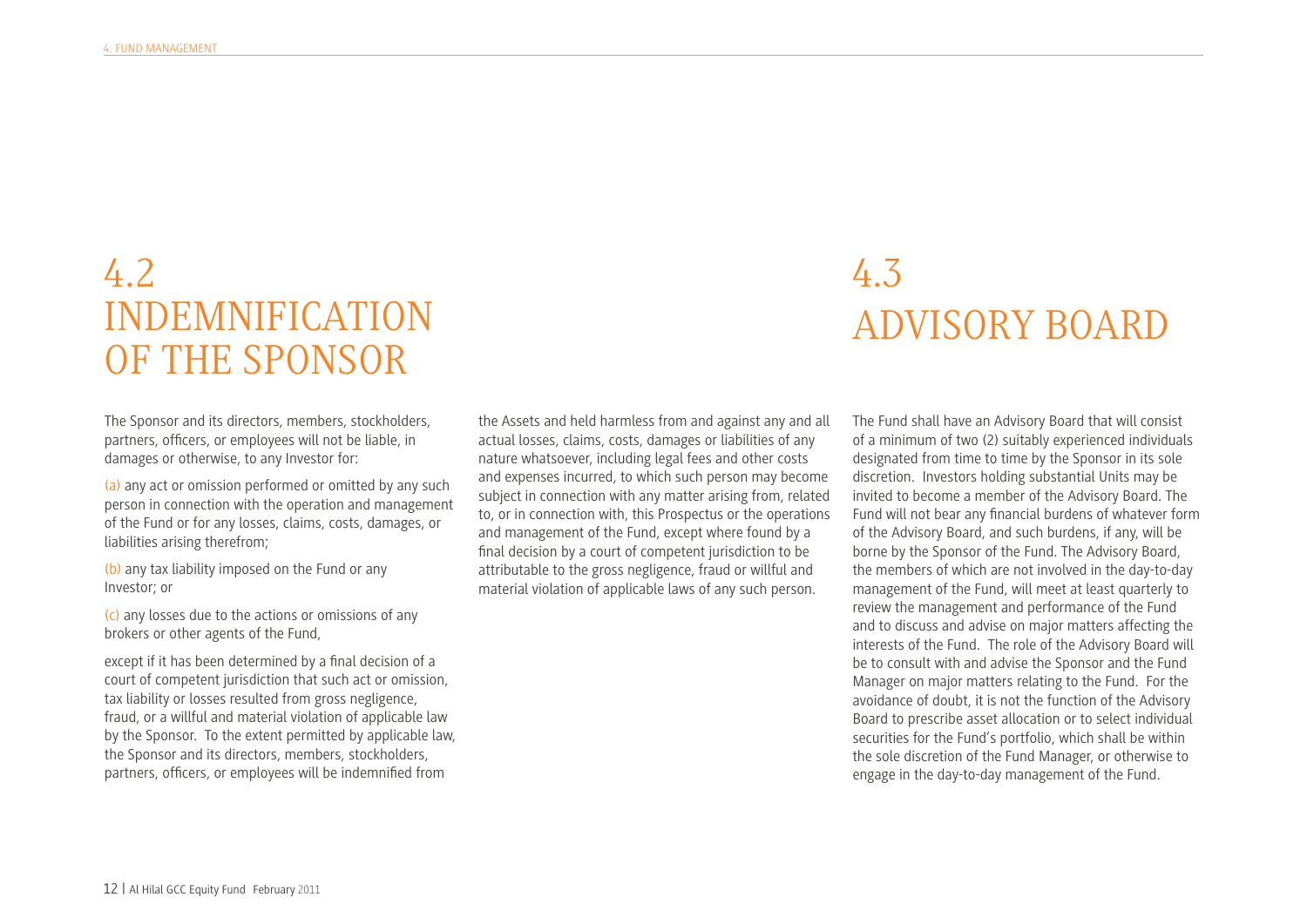No member of the Advisory Board will be liable for any act or omission performed or omitted by such person in connection with the activities of the Advisory Board, except as a result of such member's gross negligence or willful misconduct. Each member of the Advisory Board shall be indemnifed from the Assets for any and all actual losses, claims, costs, damages or liabilities of any nature whatsoever, including legal fees and other costs and expenses incurred by it in connection with the activities of the Advisory Board, provided that such losses were not the result of its gross negligence or willful misconduct.

As of the First Closing Date, the members of the Advisory Board are:

**Mr. Sarie Asaad Ahmed Arar** (Deputy CEO, Al Hilal Bank): joined Al Hilal Bank in 2008 as Executive Vice President and Head of Wholesale Banking Group. He has focused on domestic and international businesses and has established a solid footing in this key economic segment. He has more than 22 year of broad banking experience drawn from his in-depth exposure in various areas in major fnancial institutions in the UAE. He serves as a member of several management committees of Al Hilal Bank and a board member of subsidiaries under Al Hilal Group. Sarie holds a Master's Degree in Business Administration from USA and attended leading business schools for executive management and leadership programs.

**Mr. Haitham Adeimah** (Senior Vice President- Finance and Strategic Planning, Al Hilal Bank): served as the Chief of Financial Sector in KPMG for more than 10 year during which he provided auditing and consulting services for customers; including, banks, investment funds and sovereign funds in the Middle East. In 2010, Mr. Haitham joined Al Hilal Bank as the Vice President of Strategic Financial Group. In addition, he is a member in several administrative committees, and a board member of subsidiaries under Al Hilal Group. Haitham holds a Master's Degree in Banking and Financial Management from Sorbonne University and a B.A degree in Accounting and Information Technology from Toledo University in USA. Haitham is also a chartered accountant certifed from Hampshire in USA.

**Mr. Ahmed Mohsen Kamel,** (Vice President - Fund Management, Al Hilal Bank): joined Al Hilal Bank in June 2008. Mr. Kamel has over 17 years of experience in the Investment and Funds Management arena. Prior to Al Hilal Bank, he was the Manager of Asset Management Products at Union National Bank, where he was managing the local investment funds and portfolios for regional private banks. Previously, he was a Trader in EFG- Hermes, then occupied several positions; including, Trader in CIB in Egypt, and an Assistant Head of Investments at Citibank N.A Egypt. Mr. Kamel holds the Bachelor's degree in Economics and Business Administration from The American University in Cairo. In 2001, Mr. Kamel

completed the Investment and Fund Evaluation Course provided by EFG- Hermes which based on the standards of Chase Bank in Manhattan. Currently, Mr. Kamel is seeking to obtain the Master degree in Finance from Edinburgh Business School. Besides, He is participating in Chartered Financial Analyst program. Mr. Kamel is a regional trainer certifed by Citibank in investments, and an accredited investment adviser. Recently, he has awarded the Chartered Investment Portfolio Manager and Certifed Wealth Manager from American Academy of Financial Management.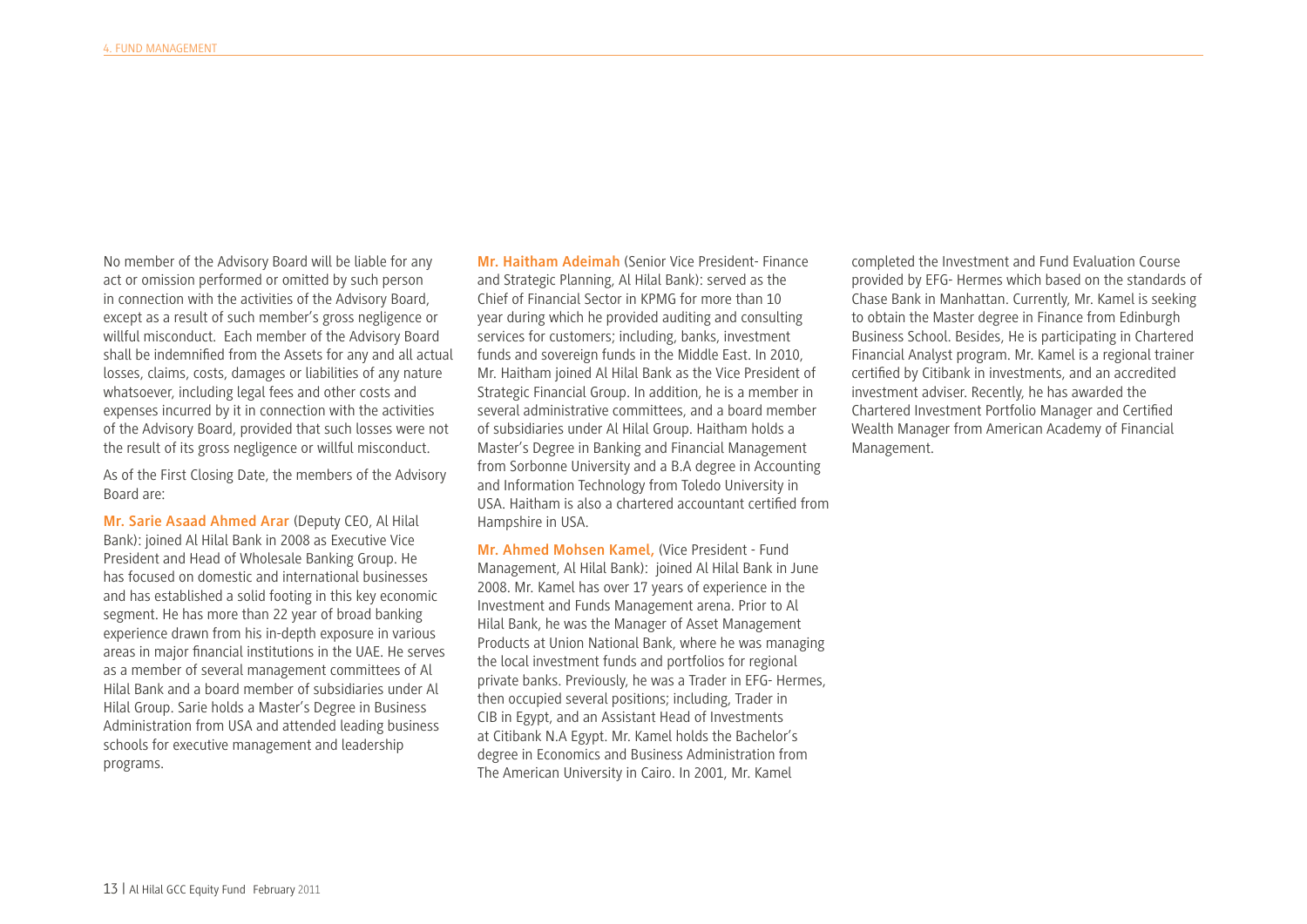#### 4.4 INVESTMENT **COMMITTEE**

The Fund shall have an Investment Committee that will consist of a minimum of two (2) suitably experienced individuals designated from time to time by the Fund Manager. The Fund will not bear any fnancial burdens of whatever form of the Investment Committee, and such burdens, if any, will be borne by the Sponsor of the Fund in its capacity as the Fund Manager.

The Investment Committee will meet on a periodic basis to monitor the performance of the Fund and the activities of the Fund Manager and to make recommendations to the Sponsor regarding the investment program and guidelines of the Fund. The Investment Committee Advisor will sit on the Investment Committee as an observer only and will not participate in making recommendations to the Sponsor.

No member of the Investment Committee will be liable for any act or omission performed or omitted by such person in connection with the activities of the Investment Committee, except as a result of such member's gross

negligence or willful misconduct. Each member of the Investment Committee shall be indemnifed from the Assets for any and all losses, claims, costs, damages or liabilities of any nature whatsoever, including legal fees and other costs and expenses incurred, incurred by it in connection with the activities of the Investment Committee, provided that such losses were not the result of its gross negligence or willful misconduct.

As of the First Closing Date, the members of the Investment Committee are:

**Mr. Sachin Mohindra** (Portfolio Manager, ADIC Investment Management PJSC). Mr. Mohindra provides 17 years of fnancial analysis, investment research and fund management experience across various emerging markets. Prior to joining Invest AD, Mr. Mohindra was the head of the GCC portfolio management team at TAIB Bank BSC (Bahrain) and was responsible for managing conventional and Shariah compliant equity funds and discretionary portfolios. Prior to TAIB, Mr. Mohindra was a fund manager at Bank Muscat (2003-2005) where he managed GCC and Omani equities through active and passive funds which included Oman's largest actively managed fund. Mr. Mohindra also managed discretionary portfolios in these markets for Omani pension funds and regional institutions. Mr. Mohindra managed The AGF India Fund, a fund sponsored by AGF, one of the largest fund management complexes in Canada, and other institutional funds focused on India. Mr. Mohindra has a

Bachelor's degree in Chemical Engineering and a Masters in Management Studies with a specialization in Finance.

**Mr. Sherif Mahmoud Salem** (Portfolio Manager, ADIC Investment Management PJSC). Mr. Salem has over 11 years experience covering equity markets in the Middle East and Africa. Mr. Salem began his career as a buyside analyst in the asset management department of the Egyptian based EFG-Hermes. Mr. Salem went on to manage local discretionary portfolios and funds before joining EFG's Telecom and IT Fund team in 2000; one such fund invested in public and private companies in the Middle East and Developing Africa markets. Prior to joining Invest AD, Mr. Salem was a Senior Fund Manager in the Asset Management Group of National Bank of Abu Dhabi where he managed discretionary portfolios and regional funds investing in the MENA region. Mr. Salem has an MSc in International Securities, Investment and Banking from the ICMA Center at the University of Reading, U.K. as well as a Bachelor of Arts degree in Economics from the American University in Cairo.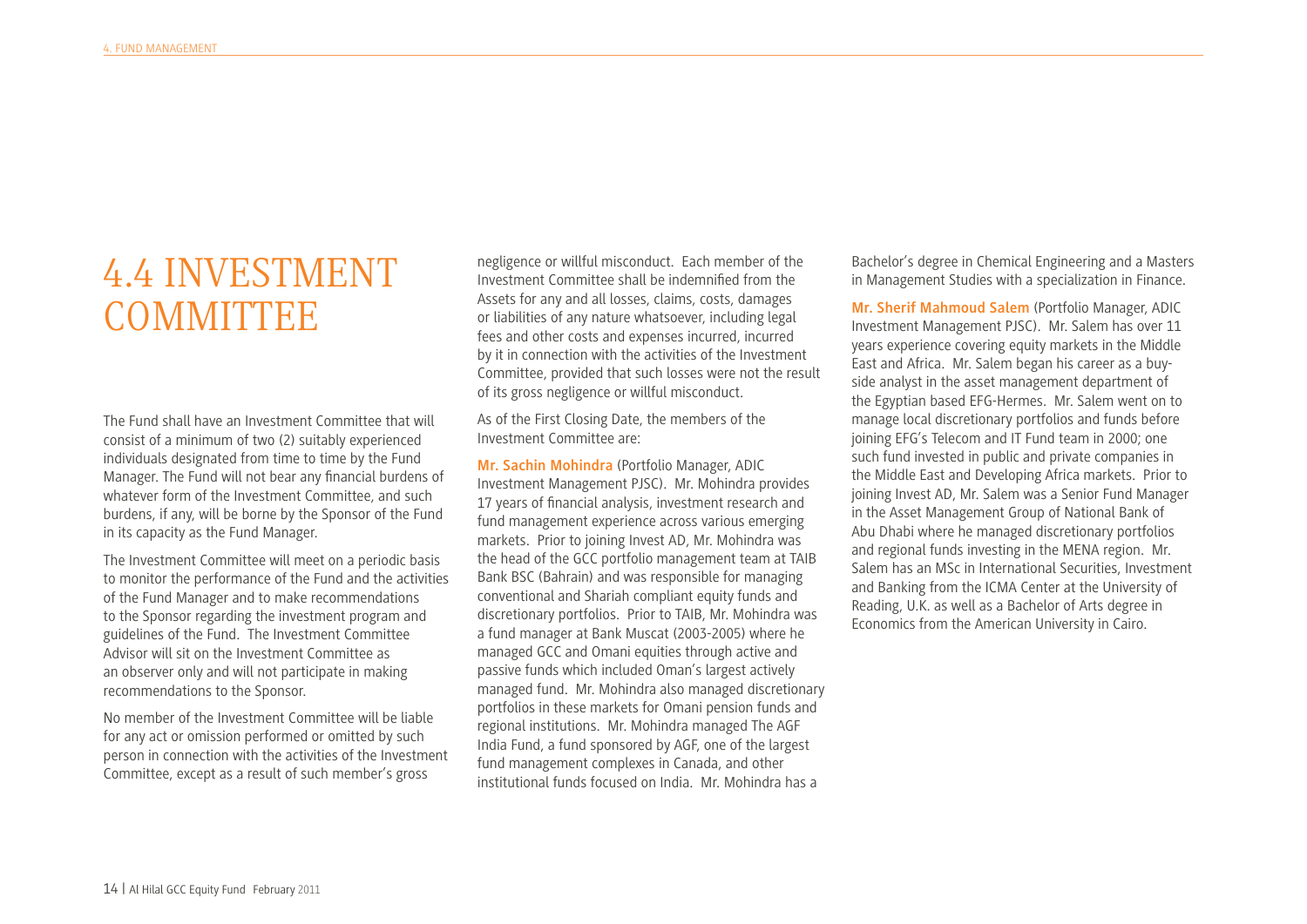## 4.5 THE SHARIAH SUPERVISORY BOARD

All investments made by the Fund will be Shariahcompliant and the investment program, as well as the screening criteria, will be approved by the Fund's Shariah Supervisory Board. The Shariah Supervisory Board will have the right to review and monitor the activities of the Fund to ensure that the Fund's holdings are in compliance with Shariah principles.

The Shariah Supervisory Board, which is compensated for its role from the Assets of the Fund, will be comprised of the Fatwa and Shariah Supervisory Board of the Sponsor, which, as of the First Closing Date, consists of the following members:

**Sheikh Nizam Yaqubi**. Sheikh Yaquby is a graduate in Economics and Comarative Religion from McGill University and is currently pursuing a doctorate in Islamic Law. Mr. Yaqubi is an internationally acclaimed scholar in the Islamic banking industry. Mr. Yaqubi has been a teacher of Tafsir since 1976. Mr. Yaqubi advised a number of banks and fnancial institutions on matters pertaining to

Islamic banking and fnance and is a board member of the Accounting & Auditing Organization for Islamic Financial Institutions. Mr. Yaqubi is the author of many publications and articles on Islamic fnance and has delivered over 500 lectures, sermons and training sessions.

**Sheikh Dr. Abdul Sattar Abu Ghuddah**. Sheikh Dr. Abu Ghuddah holds a doctorate in Shariah and Comparative Jurisprudence, a masters degree in Shariah, a masters degree in Hadith sciences, a bachelors degree in Shariah and a bachelors degree in law. Sheikh Dr. Abu Ghuddah holds many prominent positions, including as a member of the Accounting and Auditing Standards Board and Shariah Board of the Accounting & Auditing Organization for Islamic Financial Institutions and the Shariah committee of the Central Bank of Bahrain, as well as serving on the Shariah supervisory boards of a number of prominent fnancial institutions. Sheikh Dr. Abdul Ghuddah is the author of several books on Islamic Finance and teaches at numerous institutes on Islamic Finance.

**Sheikh Essam Ishaq**. Sheikh Ishaq is a graduate of McGill University. Sheikh Ishaq has traditionally studied Shariah in Masjids with different scholars. Sheikh Ishaq currently teaches Fiqh, Islamic Theology and Tafseer in Bahrain. Sheikh Ishaq holds prominent positions and memberships in numerous institutes, including as a Director and Shariah Advisor of Discover Islam, Member of the Board of Trustees of the Al Iman Islamic School, and

serving on the Shariah supervisory boards of a number of fnancial institutions.

**Sheikh Dr. Mohammad Abdul Rahim bin Sheikh Mohammad Ali Sultan Al Olama**. Sheikh Mohammad Abdul Rahim holds a Doctorate and Masters Degree in Islamic Jurisprudence from Faculty of Shariah and Islamic Studies, University Umm Al Qura in Makkah Al

Mukarramah. He also obtained a Bachelor of Shariah from Faculty of Shariah in Al Madina Al Munawarrah. Sheikh Mohammad Abdul Rahim holds many prominent positions including as expert in Islamic Jurisprudence at the Organization of the Islamic Conference, expert in Islamic Fiqh in the Islamic World Association in Makkah Al Mukarramah, Head of Quranic Studies and member of the Organizing Committee for Dubai International Holy Quran Award, and member of Zakat Fund Shariah Committee. Shaikh Mohammad Abdul Rahim is a member of Shariah Board at: Noor Islamic Bank, Manazil Real Estate Company, Mawarid Financing Company, and Madaen Real Estate Company. He is the author of many research studies and and articles on Islamic Finance matters and he has participated in many trainings, workshops and televison shows on the subject. Currently, he is an Associate Professor at Emirates University where he teaches Islamic Studies at the Faculty of Law.

The Dow Jones Islamic Market Index Shariah Supervisory Board has established the following guidelines (which may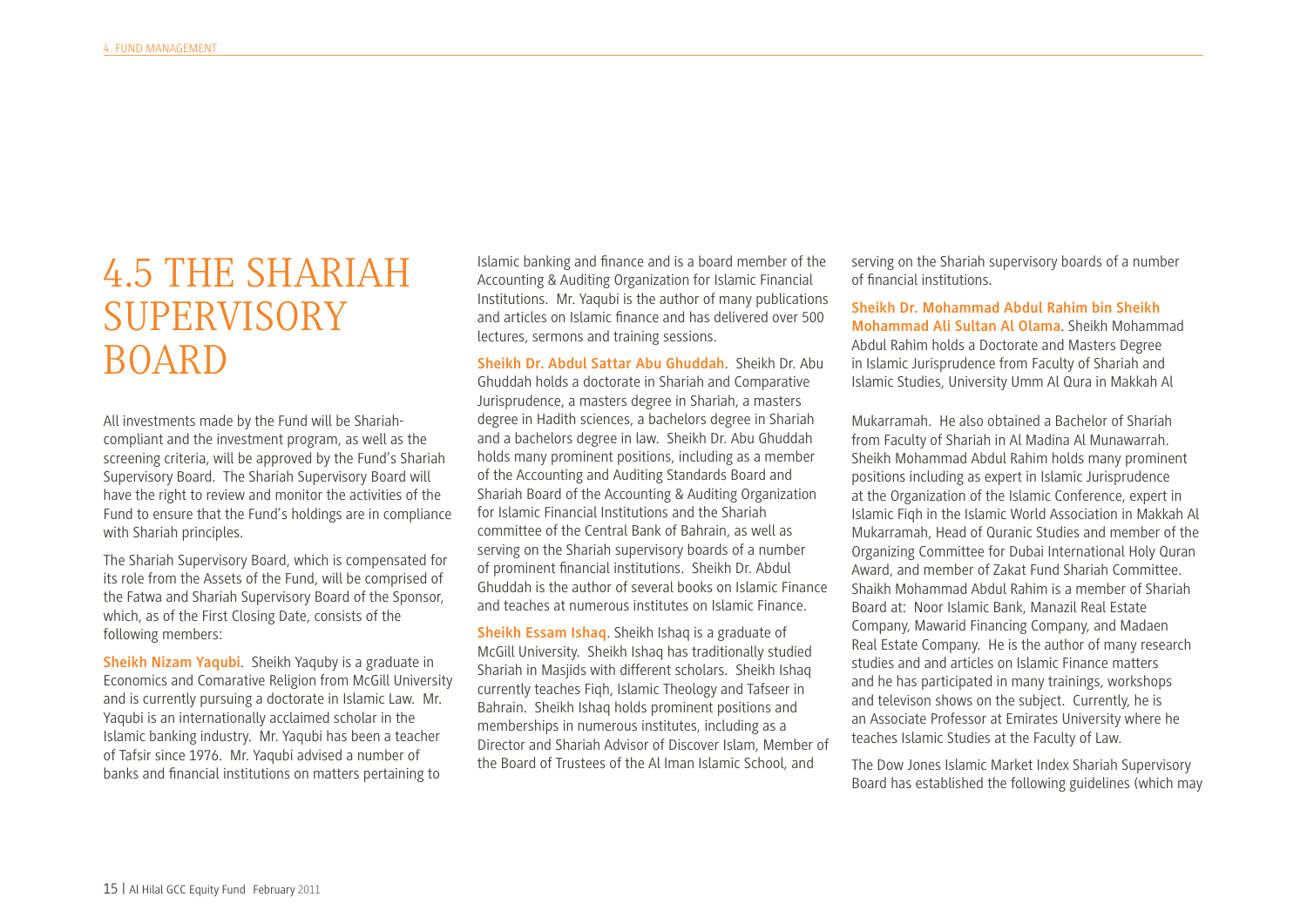be amended from time to time in the sole discretion of the Dow Jones Islamic Market Index Shariah Supervisory Board) to ensure that the securities in the Index are in compliance with Shariah principles:

(a) Commodities underpinning Murabaha, Ijara and other Islamic fnancial instruments must be permitted under Shariah for trading purposes and will not include gold, silver and currencies.

(b) Securities of companies that operate in the following industries will not be included in the Fund's portfolio:

- (i) Alcoholic beverages;
- (ii) Arms;
- (iii) Pornography and associated industries;
- (iv) Financial companies (other than approved Islamic institutions);
- (v) Gambling;
- (vi) Leisure activities that confict with Islamic law and traditions;
- (vii) Pork and pork products;
- (viii)Derivatives (other than approved Islamic products); and
- (ix) Tobacco.

(c) The Fund will not invest in securities of companies that have the following properties:

- (i) The company's total interest-bearing debt divided by the trailing 24-month average market capitalization is thirty-three percent (33%) or more;
- (ii) The sum of a company's interest-bearing cash and securities divided by the trailing 24-month average market capitalization is thirty-three percent (33%) or more;
- (iii) The company's accounts receivables divided by the trailing 12-month average market capitalization is thirty-three percent (33%) or more;

The Sponsor and the Fund Manager shall adhere to the above guidelines, as amended by the Dow Jones Islamic Market Index Shariah Supervisory Board, and the Shariah Supervisory Board will supervise the implementation of these guidelines, as amended by the Dow Jones Islamic Market Index Shariah Supervisory Board, in respect of the activities of the Fund to ensure that that Investments are in compliance with Shariah principles.

The Shariah Supervisory Board has the right to forfeit any proft on the Investment(s) earned through a non-Shariah compliant manner.

#### 4.6 THE FUND MANAGER

Pursuant to the Investment Advisor Agreement, ADIC Investment Management PJSC has been appointed as the Investment Advisor of the Fund. ADIC Investment Management PJSC is a private joint stock company formed to serve as the professional investment manager of a variety of managed investments and funds. The Investment Advisor, which is a subsidiary of The Abu Dhabi Investment Company PJSC, is licensed and regulated as an investment company by the UAE Central Bank (with license number 13/446/2009). The Abu Dhabi Investment Company PJSC, established in 1977, was the frst investment company in the UAE and is one of the leading fnancial services frms in the MENA region.

The Investment Advisor will be responsible for directing the investment and reinvestment of the Assets, including but not limited to the selection of individual equity securities, the management of sector and country allocation weights and the total allocation between equity and cash equivalent or other holdings.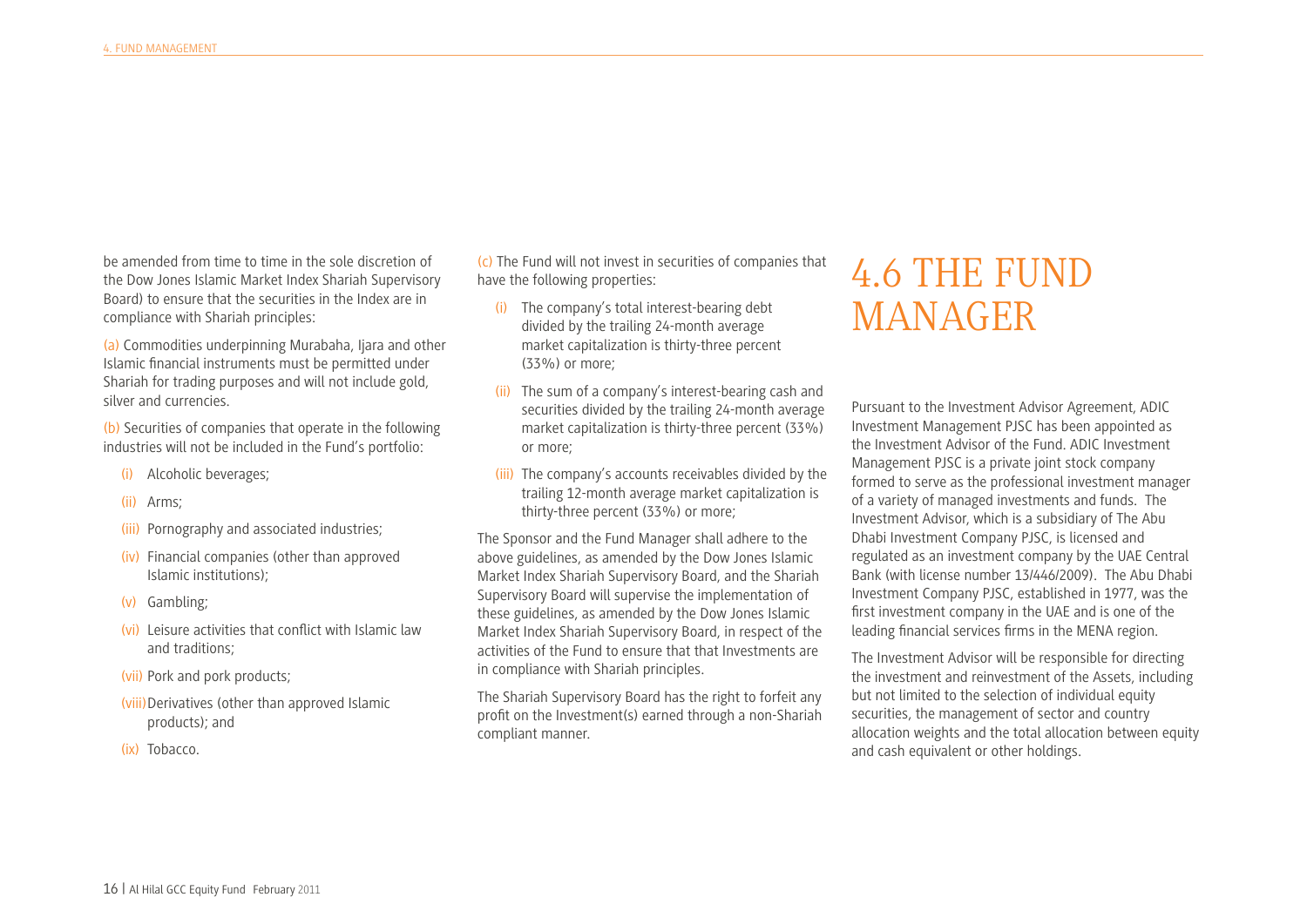Pursuant to the Investment Advisor of the Fund Agreement, neither the Investment Advisor nor any of its affliates, nor any of their respective directors, members, stockholders, partners, officers, or employees will be liable, in damages or otherwise, to the Fund, the Sponsor, the Fund Manager or any Investor for:

- (i) any act or omission performed or omitted by any such person in connection with the operation and management of the Fund or for any losses, claims, costs, or liabilities arising therefrom.
- (ii) any tax liability imposed on the Fund or any Investor, or
- (iii) any losses due to the actions or omissions of any brokers or other agents of the Fund,

except if it has been determined by a fnal decision of a court of competent jurisdiction that such act or omission, tax liability or loss resulted from gross negligence, fraud, or a willful default in the performance of its duties under the Fund Management Agreement. To the extent permitted by applicable law, the Fund Manager, its affliates, and their respective directors, members, stockholders, partners, offcers, or employees will be indemnifed from the Assets and held harmless from and against any and all actual losses, claims, costs, damages or liabilities of any nature whatsoever, including legal fees and other costs and expenses incurred, to which such person may become subject in connection with any

matter arising from, related to, or in connection with, this Prospectus or the operations and management of the Fund, except where found by a fnal decision by a court of competent jurisdiction to be attributable to the gross negligence, fraud or wilful and material violation of applicable laws of any such person.

The Sponsor in its capacity as the Fund Manager shall bear all the fees, charges or fnancial burdens to be paid to the Investment Advisor pursuant to the Investment Advisor Agreement, and the Fund will not bear any costs related to the Investment Advisor under any circumstance.

The Fund Manager will be entitled to receive the Performance Fee as described in Paragraph 6.4. In addition, the Sponsor may share a portion of the management fees it receives with the Fund Manager, but in no circumstances will any such sharing arrangement result in any increase in the amount of Fees paid by Investors.

#### 4.7 THE CUSTODIAN

HSBC Bank Middle East Limited, UAE Branch, has been appointed as the custodian of the Assets, which will be held directly by the Custodian or through its agents, sub-custodians, or delegates pursuant to the Custodian Agreement.

HSBC Bank Middle East Limited is regulated by the Jersey Financial Services Commission and has branches in several Middle Eastern countries including Dubai. HSBC Bank Middle East Limited is an indirect wholly-owned subsidiary of HSBC Holdings Plc, a public company incorporated in England and Wales. HSBC Holdings plc, its subsidiaries and associated companies, is one of the largest banking and fnancial services organizations in the world with well established businesses in Europe, the Asia Pacifc region, the Americas, the Middle East and Africa.

The Custodian will, among other duties, establish accounts for the account of the Fund and provide safe custody of the Assets that are held with the Custodian. The Custodian may in turn appoint agents or subcustodians for the purpose of holding the Assets as circumstances require.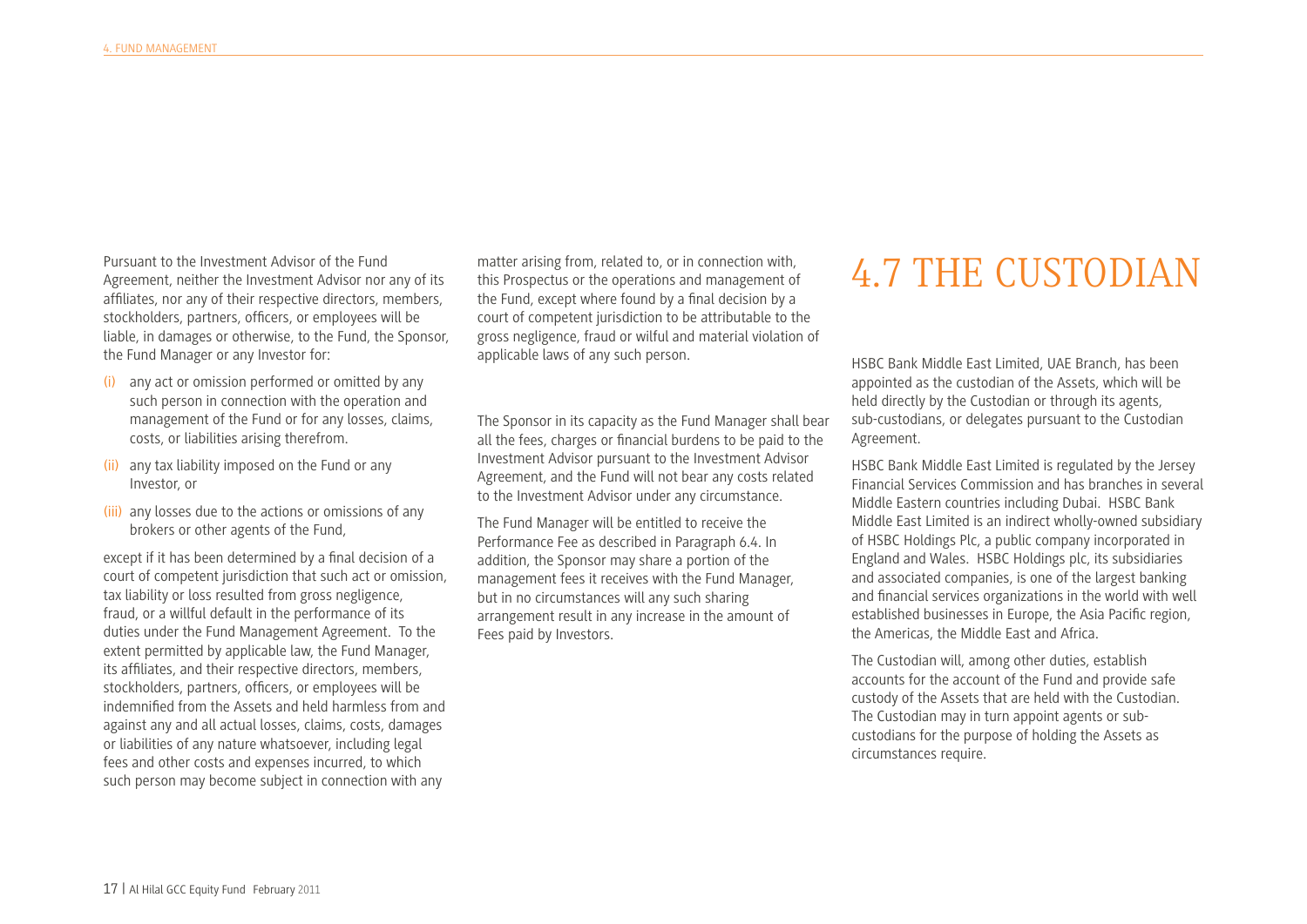The Fund will pay the Custodian such fees for its services as the Sponsor and the Custodian may negotiate from time to time including, potentially, an annual fee and asset and transaction based fees.

Pursuant to the Custodian Agreement the Custodian will be indemnifed from the Assets for actual losses it incurs in the performance of its duties as Custodian; provided, that the Custodian will not be indemnifed for any such loss resulting from its fraud, negligence or willful default pursuant to the Custodian Agreement.

The Custodian is under no duty to supervise compliance with the investment objectives, policies, investment restrictions, or fnancing restrictions in relation to the Assets.

The Custodian's liabilities to the Sponsor and in relation to the Assets for any cause whatsoever and regardless of the form of the action, will at all times be limited to the direct loss suffered by the Sponsor and/or to the value of the Assets.

The Sponsor, in its sole discretion, may replace HSBC Bank Middle East, UAE Branch, as Custodian. The Sponsor or the Custodian may terminate the Custodian Agreement by giving the other party not less than three (3) months prior written notice.

#### 4.8 THE ADMINISTRATOR

Apex Fund Services Limited, Abu Dhabi, has been appointed to provide administration services for the Fund pursuant to the Administration Agreement.

The Administrator is responsible for the general administration of the Fund, which includes amongst other things, arranging calculation of asset valuations and fees, and administration of invested cash. The Administrator's duties include, but are not limited to, the following tasks:

(a) Calculating Fund NAV and Unit NAV;

(b) Calculating the Fees;

(a) Maintaining books of accounts and related records of the Fund; and

(b) Preparing unaudited fnancial reports and assisting the Auditor in preparing the Annual Report.

The Fund will pay the Administrator such fees for its services as the Sponsor and the Administrator may negotiate from time to time. The Administrator will

also be reimbursed by the Fund for its actual out-of-pocket expenses.

Pursuant to the Administration Agreement, the Administrator will be indemnifed from the Assets for actual losses it incurs in the performance of its duties as Administrator to the Fund; provided, that the Administrator will not be indemnifed for any such loss resulting from its fraud, negligence or wilful default of the Administration Agreement or bad faith in the performance of its duties.

Pursuant to the Administration Agreement, the Administrator may appoint agents and delegates as it sees ft to perform in whole or in part any of its duties and discretions, provided that the Administrator will remain liable for any acts of such agent or delegate.

The Administrator is under no duty to supervise compliance with the investment objectives, policies, investment restrictions, or fnancing restrictions in relation to the Assets.

Notwithstanding anything to the contrary in this Prospectus, the Administrator's liability to the Fund and in relation to the Assets for any causes whatsoever and regardless of the form of the action will be limited to the direct loss suffered by the Fund and/or to the value of the Assets.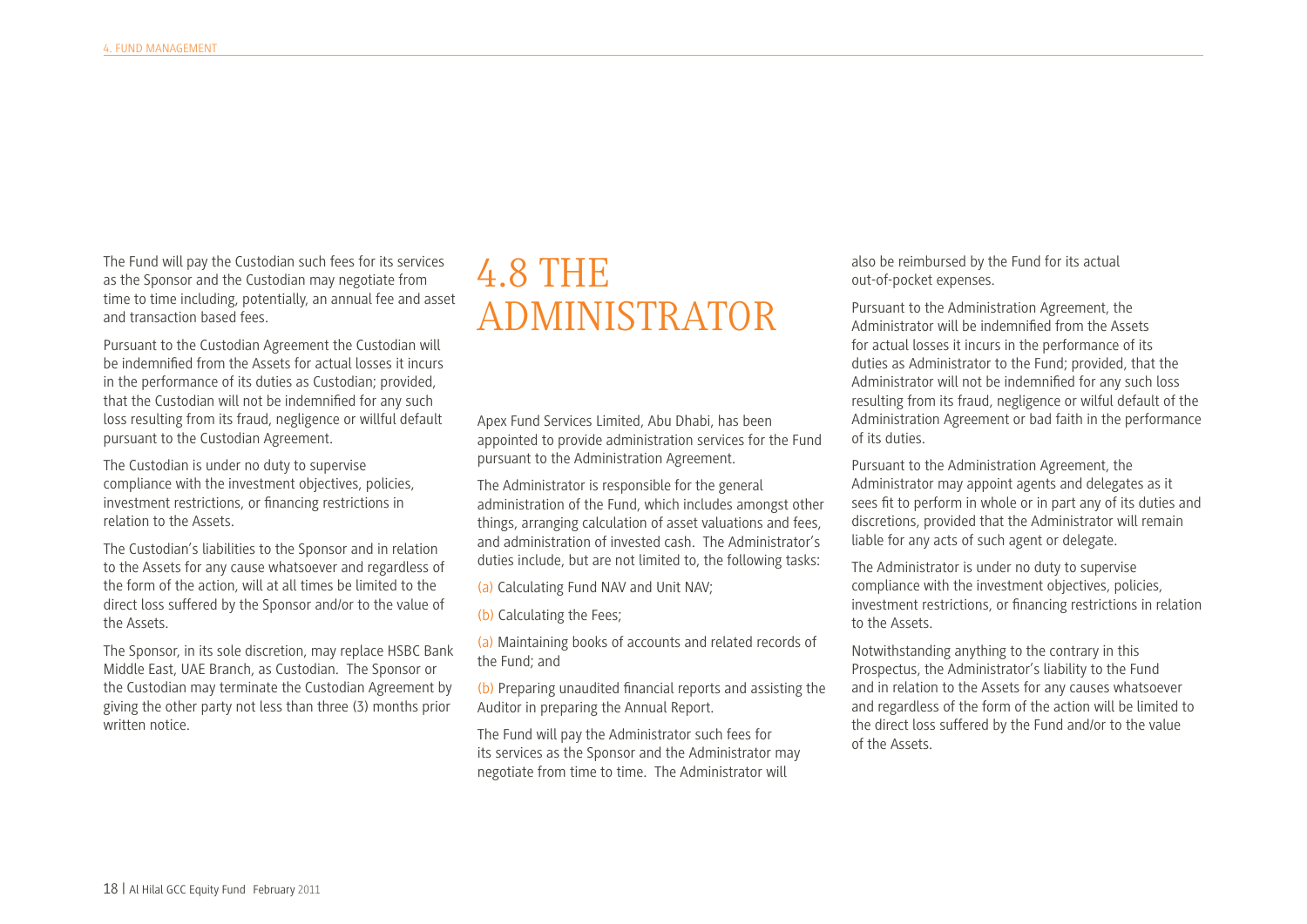The Sponsor, in its sole discretion, may replace Apex Fund Services Limited, Abu Dhabi as the Administrator. The Sponsor or the Administrator may terminate the Administration Agreement by giving the other party not less than three (3) months prior written notice..

## 4.9 THE AUDITOR

The Sponsor, on behalf of the Fund, has appointed Ernst & Young Middle East as the Auditor to carry out an independent audit of the Fund on an annual basis. The Auditor also will conduct quarterly unaudited reviews of the Fund.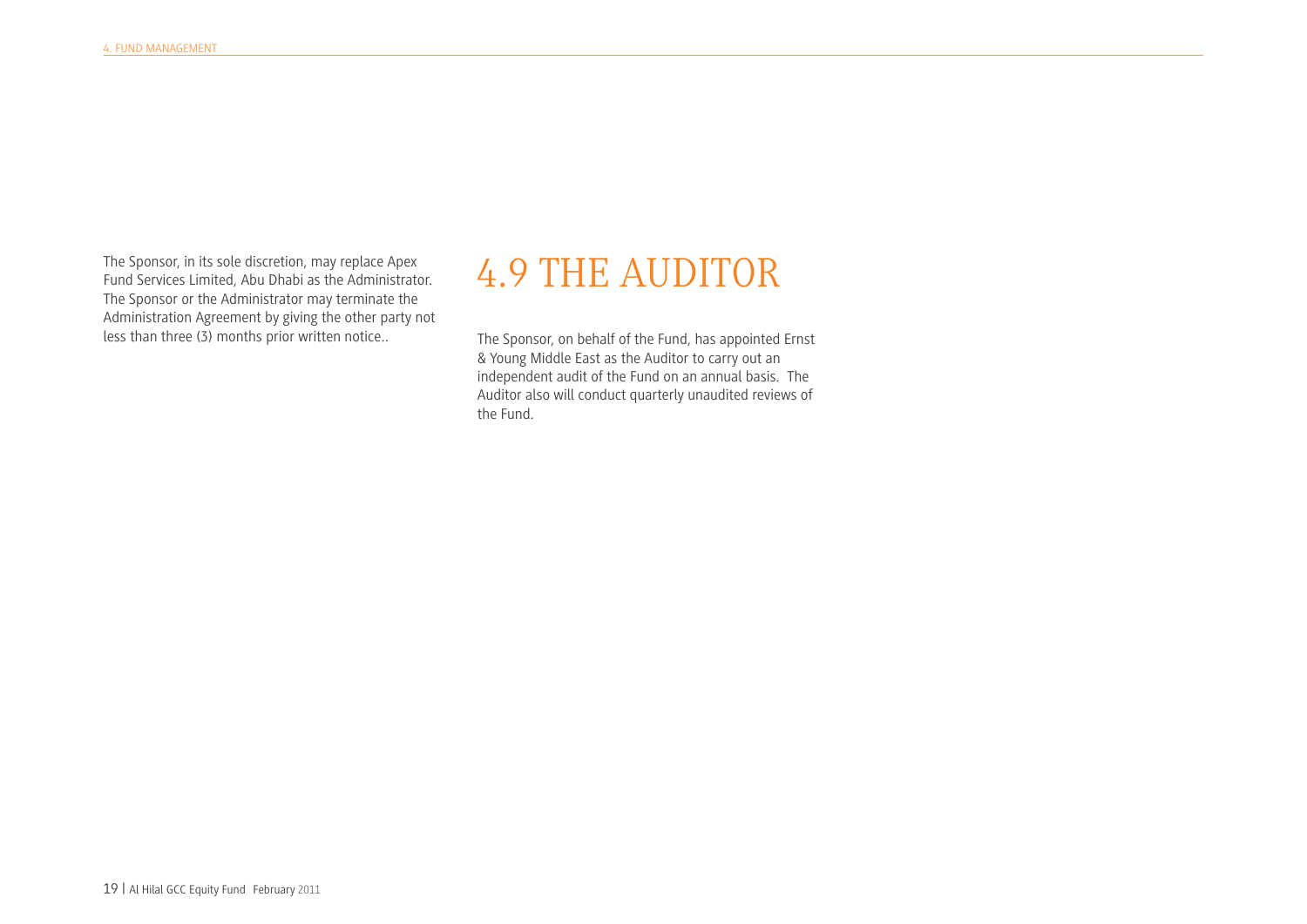# 5. INVESTMENT IN THE FUND 5.1 ELIGIBLE INVESTORS

#### 5.2 SUBSCRIPTION AMOUNTS

Subscription for Units in the Fund will be available to any person who is not a Restricted Person; provided that each prospective investor must be an account holding customer of Al Hilal Bank and complete the Application process in accordance with Paragraph 5.3. If a prospective investor is not an existing customer of Al Hilal Bank, then such prospective investor must complete the procedures necessary to open a personal or corporate account with Al Hilal Bank prior to or contemporaneous with submitting the Application under the same conditions for account opening applicable to the other clients for the same type of account in the Bank. If a prospective investor is not 21 years of age or if a prospective investor is subscribing to the Fund on behalf of an individual who is not 21 years of age, then such prospective investor must contact the Sponsor and provide documentation suffcient to evidence legal authorization to subscribe to the Fund.

Each prospective investor is invited to meet with the Sponsor to discuss with it, and to ask questions of and receive answers from it, concerning the terms and conditions of this offering of the Units, and to obtain any additional information, to the extent the Sponsor possesses such information or can acquire it without unreasonable effort or expense, necessary to verify the information contained in this Prospectus.

This offering can be withdrawn at any time and is specifcally made subject to the terms described in this Prospectus. This offering will continue until terminated by the Sponsor in accordance with this Prospectus. The Sponsor may accept or reject any subscription to purchase the Units being offered hereby in whole or in part. The Sponsor may stop offering Units completely, or may offer Units on a limited basis, for a period of time or permanently.

An Application for an initial subscription of Units in the Fund may be made in the amount of AED 10,000 or any higher amount in multiples of AED 1,000. Investors may subscribe for additional Units in the Fund in the amount of AED 1,000 or any multiple thereof.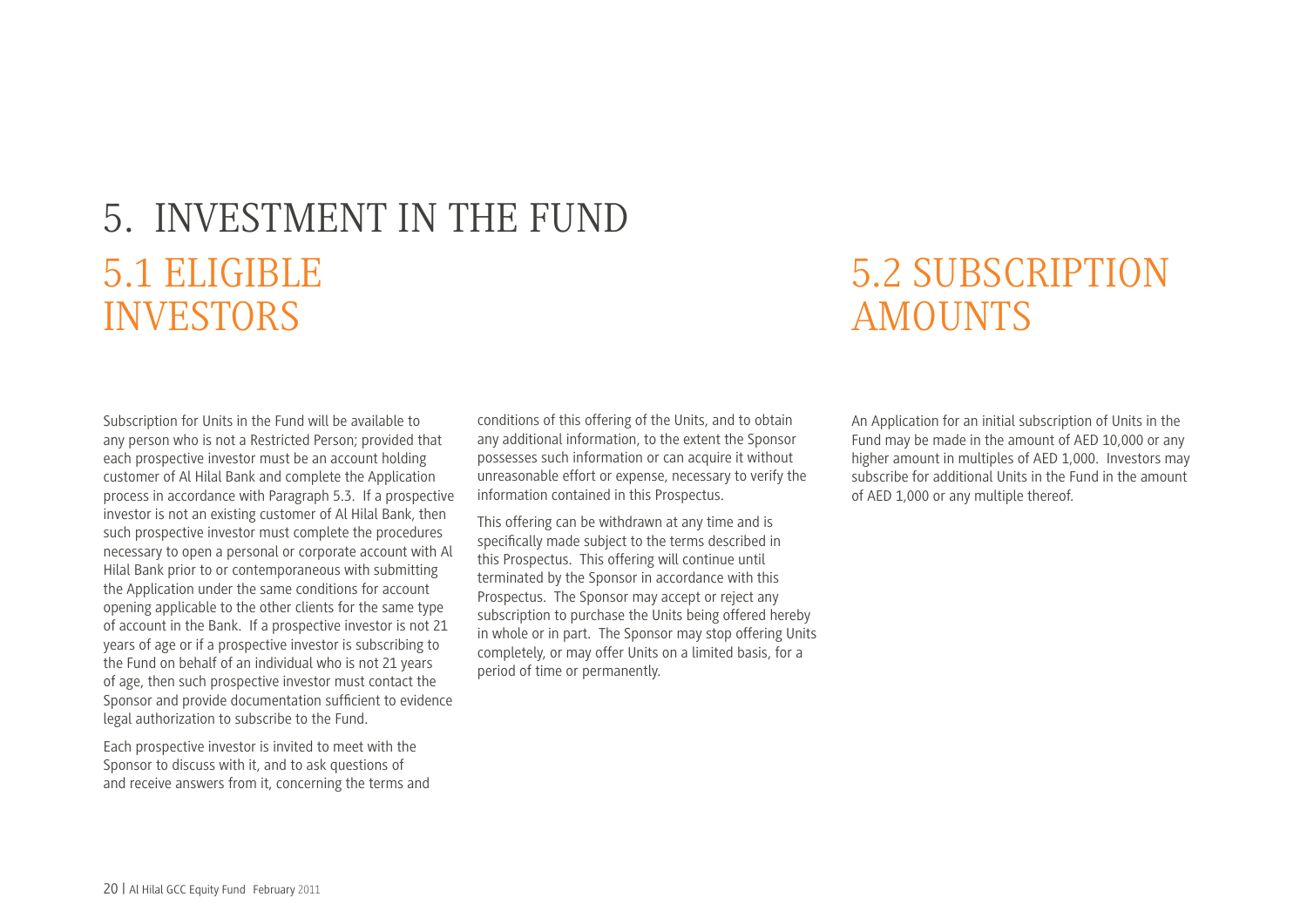#### 5.3 SUBSCRIPTION PROCEDURE

Each prospective investor, or Investor subscribing for additional Units, must submit an Application for a subscription of Units in the Fund in the form set forth in Appendix 1 to this Prospectus. The Sponsor may accept a completed Application and accompanying Subscription Amount in its sole discretion on the First Closing Date or on any subsequent Dealing Day so long as such Application is received by the Sponsor before 9:00 a.m. UAE time at least four (4) Business Days preceding the First Closing Date or such subsequent Dealing Day.

The Subscription Amount corresponding to each Application (together with the corresponding Subscription Fee) must be deposited in full in the applicable Investor Account prior to or contemporaneous with the submission of the Application, and the Subscription Amount (and the corresponding Subscription Fees) will be debited from such account immediately upon receipt of the Application by the Sponsor. If the Subscription Amount and the corresponding Subscription Fees are received after this time, the Sponsor will treat the Application as

an application to subscribe for Units on the following Dealing Day at a subscription price per Unit equal to the Unit NAV as of such Dealing Day.

In the case of Applications submitted to the Sponsor prior to the First Closing Date, all Subscription Amounts and Subscription Fees collected by the Sponsor will be debited from the relevant Investor Account and deposited in a pooled, non-interest bearing account maintained by the Sponsor until the First Closing Date.

Once a prospective investor submits an Application, such Application will be irrevocable unless otherwise permitted by the Sponsor in writing. Upon acceptance of an Application to subscribe for Units in the Fund, each Investor will receive a confrmation from the Sponsor for its Subscription Amount stating the number of Units purchased and the price per Unit paid. This confrmation will serve as documentary evidence of the purchase of Units in the Fund. Such confrmation will be issued to each Investor within ten (10) days from the Dealing Day upon which the related Application is accepted.

In all cases, the subscription in the Units will not be valid unless approved by the Sponsor and documented in the Register.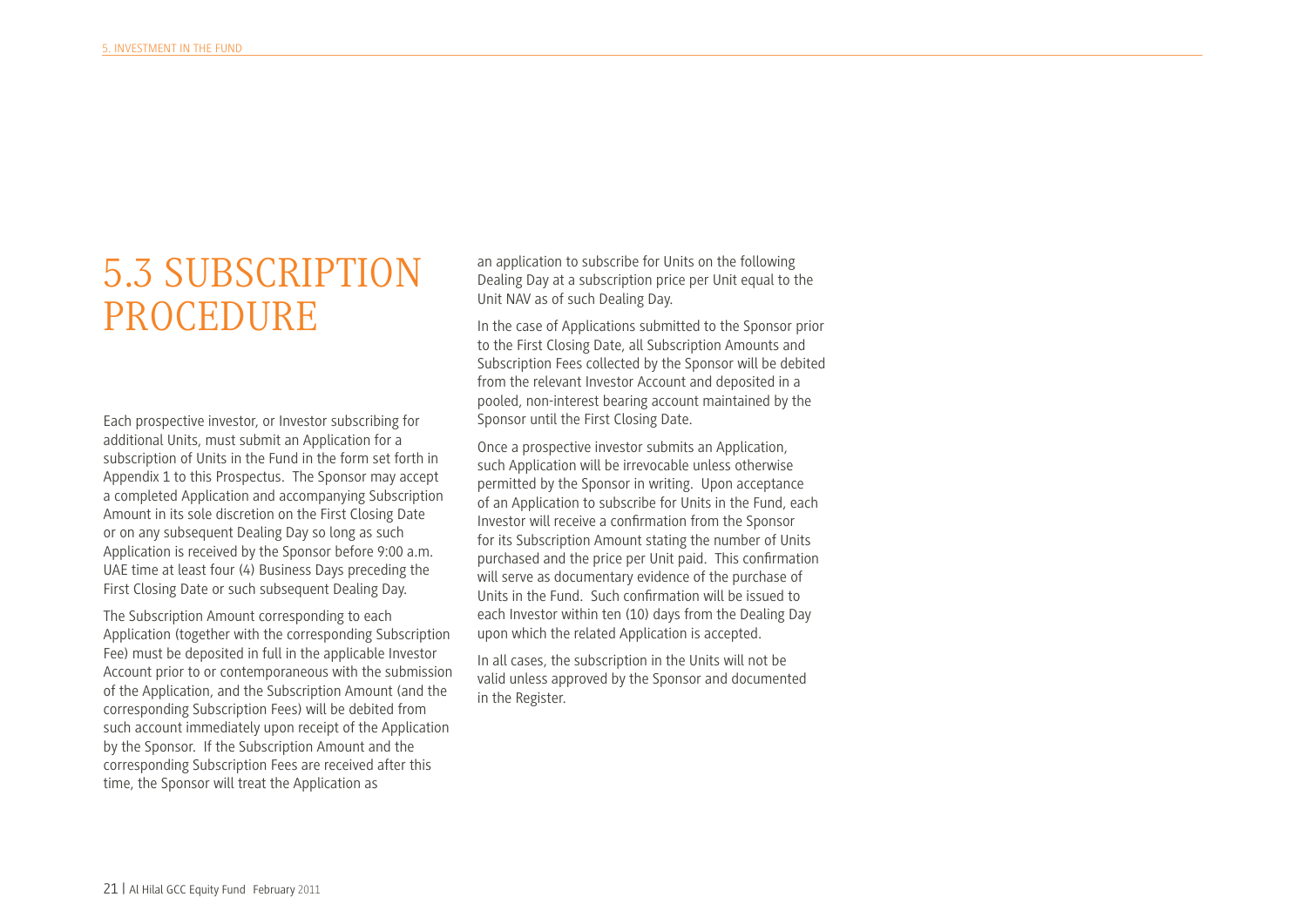# 5.4 TRANSFER OF UNITS

result in the mandatory redemption of the related Units. Any transfer of Units shall be subject to a transfer fee payable to the Sponsor equal to one-half percent (0.5%) of the value of the Units transferred.

#### 5.5 REDEMPTION

(a) Optional Redemption by the Unit's Holder

An Investor may request redemption of all or some of its Units in the Fund on any Dealing Day by delivering a Redemption Notice in the form set forth in Appendix 2 to this Prospectus to the Sponsor before 9:00 a.m. UAE time at least four (4) Business Days preceding such Dealing Day. All Units to be redeemed will be valued at the Valuation Point on the relevant Dealing Day, and redemption proceeds in respect of such redeemed Units will be distributed to a redeeming Investor's Investor Account within ffteen (15) Business Days of such Dealing Day. A redeeming Investor will receive payment for redeemed Units minus the Redemption Fees, if applicable. The redeeming Investor's pro rata portion of all Fees that have accrued but have not been paid will be paid with respect to such Investor's Units upon redemption of the Units.

In the case of redemption by an Investor of some of its Units, the minimum value of the remaining Units of such Investor may be no less than AED 10,000 or such lesser amount as approved in the sole discretion of the Sponsor.

(b) Compulsory Redemption of the Units

The Sponsor in its capacity as the Fund Manager may

An Investor may not transfer all or any portion of its Units in the Fund without the prior written consent of the Sponsor in its capacity as the Units Registrar, and only in the cases of inheritances, donations, transfer of ownership to relatives, judicial judgments and other cases that the Units Registrar fnds necessary after obtaining the approval of the Authority. The Sponsor will not consent to any transfer of Units unless:

(a) the transferor provides sufficient written evidence to the Sponsor that the prospective transferee is eligible to hold Units and is not a Restricted Person;

(b) no other Investor is likely to be adversely affected as a result of such transfer;

(c) the transferor sends its transfer request in writing to the Sponsor in such form as the Sponsor may require; and

(d) the transferee provides such documentation as the Sponsor may require.

Any sale or transfer of Units to a Restricted Person will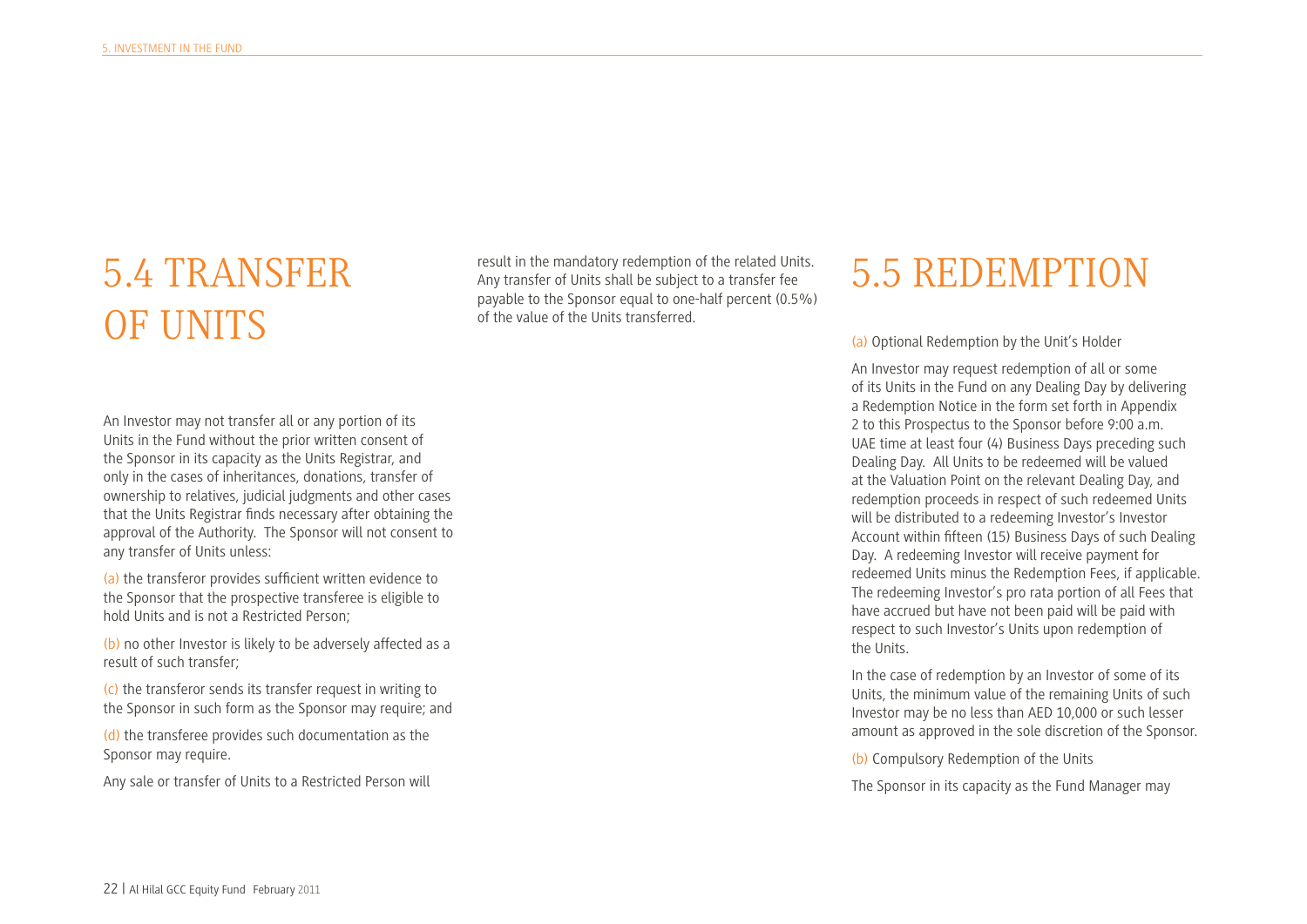request to refund compulsorily any Unit at the applicable Unit NAV [without deducting any Redemption Fees], in the following circumstances:

- (i) The Units has been purchased (whether directly or indirectly) through or in favor of:
	- any Restricted Person, or
	- any person whose continuous ownership of Units may cause the Fund or other Investors or the Fund Manager to suffer materially adverse consequences or may result in adverse tax consequences for the Fund or the other Investors or to the Fund Manager.
- (ii) Representations and declarations in the Application are incorrect or invalid.
- (iii) The Fund Manager decides in his absolute discretion, that the possession of any Unit by the Investor who owns such Unit violates any applicable laws or may result in tax consequences harmful to the Fund.

In the event of a compulsory redemption in accordance with this paragraph, the Investor will be notifed in writing and will be given a grace for a period of ten (10) working days to remedy any irregularity that is subject to remediation. If the Investor fails to respond or if the Fund Manager is not satisfed with any remedial actions, then the Fund Manager has the right to redeem the Units compulsorily at the price of the Unit on the Valuation Day following the expiry date of the grace period given to the Investor. Neither the Fund nor the Fund Manager will, in any form, bear any responsibility to the Investor due to the compulsory redemption of the Units. The concerned Investor may seek recourse against the Fund Manager before any competent court in the UAE.

(c) Postponement of Units Refunding

In the event that on any Dealing Day the aggregate value of the Units that Investors request for redemption by the Fund pursuant to this Paragraph 5.5 exceeds ten percent (10%) of the Fund NAV, the Fund Manager may abate some or all of the Redemption Notices on such Dealing Day on a pro rata basis or otherwise address the situation in a manner that is equitable to each Investor requesting redemption of Units. Furthermore, in the event that the Sponsor:

- (i) is unable for any reason to fulfll all properly submitted Redemption Notices on a Dealing Day; or
- (ii) determines that the fulfllment of all properly submitted Redemption Notices on a Dealing Day would be detrimental to any redeeming or remaining Investors,

the Sponsor may in its sole discretion postpone fulfllment of some or all such Redemption Notices. In

the case of any postponement pursuant to the preceding sentence, the Sponsor will (a) notify each Investor whose Redemption Notice has been postponed and (b) use best efforts to fulfll any such postponed Redemption Notices on subsequent Dealing Days as soon as reasonably practicable and in any event prior to any requests for redemption received subsequent to such postponement; provided, that the Sponsor will not guarantee any such Investor that its Redemption Notice will be fulflled on any particular subsequent Dealing Day. The Sponsor shall have no responsibility for losses occurring during a period of postponement.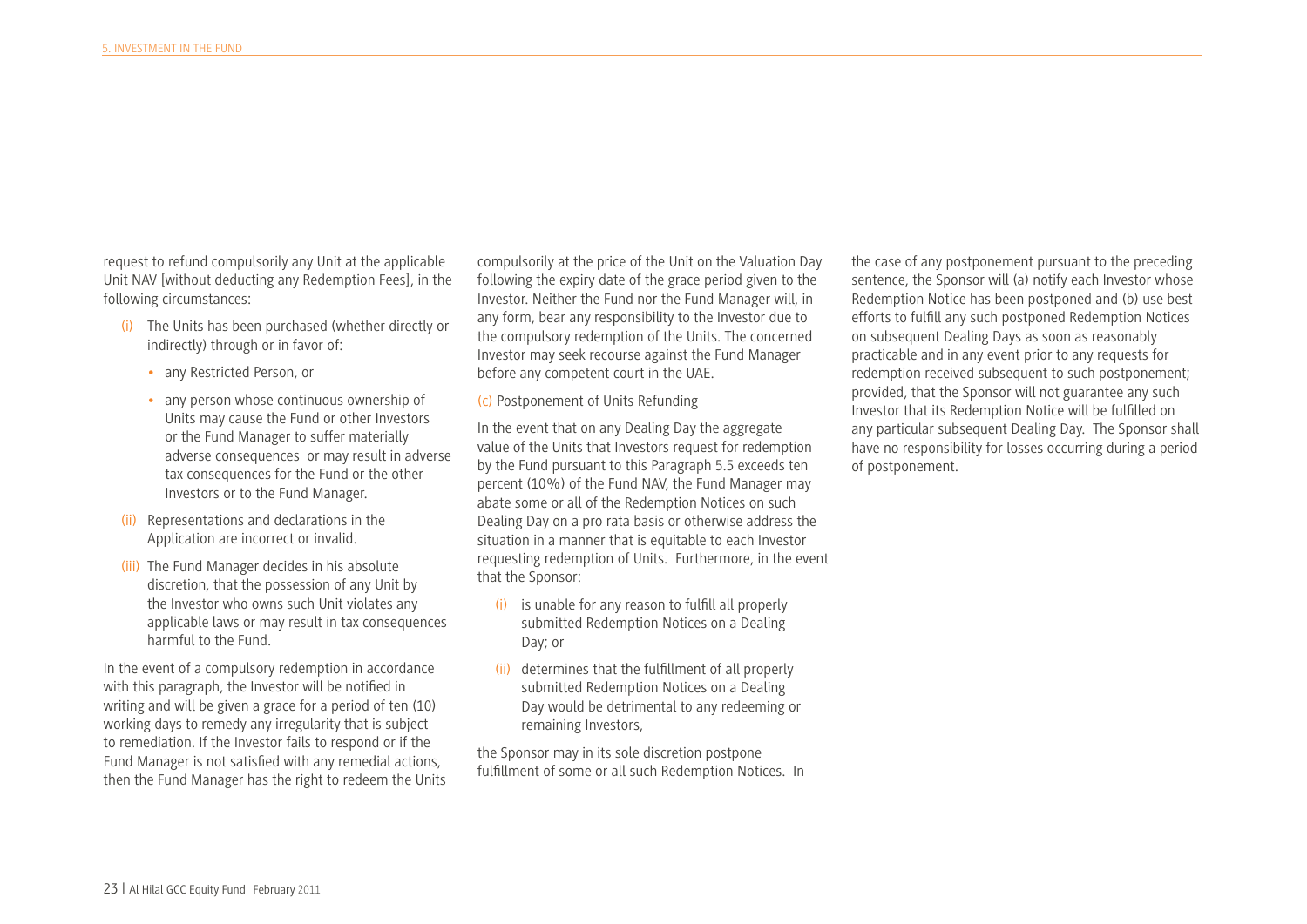## 5.6 ACCOUNTING AND NET ASSET VALUE

Except when the calculation of Fund NAV or Unit NAV is suspended or deferred in accordance with the terms of this Prospectus, the Fund NAV and Unit NAV will be calculated at each Valuation Point.

The Fund NAV at any Valuation Point will be the value of the Assets less the total liabilities of the Fund at such Valuation Point.

The Unit NAV at any Valuation Point will be the amount of the Fund NAV attributable to the Units divided by the total number of the existing Units at such Valuation Point.

The Assets will include cash, securities, accrued proft, and the Investments of the Fund. The liabilities of the Fund will include expenses (including accrued expenses) and any contingencies (including taxation) for which provisions or reserves are required. The liabilities of the Fund will also include amounts due to the Sponsor, the Administrator, the Custodian, and any other third party service providers appointed by the Sponsor on behalf of the Fund, whether such amounts are due for the payment of Management Fees, any other Fees, or otherwise, in accordance with the terms of this Prospectus.

Each of the Fund NAV and the Unit NAV will be calculated to two decimal places. The International Financial Reporting Standards (IFRS) will be the framework applied to the Fund's accounting standards.

In calculating each of the Fund NAV and Unit NAV, the Administrator may rely upon and will not be responsible for the accuracy of fnancial data furnished to it by any third parties including automatic processing services, brokers, market makers or intermediaries, and any administrator or valuations agent of other collective investments into which the Fund invests. However, the Administrator will take all reasonable steps wherever possible to independently verify prices including having processes that identify stale pricing as well as pricing variations and fuctuations where relevant. Where accurate pricing of assets is not possible, the Administrator will determine a valuation procedure with the Sponsor.

#### 5.7 ASSET VALUATION GUIDELINES

The Administrator will be responsible for the calculation of the Fund NAV.

The Unit NAV will be calculated in accordance with the applicable International Accounting Standards, by using (A) the total assets of the Fund minus (B) the total liabilities of the Fund divided by (C) the total number of the Units existing in the Fund before the applicable Dealing Day.

The Administrator will send to the Fund Manager the Unit NAV, usually within a period of no more than one (1) working day after the applicable Dealing Day.

With no contradiction with the aforementioned in that Paragraph, the Fund NAV and Unit NAV will be calculated at each Valuation Point in accordance with the following guidelines:

(a) The value of Assets and Investments will be determined on the basis of the offcial closing price or, where none is available, the last known price on the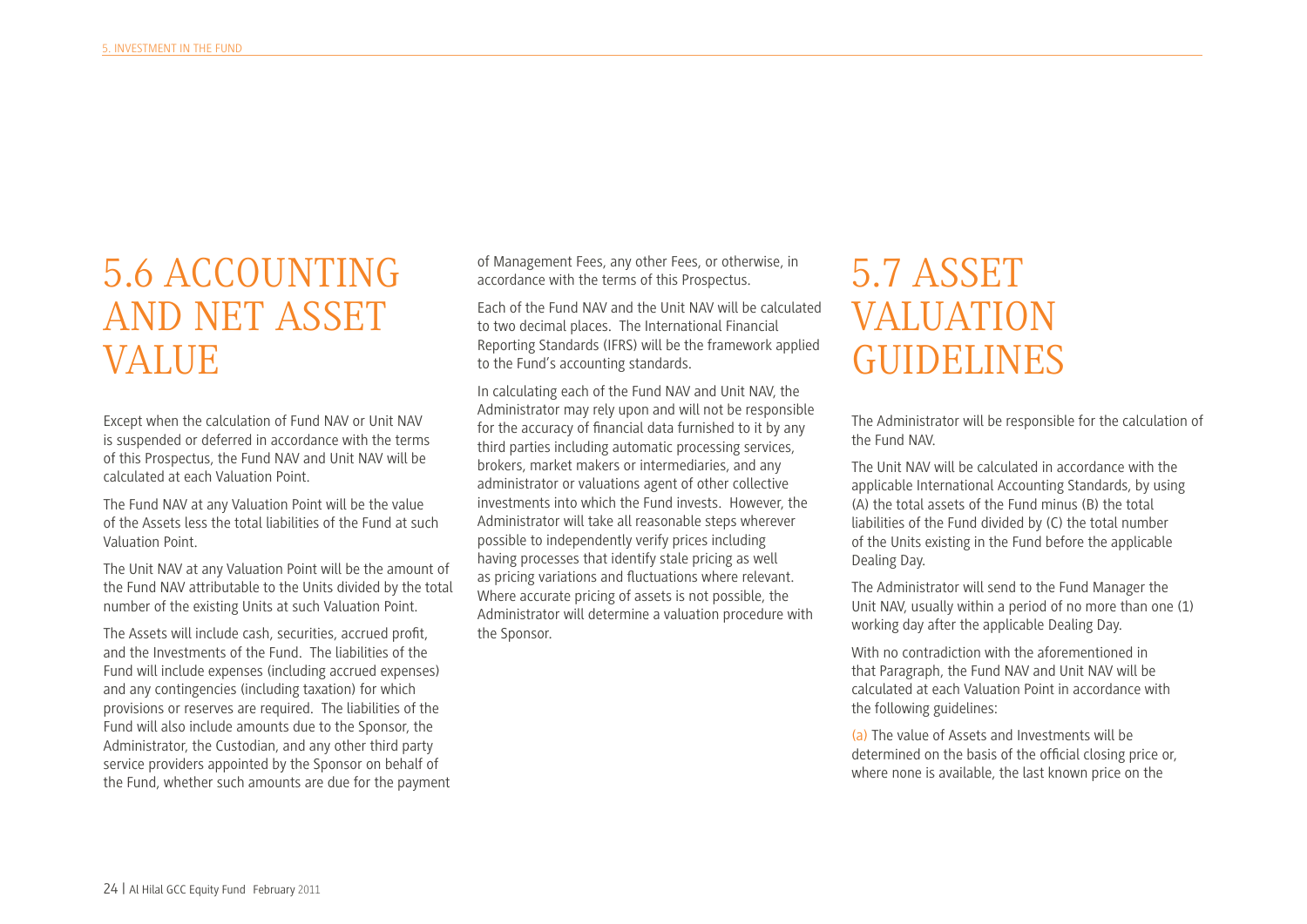relevant market. Where an Asset is traded on more than one market, the Fund Manager in collaboration with the Administrator may in its sole discretion select such price on the principal market on which the asset in question is traded;

(b) For assets not quoted on a particular market, available valuation reports or other information will be used by the Fund Manager in collaboration with the Administrator to estimate probable realization value;

(c) Cash and debt instruments, securities, receivables and any similar instruments will be valued at their then current market value;

(d) Any assets not valued in accordance with the foregoing will be valued at their attributable fair values in accordance with commonly accepted international valuation standards. The Fund Manager in collaboration with the Administrator and after taking the opinion of the Auditor may determine in relation to any Asset or any part thereof to apply some more suitable method of valuation when such method of valuation is more appropriate;

(e) The Fund NAV and the Unit NAV will be stated in AED. Any assets or liabilities denominated in currencies other than AED will be converted into AED at then prevailing market rates; and

(f) All valuations determined by the Fund Manager in collaboration with the Administrator will be fnal and binding save in the case of manifest error.

## 5.8 SUSPENSION OF THE CALCULATION OF NET ASSET VALUE

The Fund Manager in collaboration with the Administrator may suspend or defer the calculation of the Fund NAV and Unit NAV at any time:

(a) When a stock market in which a portion of not less than 10% of the Assets is invested is closed, or when dealings on such market are suspended or restricted;

(b) When foreign exchange controls restrict the Fund's ability to exchange currency for the purchase of Investments or sell Investments, provided that such Investments comprise at least 10% out of the total Assets of the Fund;

(c) When for any reason the price or value of Assets cannot be ascertained with sufficient accuracy;

(d) When the Sponsor has elected to terminate the Fund in

#### accordance with this Prospectus;

(e) When there has been a material and substantial change in the valuation of not less than 10% of the Assets;

(f) When the business operations of the Sponsor, the Administrator or any other service provider appointed by the Sponsor are substantially interrupted or closed for any reason outside of the control of any such entity; or

(g) Any other reasons that the Fund Manager deems important and necessary; provided, however, that the Fund Manager must inform the Authority of the suspension and the reasons therefore, the suspension duration, and the ways to remedy and avoid them in the future, within a period of no more than two (2) working days from the suspension date.

In the event of any suspension or deferral of the calculation of Fund NAV or Unit NAV in accordance with the foregoing conditions, the Fund Manager in collaboration with the Administrator will notify Investors of such suspension or deferral as soon as practical and will make reasonable efforts to bring such period of suspension or deferral to an end as soon as practical. Units may not be subscribed for or redeemed during any such period of suspension or deferral.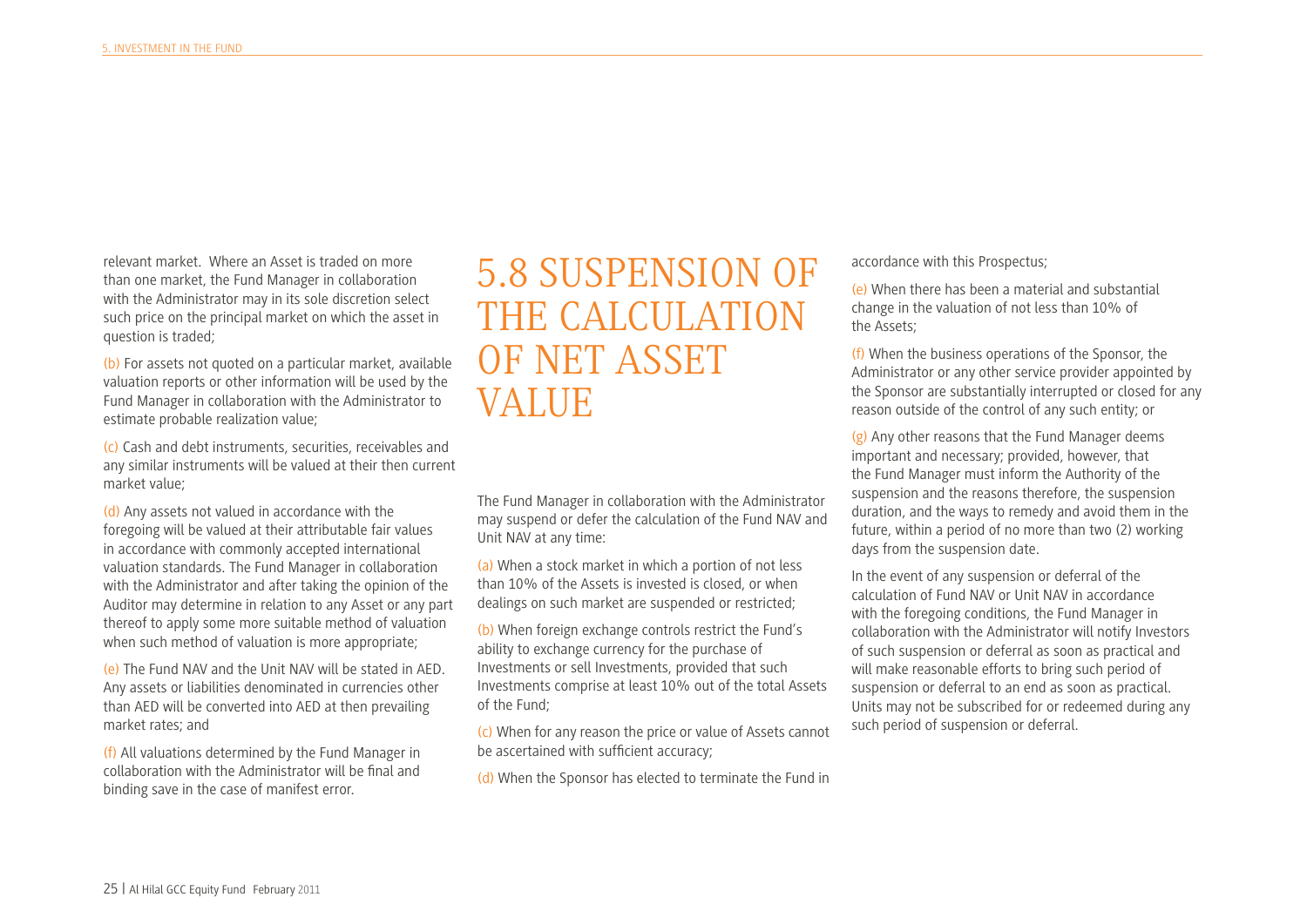# 5.9 REPORTING

The Sponsor in collaboration with the Administrator will provide an Annual Report to the Investors. The Annual Report will include the audited fnancials statements of the Fund in accordance with IFRS with a supporting audit report. The Annual Report will be made available to Investors within three (3) months following the end of the Financial Year to which it relates.

The Sponsor will provide a fact sheet for the Fund on a weekly basis. The Fund fact sheet initially will be available at branches of Al Hilal Bank and at a later date will be available on the Sponsor's website. The Fund fact sheet will include, among other things, the most recent Unit NAV. In addition, at a later date, the Sponsor expects to send the most recent Unit NAV to Investors via SMS.

The Sponsor may provide additional reports to Investors from time to time as it deems appropriate with respect to related market conditions and will comply with any reporting requirements set forth in the Resolution.

The Unit NAV, calculated from the last Valuation Point, may be obtained by Investors from the Sponsor upon request.

### 5.10 TERMINATION AND LIQUIDATION

The activities of the Fund may be terminated and the Fund liquidated and dissolved if the Sponsor determines in its sole discretion that terminating the activities of the Fund is in the best interest of Investors or the Fund but after referring to the Authority and obtaining its approval for the termination or liquidation.

Upon making the foregoing determination, the Sponsor in collaboration with the Administrator will proceed to liquidate the Assets and discharge the liabilities of the Fund. The net proceeds of such liquidation will be distributed to the Investors in accordance with their Units in the Fund. Following the liquidation of the Fund, the Sponsor will cause a fnal set of duly audited accounts for the Fund to be prepared and distributed to Investors.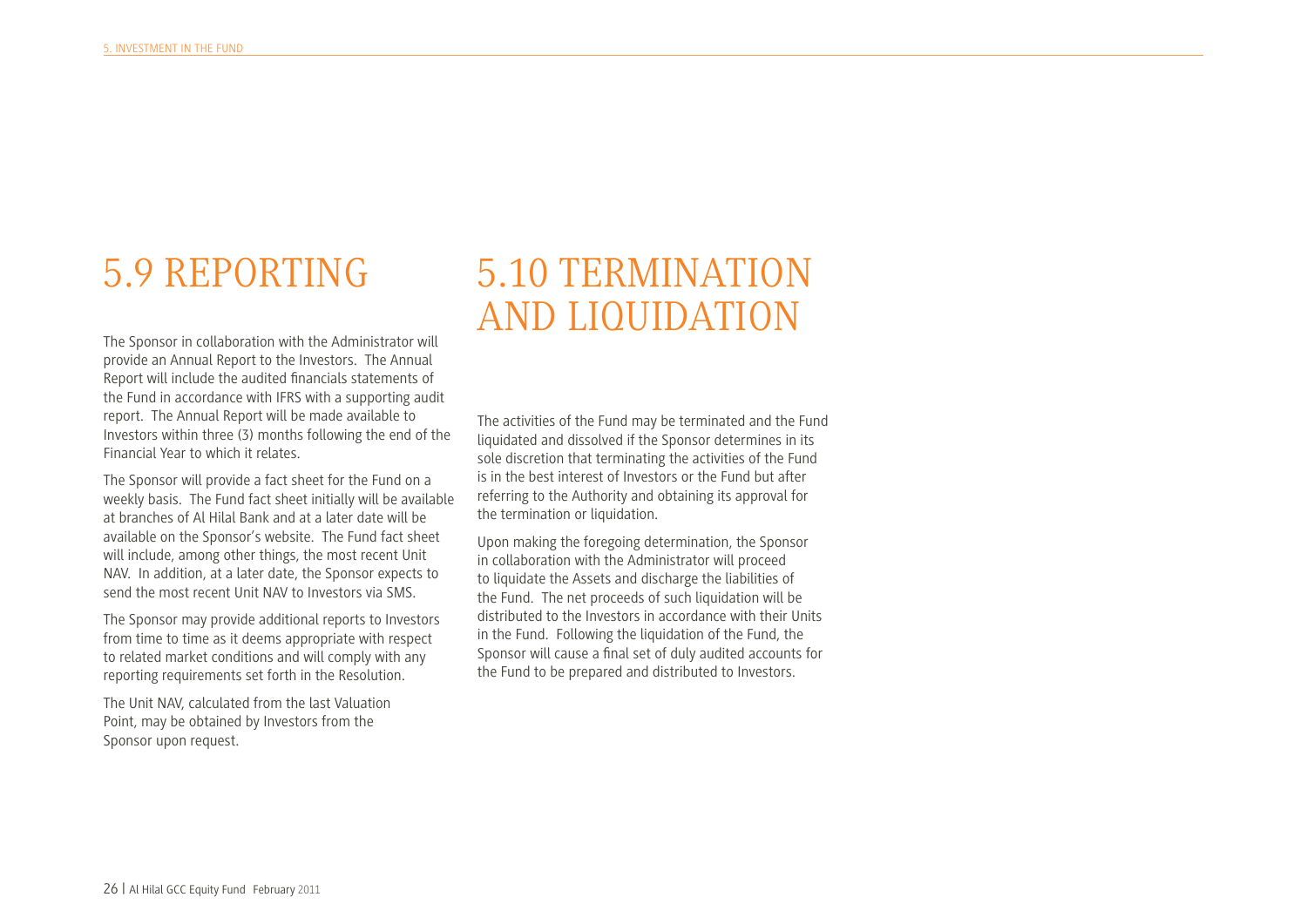## 6. FEES AND EXPENSES

The Fees and expenses set out in this Prospectus will apply to all Units in the Fund and to the redemption by Investors of those Units unless otherwise noted herein. In addition to all such Fees and expenses the Sponsor reserves the right to charge Investors for costs incurred in connection with:

(a) any transfer of Units that the Sponsor chooses to permit;

(b) valuation reports in respect of the Units held by a particular Investor beyond those reports that the Sponsor generally provides to Investors on a periodic basis; and

(c) any other services provided to Investors in relation to the Fund.

The Sponsor has discretion to reduce, waive, or rebate any Fee otherwise applicable to any Investor.

The Administrator will be responsible for calculating and paying all Fees due to service providers to the Fund. Such Fees will be calculated and accrued on each Dealing Day before the calculation of the Fund NAV or each Unit NAV, and such Fees will be payable by the Fund as agreed with the relevant service providers.

#### 6.1 COSTS INCURRED PRIOR TO FIRST CLOSING **DATE**

The Investors will bear on a pro rata basis all the expenses related to the formation of the Fund and its preliminary marketing, including the costs of audit, legal and other costs relating to the formation, promotion and initial marketing of the Fund. Such costs may be amortized in consultation with the Auditor and as allowed by law. The Sponsor will have paid these costs in advance, and the Fund will reimburse the Sponsor for these costs. The Sponsor expects that these costs will not exceed a sum of AED 1,500,000.

# 6.2 SUBSCRIPTION FEE

Each Investor whose Application to purchase Units is accepted will pay a subscription fee to the Sponsor (the "Subscription Fee") equal to one and one half percent (1.50%) of the Subscription Amount contributed by such Investor. The Subscription Fee, which will be paid to the Sponsor, is in addition to the Subscription Amount.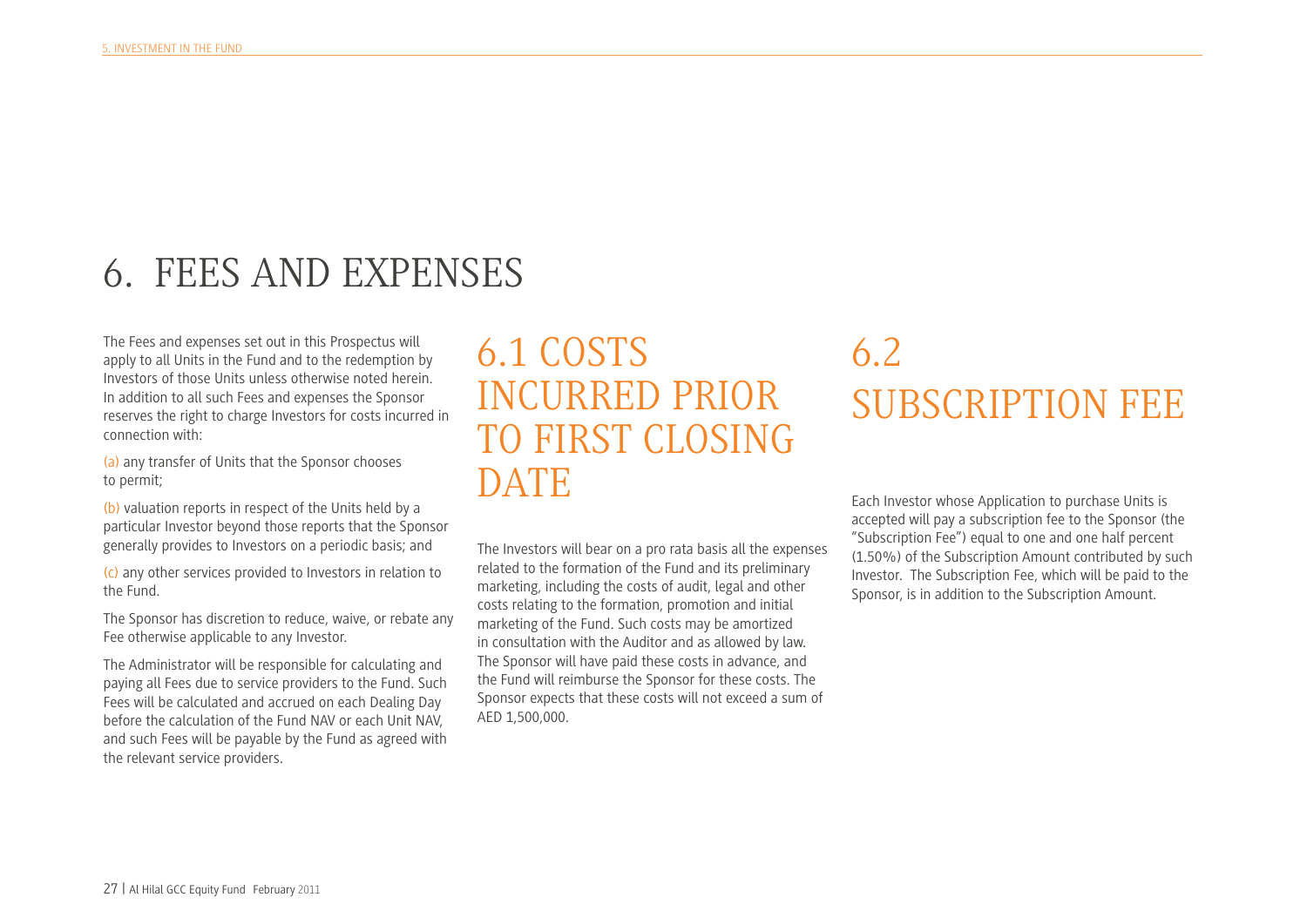#### 6.3 REDEMPTION FEE

#### 6.4 MANAGEMENT FEE

A redemption fee will be payable to the Sponsor by each Investor redeeming Units in the Fund ("Redemption Fee") within twenty-four (24) months from the Dealing Day relating to the purchase of such Units.

A Redemption Fee of two percent (2%) of the redemption proceeds will be payable by each Investor redeeming Units in the Fund within twelve (12) months from the Dealing Day relating to the purchase of such Units. A Redemption Fee of one percent (1%) will be payable by each Investor redeeming Units in the Fund during the period from twelve (12) months through twenty-four (24) months from the Dealing Day relating to the purchase of such Units. No Redemption Fee will be payable by any redeeming Investor with respect to Units redeemed at any time following the initial twenty-four (24) months from the Dealing Day relating to the purchase of such Units.

Redemption Fees will be deducted from redemption proceeds and will be paid to the Sponsor.

#### (a) Fixed Fees

The Fund Manager will receive an annual Management Fee from the Assets equal to (2%) of the Fund NAV, accruing on each weekly Dealing Day, to be paid in cash in arrears within ffteen (15) days following the end of each calendar quarter. The frst Management Fee payable will be calculated from the First Closing Date to the end of the relevant calendar quarter.

Upon termination of the Fund pursuant to the provisions set forth in Paragraph 5.10, the Fund Manager will receive the amount of the Management Fee prorated through the effective date of such termination.

#### (b) Performance Fee

The Fund will pay at the end of the fscal year good performance charges to the Fund Manager in case the net assets of the Fund for the Unit has increased at the end of the year by more than (15 %) per year over the same net at the beginning of the year or over the net assets value of the Unit at the frst closing date (which is AED /100/).

The good performance charges are to be specifed by a rate of (10 %) per year out of the increase in the net assets value of the Unit over the rate of (15 %) which represents the minimum return after which the good performance charges will become due.

At calculating the actual return, a consideration will be taken for the distributed profts distribution through the calculation duration.

The value of the increase for which good performance charges will be due will be calculated by the product of (the increase for which good performance charges for the Unit will be due) X (the total number of the Units existing at the end of each week of the valuation weeks / the number of the valuation weeks).

The good performance charges will be calculated and incurred on the Fund at each valuation date (every week).

At the end of each fscal year quarter, the matured good performance charges will be calculated for the quarter / half / three quarters of the years and the whole year. The calculated good performance charges for the duration will be compared with the weekly deducted charges at each valuation date. The weekly deductions will be refunded or increased in the light of the result of the quarterly valuation, where the result of the quarterly valuation is to prevail over the weekly total deductions.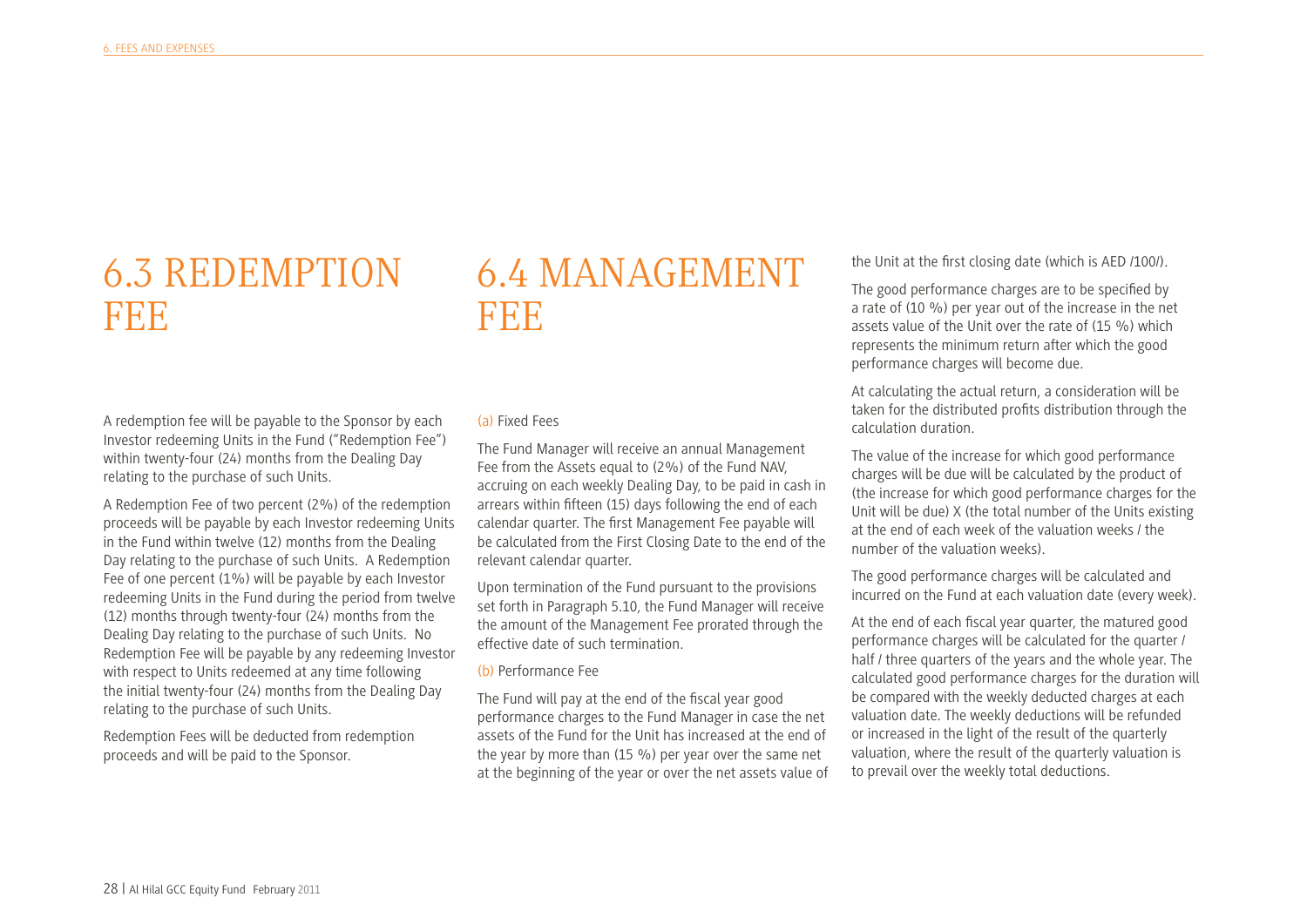In case of the maturity of good performance charges by the end of the fscal year, the charges due to the Fund Manager will be paid on annual basis, within ffteen (15) days following the end of the last quarter in the fscal year.

The frst matured amount of these charges will be calculated from the frst closing date till the end of the fscal year of the Fund, for a period of (6) months minimum; otherwise, the calculation will be carried over to the end of the following fscal year. The matured amount will be specifed taking into account the period from the frst closing date till the end of the fscal year for which good performance charges will be calculated.

#### 6.5 CUSTODIAN FEE

In accordance with the Custodian Agreement, the Fund will pay the Custodian fees equal to 0.03% per year of the Fund NAV (determined prior to adjusting for fees on the Fund), to be calculated and accrued on each Dealing Day (and before calculating the Unit NAV). The minimum fee payable will be USD \$ 2,500 per month, to be paid to the Custodian on the last day of each month.

#### 6.6 ADMINISTRATOR FEE

The Fund will pay the Administrator 7.5 basis points (0.075%) calculated on the Fund's net asset value. The Fee is subject to a monthly minimum of US\$ 2,000. Also an all-inclusive annual fee of US\$ 5,000 will be charged for the preparation of all the required draft quarterly and annual fnancial statements for the Fund.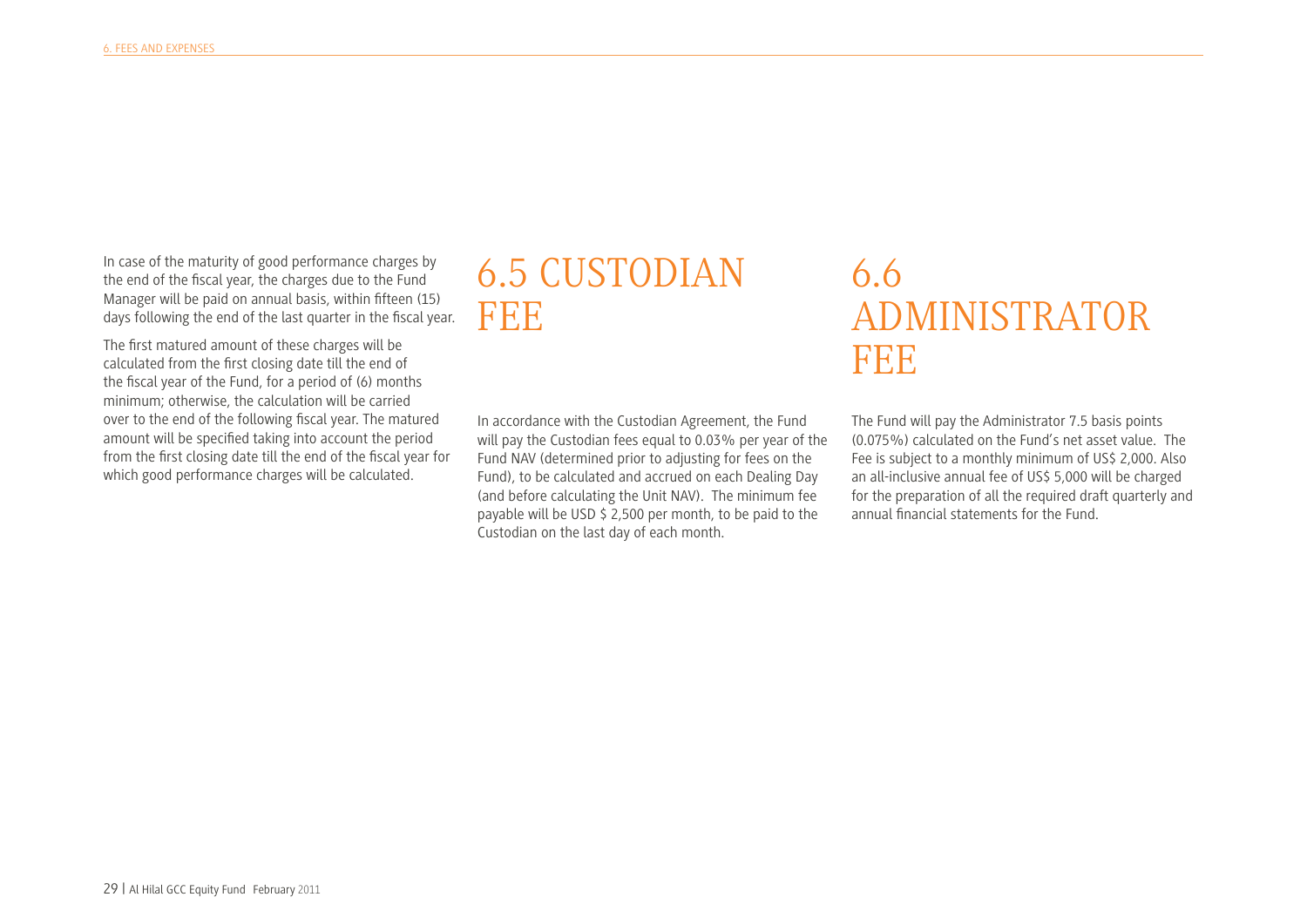## 6.7 UNITS REGISTRAR FEE

The Fund will not pay any fees to the Units Registrar.

## 6.8 SHARIAH SUPERVISORY BOARD FEES

The Fund will pay the Shariah Supervisory Board an annual amount of AED 150,000. Such amount will accrue on a weekly basis and be paid on a quarterly basis.

#### OTHER OPERATION **EXPENSES**

In addition to the aforementioned, the Fund will bear all the continuous operation expenses and the other expenses of the Fund, including but not limited to the expenses of preparing, printing and distributing the annual reports and any notifcations or other correspondences to be sent to the Investors and other Reports requested by the Central Bank or the Authority, in addition to all the fees of the transactions and the other expenses related to the purchase and sale of investments, including the commissions, price differences, bank charges and any other costs to be paid normally in connection with trading in securities, and also the fees and charges of the Auditor and the legal advisors. The Fund would also be responsible for the costs incurred due to any claim, lawsuit, arbitration, mediation or dispute related to the operations of the Fund, and the amount of damages resulting from any judgment or settlement.

Each Fund service provider is responsible for all costs and expenses incurred in connection with his duties (including but not limited to salaries, utilities, offce space, telephones and computers).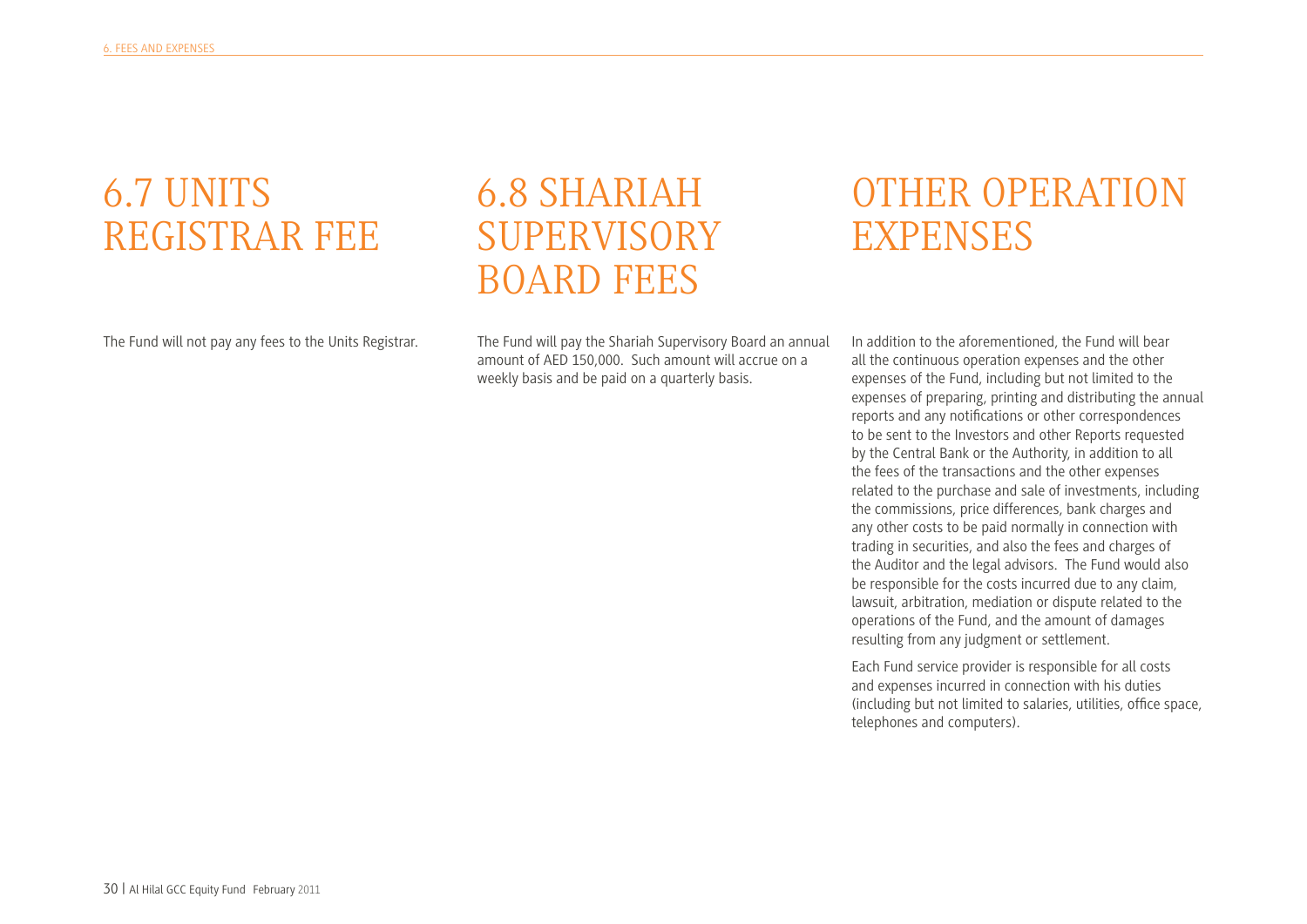# 7. RISK FACTORS AND CONFLICTS OF INTEREST

# 7.1 RISK FACTORS

The investment program of the Fund entails substantial risk. There can be no assurance that the investment objectives of the Fund will be achieved or that the value of Units will not decrease.

Any investment entails some level of risk. Each prospective investor in the Fund should carefully compare its ability to withstand risk with the potential for volatility in the value of Units in the Fund. Each prospective investor should consider the following list of risk factors, which does not purport to be a complete explanation of the risks involved in an investment in the Fund.

Such risks include, but are not limited to:

(a) Company-Specifc and Market Risk: The success of the Fund's activities may be affected by the success or failure of the companies in which the Fund invests and by general economic and market conditions, such as market and other trends, proft rates, availability of credit, volatility, infation rates, economic uncertainty, changes in laws, national and international political circumstances and

other factors. Market risk is higher in the equity markets in which the Fund invests than in markets with less volatile securities.

(b) Diffcult Market Conditions: The global economic downturn that commenced in 2008 has negatively impacted the equity markets in and relating to the UAE. Such adverse economic conditions may continue, which may negatively impact the markets and companies in which the Fund invests.

(c) Control Risk: Investors in the Fund will have no:

- (i) legal or proprietary ownership rights in or to any of the Investments; and
- (ii) voting, control, management rights or any other rights in the administration or operation of the Fund, the Assets, the Sponsor, or the Fund Manager.

(d) Custodian and Broker Risks: Assets may be held by the Custodian and by sub-custodians, brokers or nominees on behalf of the Fund. The use of a Custodian, subcustodian, broker or a nominee represents a potential risk:

- (i) in terms of the legal ownership structure of the Investments; and
- (ii) in the event that the Custodian, any subcustodian, broker or a nominee encounters fnancial diffculties which impair the operational

capabilities or the capital position of the Fund. Care will be taken to ensure that the Assets are separately identifed as being held on behalf of the Fund and its investors and, to the extent possible, to protect those assets in the event of the insolvency of the Sponsor or any party holding Fund Assets. Notwithstanding such care, it is possible, under the laws of the UAE, or another relevant jurisdiction, that a court may not protect the Assets of the Fund in the event that the Sponsor or a party holding Fund Assets becomes insolvent. The Custodian, sub-custodians, brokers or nominees are subject to various laws and regulations in various jurisdictions that are designed to protect their customers in the event of their insolvency. However, the practical effect of these laws and their application to the Assets are subject to substantial limitations and uncertainties. Investors should assume that the insolvency of any such persons may result in the loss of all or a substantial portion of the Assets held by or through such persons.

(e) Trading Accounts: The Custodian may, on the instruction of the Sponsor or the Fund Manager, leave shares in trading accounts in various stock exchanges/ depositories for the purchase and sale of Investments in the name of the Fund where the shares are credited into the trading account. The Custodian will monitor and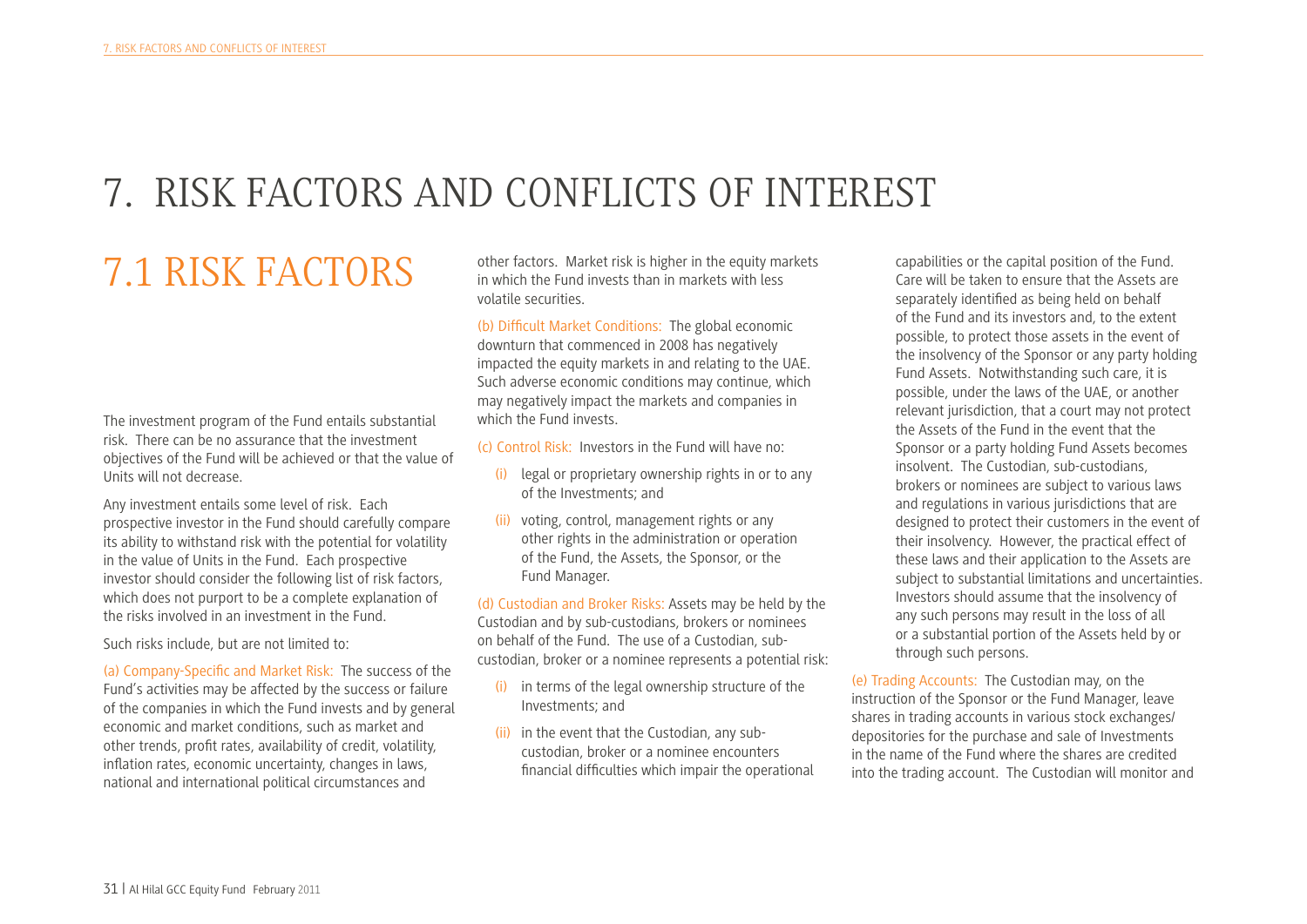reconcile the level of Investments held in such trading accounts. However, the Custodian will not be responsible for any loss suffered by the Fund for shares held in these trading accounts.

(f) Liquidity Risk: The purchase or sale of certain Assets may not be possible at the time the Fund wishes to deal in such Assets and/or may require the Fund to deal at unfavorable prices or sell Assets at a discount price relative to its perceived market value. There may be no active market for some of the securities and other Assets in which the Fund invests. Any changes to the composition of securities in the Index may increase such risk.

(g) Index Risk: The Index and the Investments of the Fund may be concentrated in securities of a limited number of issuers. Changes in the fnancial condition of an issuer, changes in specifc economic or political conditions that affect a particular issuer, and changes in general economic or political conditions can affect the value of an issuer's securities. Such issuer-specifc changes may have an impact on the securities held by the Fund. The composition of the Index will change as securities are listed or delisted or as new securities are included in the Index. When this occurs the weighting or composition of the securities owned by the Fund may be changed as considered appropriate by the Sponsor or the Fund Manager in accordance with the Investment Strategy and Objective. The Fund may continue to hold equity

securities after such securities are removed from the Index. There are a relatively low number of issuers whose securities compose the Index and, accordingly, the effect of any changes to the issuers whose securities compose the Index may have a substantial effect on the value of the affected constituent securities as the Fund, and other funds in which the Index composes all or a portion of the investment strategy, either sell or purchase the affected security in accordance with their respective investment guidelines.

(h) Infation Risk: Infation may undermine the real return on an investment in the Fund.

(i) Regulatory Risk: Investments may be adversely affected by changes to legislation or government policy in the GCC countries or other jurisdictions where Investments are domiciled or do business. Future developments in the rules and regulations governing investment vehicles and investments in the GCC countries may adversely affect the securities markets in such jurisdictions by imposing new restrictions on trading or transferring securities. It is impossible to predict when any new regulations will be announced or implemented or what effect they will have on GCC or securities markets and on investment vehicles that are domiciled in and subject to the laws of GCC or jurisdictions. Legal systems in GCC countries are undergoing rapid change and in some contexts law in GCC countries may be underdeveloped. This may lead to signifcant risks for Investors, including but not limited

to risks related to the ownership and transferability of Assets. The legislative framework in certain markets where the Fund may invest is only beginning to develop the concept of legal/formal ownership and of benefcial ownership or interest in debt instruments. Consequently the courts in such markets may consider that any nominee or custodian as registered holder of securities would have full ownership thereof and that a benefcial owner may have no rights whatsoever in respect thereof.

(j) Limited Operating History: The Fund has no operating history and the Sponsor has limited operating history on which prospective Investors can evaluate the likely performance of the Fund. The past investment performance of the Sponsor or the Fund Manager may not be construed as an indication of the future results of an investment in the Fund. The Fund's investment program should be evaluated on the basis that there can be no assurance that the Sponsor's or Fund Manager's assessments of the prospects of investment will prove accurate or that the Fund will achieve its investment objectives.

(k) Investment Restrictions: The Shariah restrictions placed on investments may result in the Fund not performing as well as mutual funds with similar objectives but not subject to such restrictions. The Fund's Shariah investment guidelines which disallow investments in certain sectors and securities and subject companies to several religious and fnancial flters generally provide a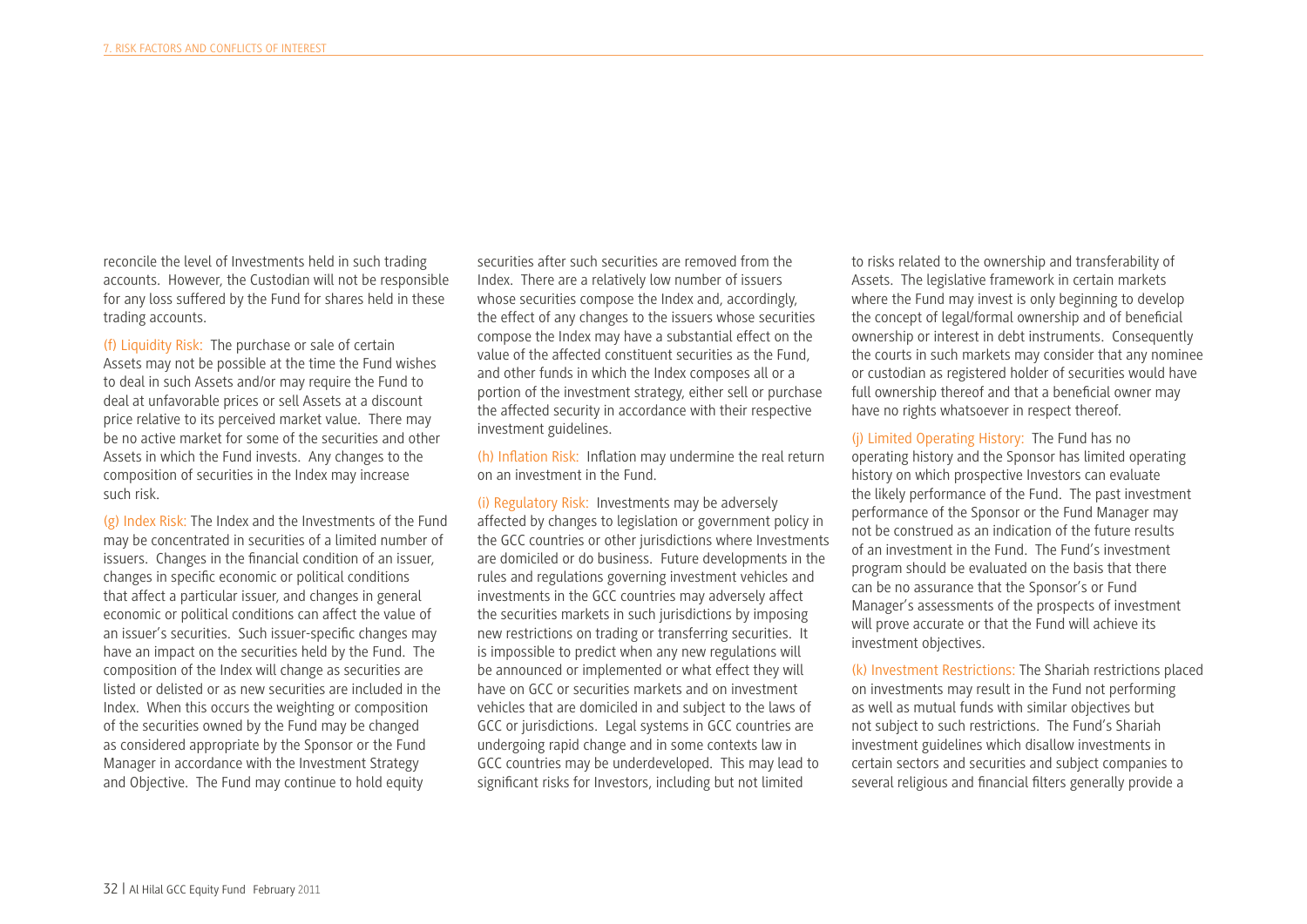narrow choice of companies in which investments could be made and therefore a less diversifed portfolio. Shariah precepts also disallow engaging in certain categories of fnancial transactions and assets and consequently the Fund is not permitted to use interest-paying debt instruments that maximize current income on excess cash, hedge currencies and undertake certain types of risks. In addition, operating within the restrictions of Shariah may impose structural requirements that could increase costs and taxes. Such restrictions may result in higher volatility and lower returns, primarily due to higher costs.

(l) Shariah Compliance: Certain investments and structures in which the Fund may invest may be later deemed by the Shariah Supervisory Board to no longer comply with Shariah for various reasons, such as human error, corporate actions such as mergers or acquisitions, or accounting ratio issues. In such circumstances, the Fund will be required to liquidate such positions on short notice or within a set period under market conditions, including pricing, which may not necessarily be favorable to the Fund or which may have an adverse effect on the fnancial performance of the Fund as a whole.

(m) Legal Risk: Any company within the Fund's permissible investment universe of investments is exposed to possible legal action by government regulatory authorities, private investors and individuals. The impact of any lawsuit or ensuing litigation could have an adverse effect on the future fnancial health of the company and

hence the value of its securities and may affect the value of the Fund's investment in that company.

(n) Reliance on Key Personnel: The Fund's future proftability will in large part depend upon the business and investment acumen of key personnel of the Sponsor and the Fund Manager. Any of the members of the investment team may leave or acquire responsibilities unrelated to the operation and management of the Fund, the Sponsor or the Fund Manager. Such departures or changes in responsibilities could have an adverse impact on the performance of the Fund.

(o) Emerging Market: Investments in emerging fnancial markets such as the GCC countries may provide less detailed fnancial information and/or reporting in respect of the companies in such markets, and disclosure regarding such companies may be infrequent or insuffcient, which may complicate accurate valuation of certain Investments. The securities markets in emerging markets such as the GCC countries generally pose certain risks and considerations not typically associated with investments in established markets, including:

- (i) the risk of nationalization, the expropriation of assets or confscatory taxation;
- (ii) social, economic and political uncertainty caused by or including war;
- (iii) dependence on certain exports or imports and the corresponding importance of international trade;
- (iv) governmental involvement in and infuence or control over sectors of the economy;
- (v) potential fuctuations in currency exchange rates;
- (vi) less developed or non-existent capital markets and corporate laws and regulations regarding the protection of investors and the fduciary duties of officers, directors and employees of companies; and
- (vii) less securities regulation and less predictability regarding existing securities regulation.

(p) No Secondary Market: It is unlikely that a secondary market will develop in respect of the Units in the Fund. Investors generally will only be able to dispose of their Units by means of redemptions, which are subject to restrictions.

(q) Lack of Diversifcation: The Fund's Investments may be concentrated in a limited number of GCC industries, issuers, and/or strategies. Accordingly, the Fund's performance may become more susceptible than a diversifed portfolio to fuctuations in value or loss resulting from adverse economic or business conditions that affect those industries, issuers, or strategies. Accordingly, Investors should expect that the Fund's performance may be subject to high volatility.

(r) Valuation: Securities to be held by the Fund may trade with bid-ask spreads that may be signifcantly wide. If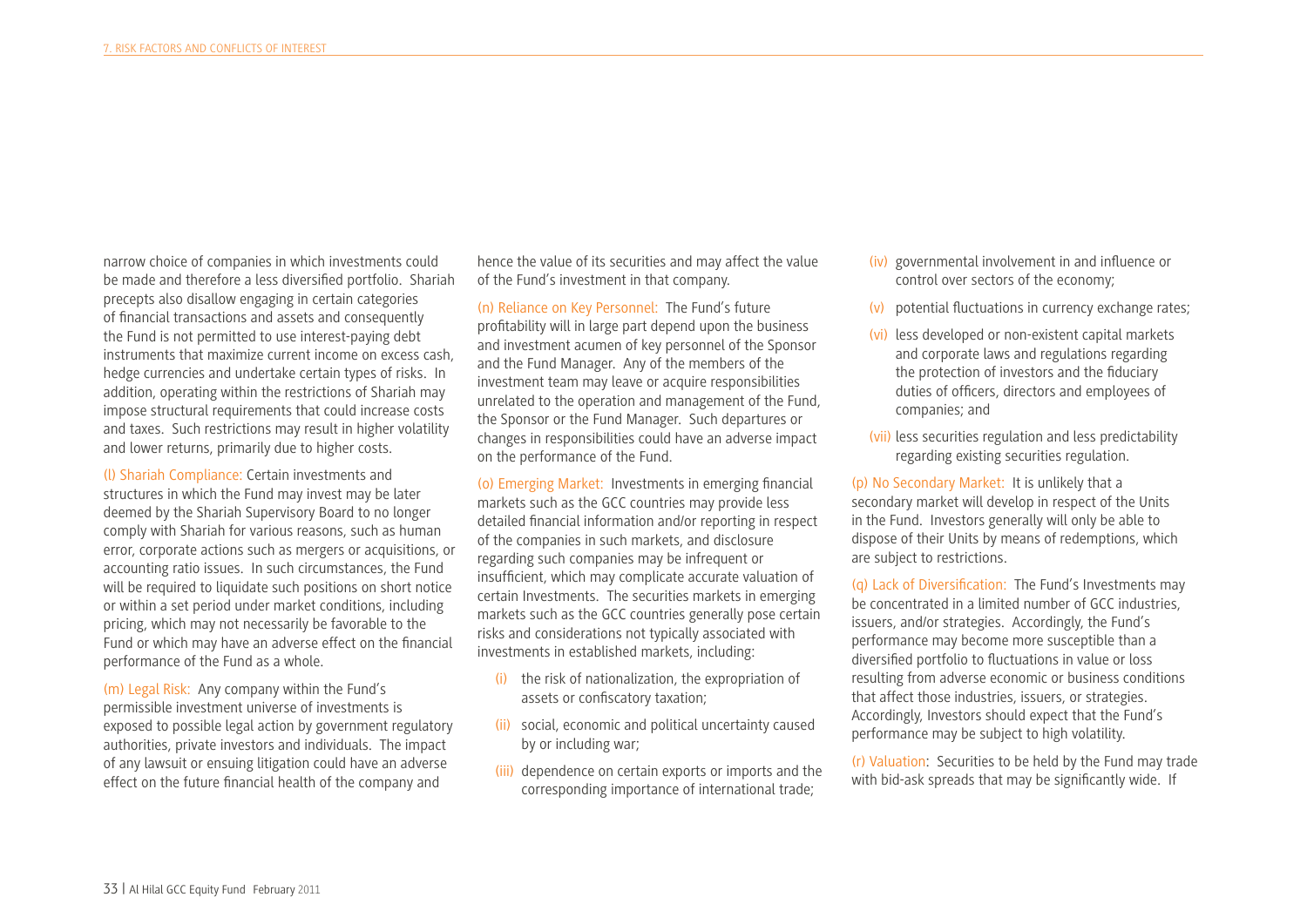valuations should prove to be signifcantly different from the price at which the Fund can trade, Investors could be adversely affected.

(s) Cash Concentration: A portion of the Assets may be in cash or cash equivalents as described in Paragraph 2.5. There can be no assurance that attempts to mitigate downside risk and preserve capital by investing in cash or cash equivalents will be successful. Investments in cash or cash equivalents do not have the same potential for appreciation in value as other investment opportunities. Therefore, the Fund may be prevented from achieving its objective during any period in which its assets are not substantially invested in accordance with its principal investment strategies. Moreover, investments in cash or cash equivalents, although generally safer than investments in equity securities, may still lose value.

#### (t) Possible Effects of Substantial Redemption; Limitations

on Redemption: Substantial redemptions of Units by Investors (including investors that may hold a disproportionate share of outstanding Units at any given time) may require the Fund to liquidate investments more rapidly than otherwise desirable to raise necessary cash to fund redemptions which could adversely affect the Fund NAV. Illiquidity in certain securities could make it diffcult for the Fund to liquidate positions to satisfy redemption requests on favorable terms, which may

affect the Fund NAV. In some circumstances the Sponsor may fnd it necessary to limit the right of Investors to redeem their Units.

(u) No Dividends: The Fund does not intend to pay dividends. Accordingly, an investment in the Fund may not be suitable for prospective investors seeking periodic returns for fnancial or tax planning purposes. The Sponsor reserves the right to declare and pay special dividends, but does not anticipate such dividends being paid except in unusual circumstances.

(v) Potential Conficts of Interest: Each of the Sponsor and the Fund Manager are either individually or through affliates engaged in many businesses with interests in the global fxed income, currency, commodity, equity and other markets in addition to those related to the Fund. Such additional businesses and interests may give rise to potential conficts of interest. A description of certain of such potential conficts of interest is set forth under "Conficts of Interest" below.

(w) Frequent Trading and Turnover: The Sponsor or Fund Manager may make frequent trades in order to implement the Fund's investment program. Frequent trades typically result in high transaction costs, which could have an adverse effect on the performance of the Fund. In addition, the turnover rate within the Fund may

be signifcant, potentially involving substantial brokerage commissions, fees and other transaction costs, which could have an adverse effect on the Fund's performance.

THE FOREGOING LIST OF RISK FACTORS DOES NOT PURPORT TO BE A COMPLETE ENUMERATION OF THE RISKS INVOLVED IN AN INVESTMENT IN THE FUND. PROSPECTIVE INVESTORS SHOULD READ THIS PROSPECTUS IN ITS ENTIRETY AND CONSULT WITH THEIR OWN ADVISERS BEFORE DECIDING TO SUBSCRIBE FOR UNITS.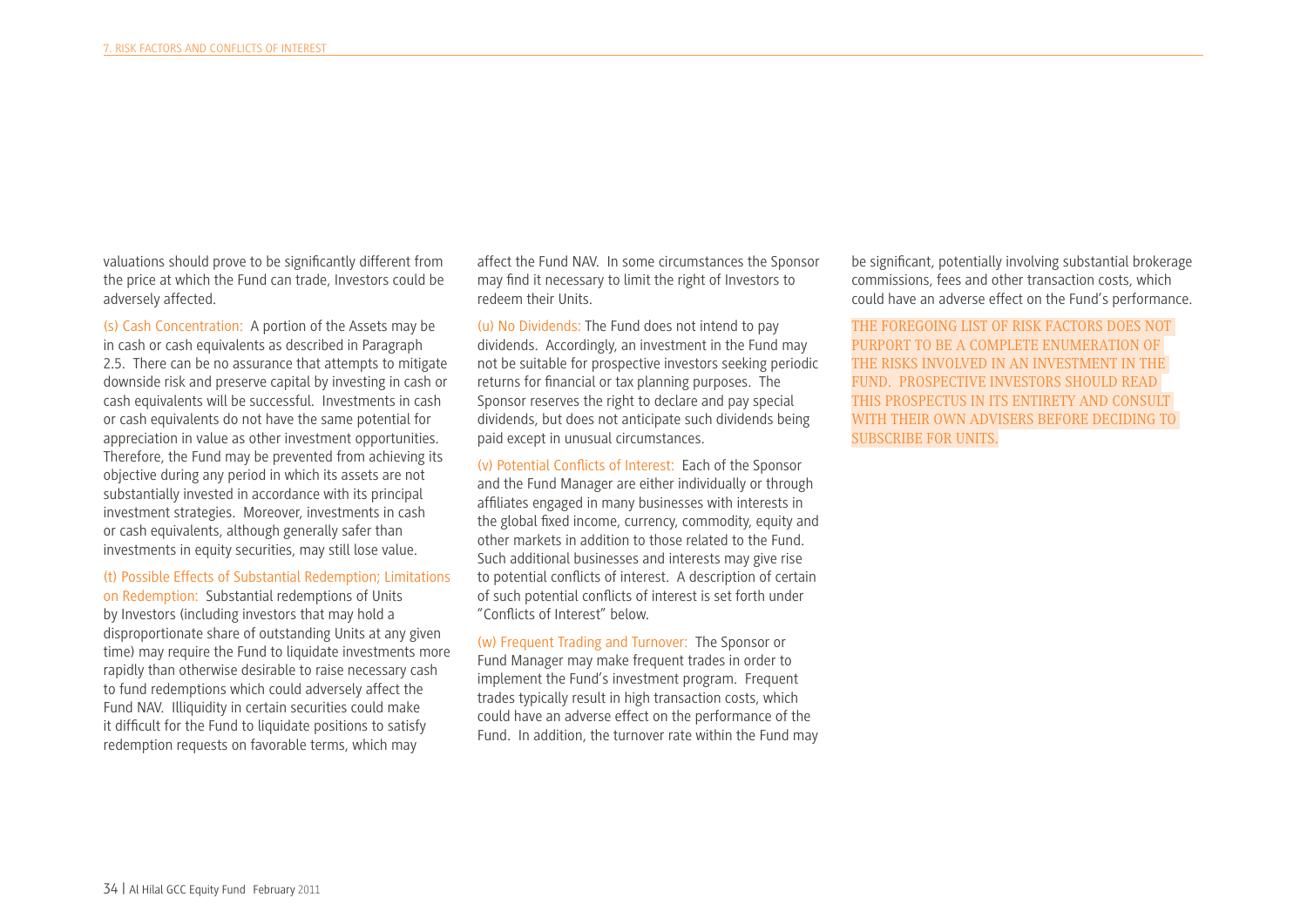### 7.2 POTENTIAL CONFLICTS OF INTEREST

Al Hilal Bank and its affliates engage in a broad spectrum of activities involving banking, fnancial investments and advisory services. Similarly, Invest AD is a diverse fnancial services organization with operations in investment management, investment banking, private equity, real estate, infrastructure and proprietary investments. Al Hilal Bank is wholly owned, and Invest AD's parent company is majority owned, by the Abu Dhabi Investment Council, which is an investment body of the Government of Abu Dhabi. Instances may arise in which the interests of the Sponsor, the Fund Manager or their respective affliates confict with the interests of the Fund.

Subject to its duty to devote reasonable time and effort to the affairs of the Fund, the Sponsor and the Fund Manager may engage in any other management or investment management activities and related businesses and may in the course of such engagements provide services that are identical or similar to those provided to the Fund. The Sponsor and the Fund Manager may give advice and take action in the performance of such duties for other clients

that differ from advice given and action taken with respect to the affairs of the Fund. The Sponsor and the Fund Manager, their respective affliates, employees and clients may invest, for their own accounts or on behalf of others, in securities of companies that may be held by the Fund. There is no limitation with respect to the Sponsor's or the Fund Manager's other activities or investments or with respect to other investment funds or portfolios managed by the Sponsor or the Fund Manager. The Fund will not be entitled to compensation related to such activities or investments. These are considerations of which Investors should be aware, and which may cause conficts that could disadvantage the Fund.

Conficts of interest may arise in the allocation of investment opportunities among investment funds and other accounts operated and managed by the Sponsor, the Fund Manager or their respective affliates. The Sponsor and the Fund Manager will seek to allocate investment opportunities believed appropriate for the Fund and other investment funds or accounts they operate or manage in a manner that they consider, in their sole discretion and consistent with their obligation to each fund or account, to be reasonable.

The Sponsor and the Fund Manager may combine purchase or sale orders on behalf of the Fund with orders for other accounts for which the Sponsor or the Fund Manager or any of their respective affliates provides investment services, including accounts in which the

Sponsor or the Fund Manager or any of their respective affliates may have benefcial interests.

The Sponsor and the Fund Manager will not deal with service providers to the Fund who are their affliates in a manner that is more favorable to such affliated service providers than the manner in which they would deal with any unaffliated independent service provider.

Present and future activities of the Sponsor or Invest AD, in addition to those described in this Paragraph 7.2, may give rise to additional conficts of interest.

By having made an investment in the Fund, an Investor is deemed to have acknowledged and assented to the existence of potential conficts of interest relating to the Sponsor and the Fund Manager and to the operations of the Fund in the face of these potential conficts.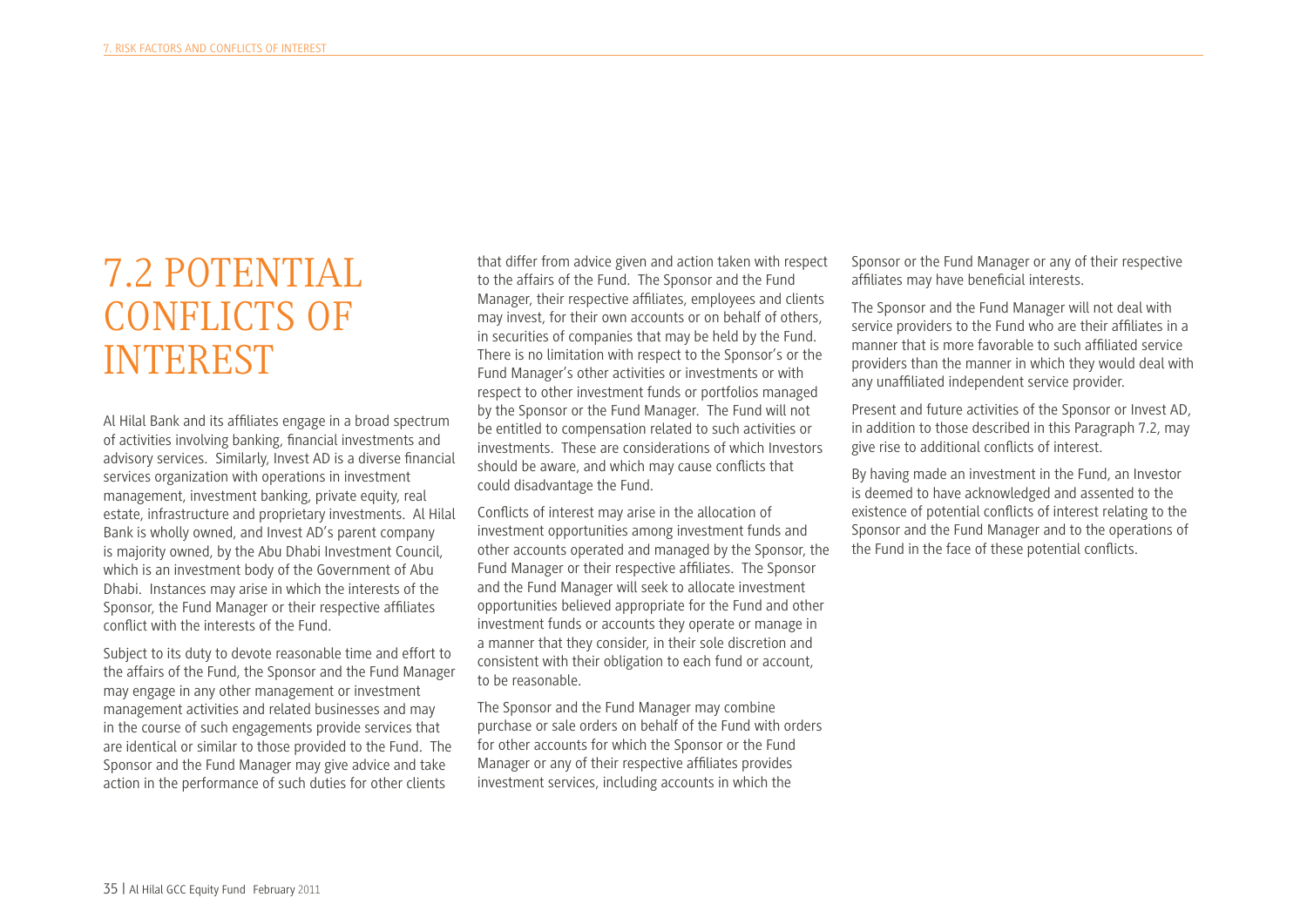8. NOTICES AND COMMUNICATIONS 8.1 NOTICES AND COMMUNICATIONS WILL BE GIVEN TO EACH INVESTOR AT THE POSTAL ADDRESS OR EMAIL ADDRESS PROVIDED IN ITS APPLICATION. 8.2 ANNUAL REPORTS AND OTHER NOTICES AND INFORMATION RELATING TO THE FUND MAY BE REVIEWED BY INVESTORS AT THE FOLLOWING WEBSITE:

WWW.ALHILALBANK.AE.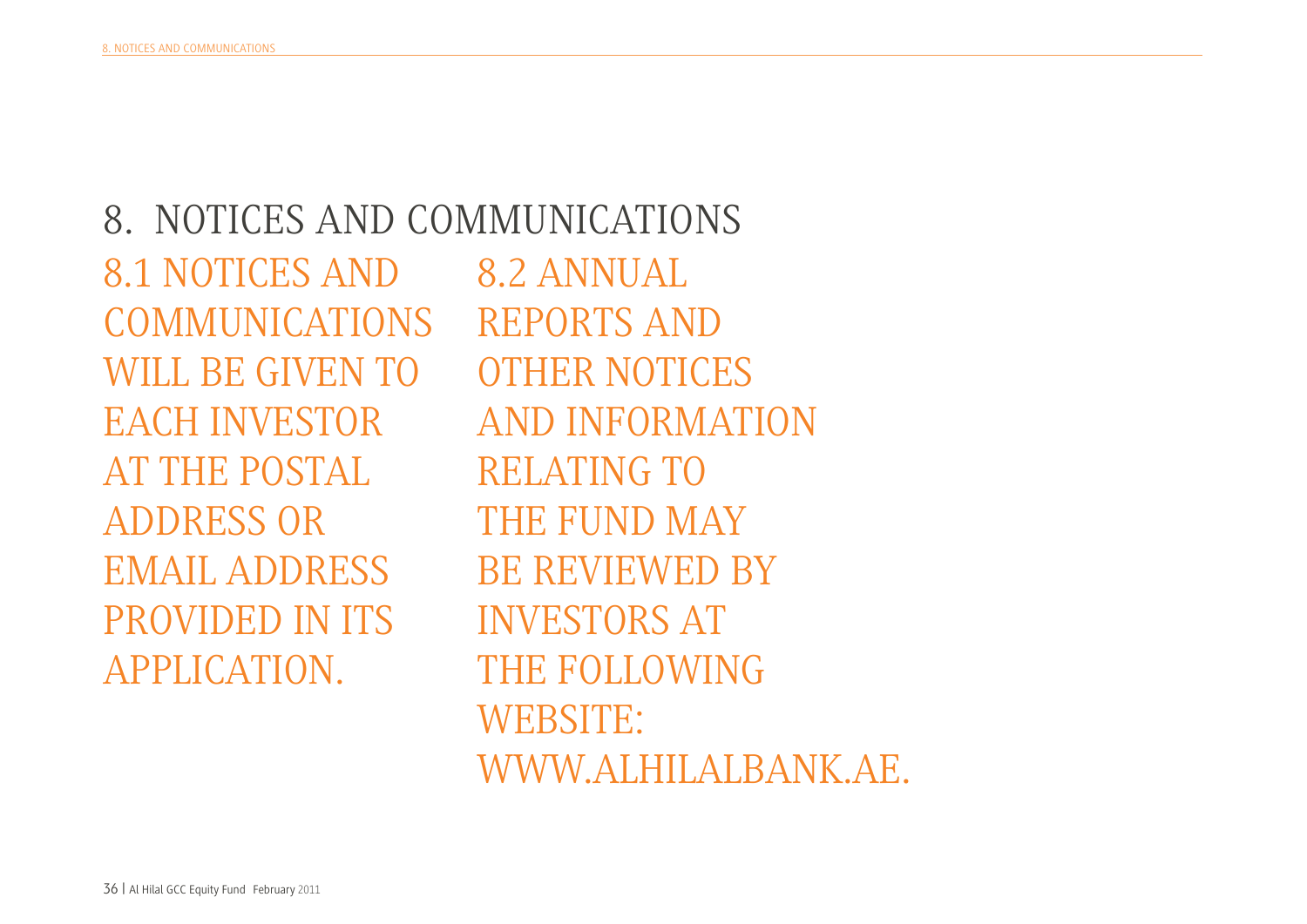# 9. TAXATION 9.1 GENERAL

#### 9.2 UAE

THIS PROSPECTUS DOES NOT SUMMARIZE THE POSSIBLE TAX CONSEQUENCES OF THE ACQUISITION, HOLDING OR DISPOSAL OF UNITS IN EACH OF THE JURISDICTIONS IN WHICH PROSPECTIVE INVESTORS RESIDE. EACH PROSPECTIVE INVESTOR SHOULD CONSULT ITS OWN PROFESSIONAL ADVISORS ABOUT THE POTENTIAL TAX, EXCHANGE CONTROL OR OTHER CONSEQUENCES OF SUBSCRIBING FOR, HOLDING AND DISPOSING OF UNITS IN THE FUND UNDER THE LAWS OF ITS COUNTRY OF CITIZENSHIP, DOMICILE OR RESIDENCE.

AS IS THE CASE WITH ANY INVESTMENT, THERE CAN BE NO GUARANTEE THAT THE TAX POSITION OR PROPOSED TAX POSITION PREVAILING AT THE TIME AN INVESTMENT IN THE FUND IS MADE WILL ENDURE INDEFINITELY. THE FOLLOWING INFORMATION IS BASED ON THE LAW AND PRACTICE CURRENTLY IN FORCE IN THE UAE AND ACCORDINGLY, IS SUBJECT TO CHANGES THEREIN.

Under current legislation in the UAE there is no liability for capital gains tax, wealth tax, capital transfer tax or estate or inheritance tax on the issue or redemption of Units, nor is any stamp duty or similar tax payable on the issue, transfer or redemption of Units.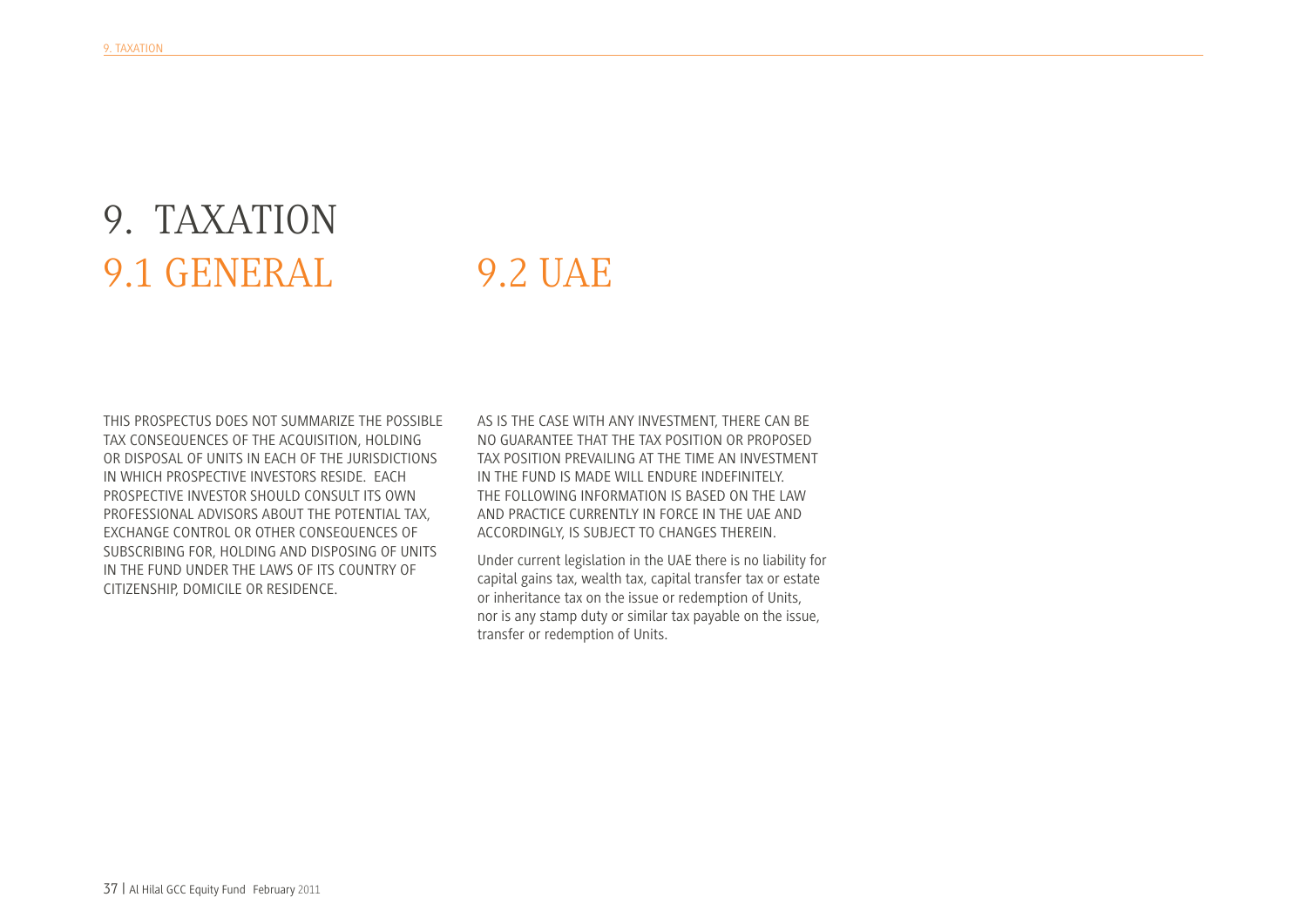# 10. GENERAL INFORMATION 10.1 CONFIDENTIAL INFORMATION

#### 10.2 AMENDMENT

The Sponsor shall be entitled to retain any information it receives in such manner as it shall, in its absolute discretion, considers appropriate. The Sponsor reserves the right to engage such agents as in its absolute discretion it shall consider appropriate for the purpose of complying with its obligations pursuant to applicable laws and regulations.

The Sponsor will treat non-public information received from Investors as confdential and will not disclose such information other than:

(a) To its professional advisors or other service providers where the Sponsor considers such disclosure necessary or appropriate in the normal course of business or to enable it to conduct its affairs; or

(b) Where such disclosure is required by any applicable law or order of any court of competent jurisdiction or pursuant to any direction, request or requirement

(whether or not having the force of law) of any central bank, governmental or other regulatory or taxation agency or authority.

By submitting an Application for Units in the Fund, each prospective investor is deemed to consent to any such disclosure.

The Sponsor reserves the right, upon due notifcation to the Investors and receipt of approval from the Authority, to amend the provisions of this Prospectus.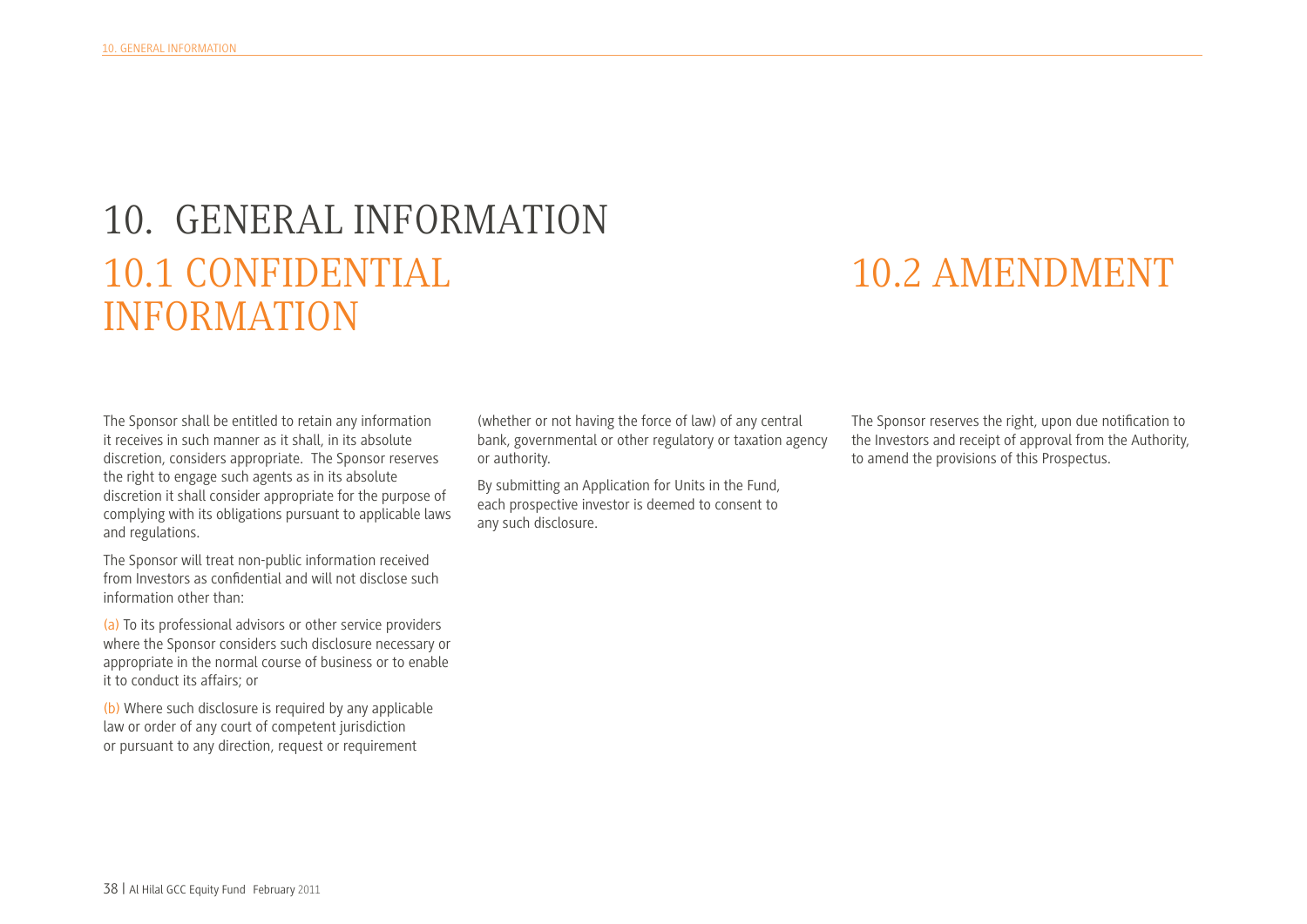## 10.3 GOVERNING LAW

#### 10.4 ANTI-MONEY LAUNDERING

This Prospectus and the terms and conditions contained herein, including all Appendixes shall be governed by, and construed in accordance with, the laws of the United Arab Emirates to the extent that such laws do not contradict with the Islamic principles as interpreted by the Shariah Supervisory Board, in which case the latter will apply. As set forth in the Application, each Investor irrevocably submits to the non-exclusive jurisdiction of the courts of Abu Dhabi in respect of these matters, which does not prevent an action being taken against an Investor in any other jurisdiction.

In order to comply with laws or regulations aimed at the prevention of money laundering in the relevant jurisdictions of operation, the Sponsor has adopted and is committed to maintaining anti-money laundering and "Know Your Client" procedures, and will require subscribers to provide evidence to verify their identity and source of funds. The Sponsor may delegate the maintenance of its anti-money laundering procedures (including the acquisition of due diligence information) to a suitable person.

The Sponsor reserves the absolute right to request such information as is necessary to verify the identity of each prospective investor, the person or entity on whose behalf the prospective investor is providing the Subscription Amount and any proposed transferee of Units.

In the event of delay or failure on the part of the applicant or proposed transferee of Units in producing any information required for verifcation purposes, the Sponsor may refuse to accept the Application or transfer,

as the case may be, and in the former case any funds received will be returned without proft to the account from which they were originally debited. In addition, the Sponsor reserves the absolute right to return the Subscription Amount (and the corresponding Subscription Fees) to a prospective investor in the event that or another third party, refuses to accept such funds for anti-money laundering purposes or any other reason.

The Sponsor reserves the right to refuse to make any redemption payment to an Investor if the Sponsor suspects or is advised that the payment of redemption proceeds to such Investor might result in a breach of applicable anti-money laundering or other laws or regulations by any person in any relevant jurisdiction, or if such refusal is considered necessary or appropriate to ensure the compliance by the Sponsor with any such laws or regulations in any applicable jurisdiction.